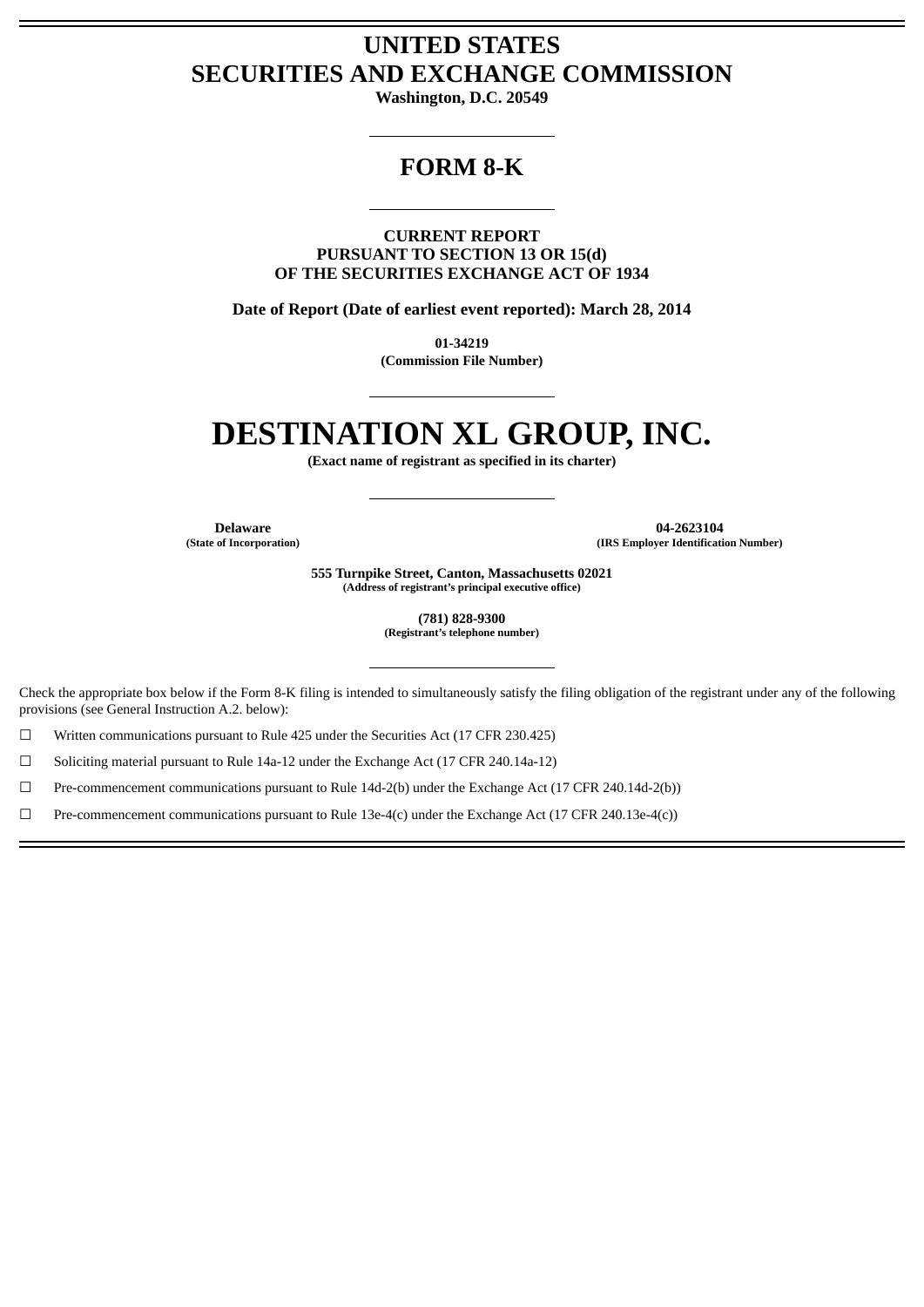### **ITEM 1.01 Entry into a Material Definitive Agreement.**

On March 28, 2014, Destination XL Group, Inc. (the "Company") entered into three Equipment Security Notes (collectively, the "Notes") for equipment financing, whereby the Company borrowed an aggregate of \$7.3 million. The Notes were issued pursuant to a Master Loan and Security Agreement with Banc of America Leasing & Capital, LLC, dated July 20, 2007 and most recently amended on September 30, 2013 (as amended, the "Master Agreement").

The Notes are secured by a security interest in all of the Company's rights, title and interest in and to certain equipment. The Notes are for 48 months. Two of the Notes, with aggregate borrowings of \$7.0 million, accrue interest at a fixed rate of 3.2072% and the third Note for \$0.3 million accrues interest at a fixed rate of 3.5%. Principal and interest, in arrears, are payable monthly. The Company is subject to a prepayment penalty equal to 1% of the prepaid principal of the Notes until the first anniversary, 0.5% of the prepaid principal from the first anniversary until the second anniversary and no prepayment penalty thereafter. The Master Agreement includes default provisions that are customary for financings of this type and are similar and no more restrictive than the Company's existing credit facility with Bank of America, N.A.

The foregoing description of loan documents does not purport to summarize all of their respective provisions and is qualified in its entirety by reference to such agreements filed as Exhibit 10.1 through Exhibit 10.3 to this Current Report on Form 8-K, which are incorporated herein by reference.

### ITEM 2.03 Creation of a Direct Financial Obligation or an Obligation under an Off-Balance Sheet Arrangement of a Registrant.

As described above under Item 1.01, on March 28, 2014, the Company entered into three Notes pursuant to the Master Agreement. The disclosures contained in Item 1.01 of this Report on Form 8-K are incorporated herein by reference.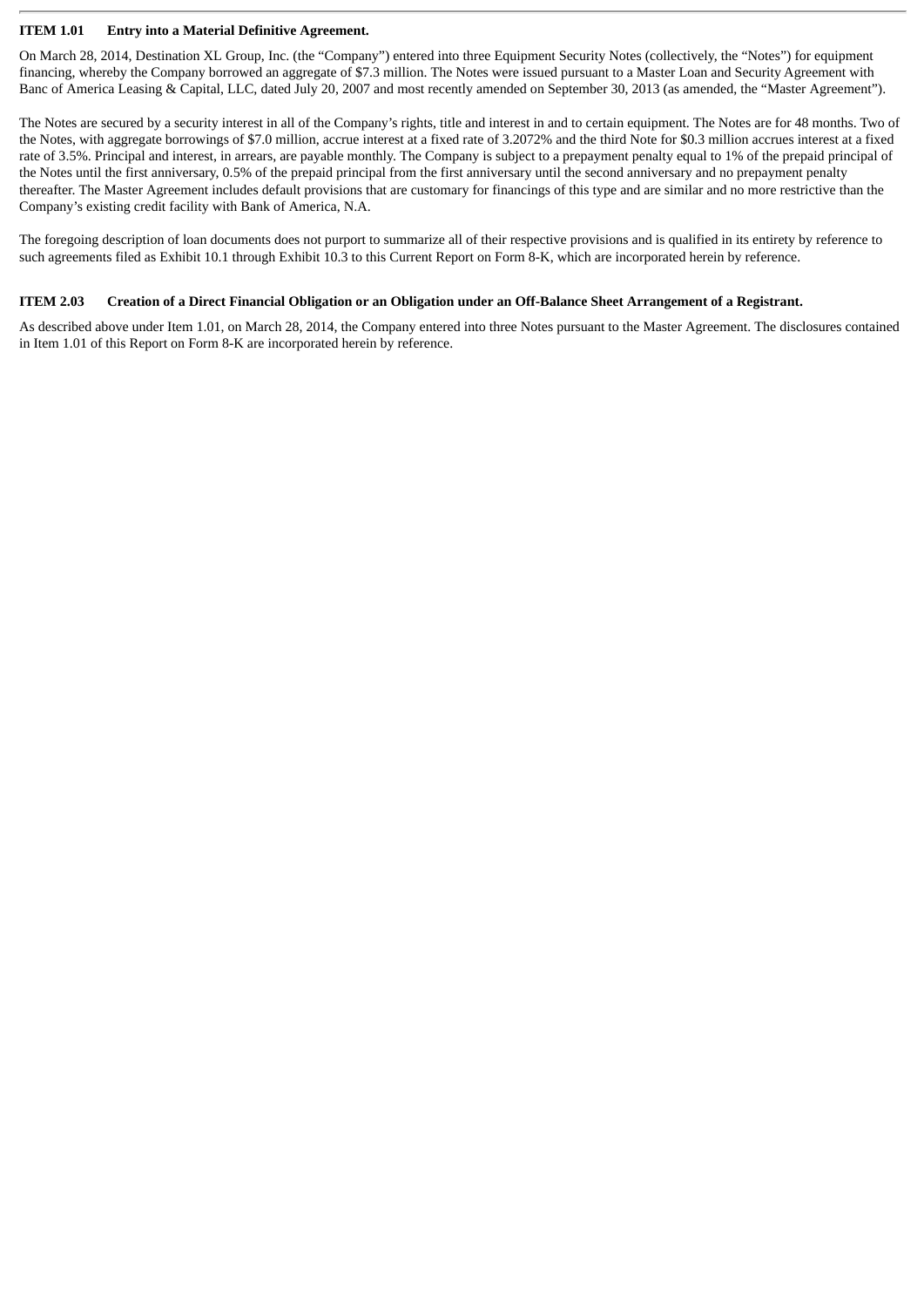### **ITEM 9.01 Financial Statements and Exhibits**

| Exhibits |
|----------|
|          |

| ٠<br>۰,<br>w |  |
|--------------|--|

# Exhibit<br>No.

#### **Description**

- 10.1 Equipment Security Note Number 17608-70010 to the Master Loan and Security Agreement, as amended, dated March 28, 2014 between the Company and Banc of America Leasing & Capital, LLC.
- 10.2 Equipment Security Note Number 17608-70011 to the Master Loan and Security Agreement, as amended, dated March 28, 2014 between the Company and Banc of America Leasing & Capital, LLC.
- 10.3 Equipment Security Note Number 17608-70012 to the Master Loan and Security Agreement, as amended, dated March 28, 2014 between the Company and Banc of America Leasing & Capital, LLC.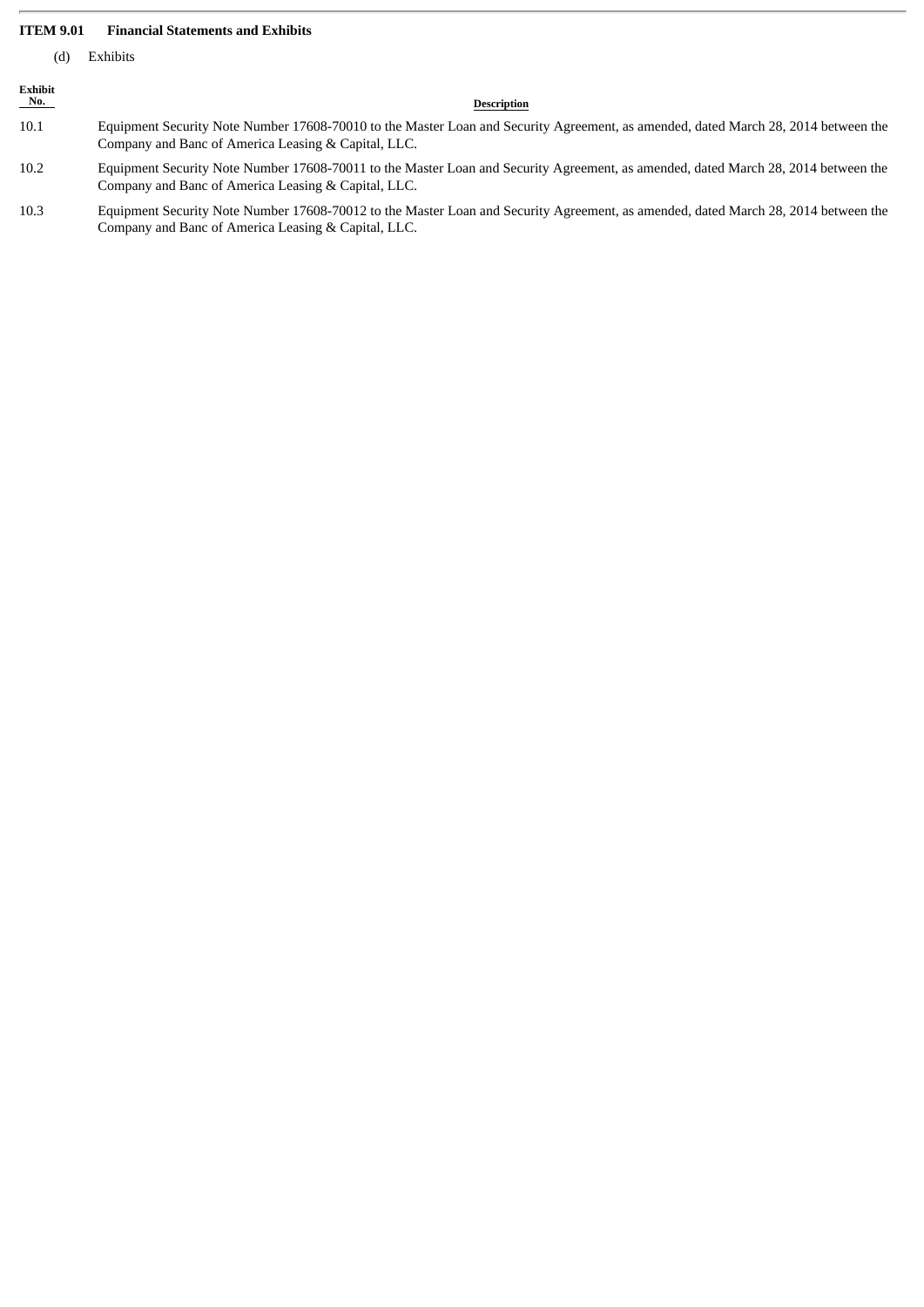SIGNATURES

Pursuant to the requirements of the Securities Exchange Act of 1934, the registrant has duly caused this report to be signed on its behalf by the undersigned, thereunto duly authorized.

### DESTINATION XL GROUP, INC.

By: /s/ ROBERT S. MOLLOY

Name: Robert S. Molloy Title: Senior Vice President and General Counsel

Date: April 1, 2014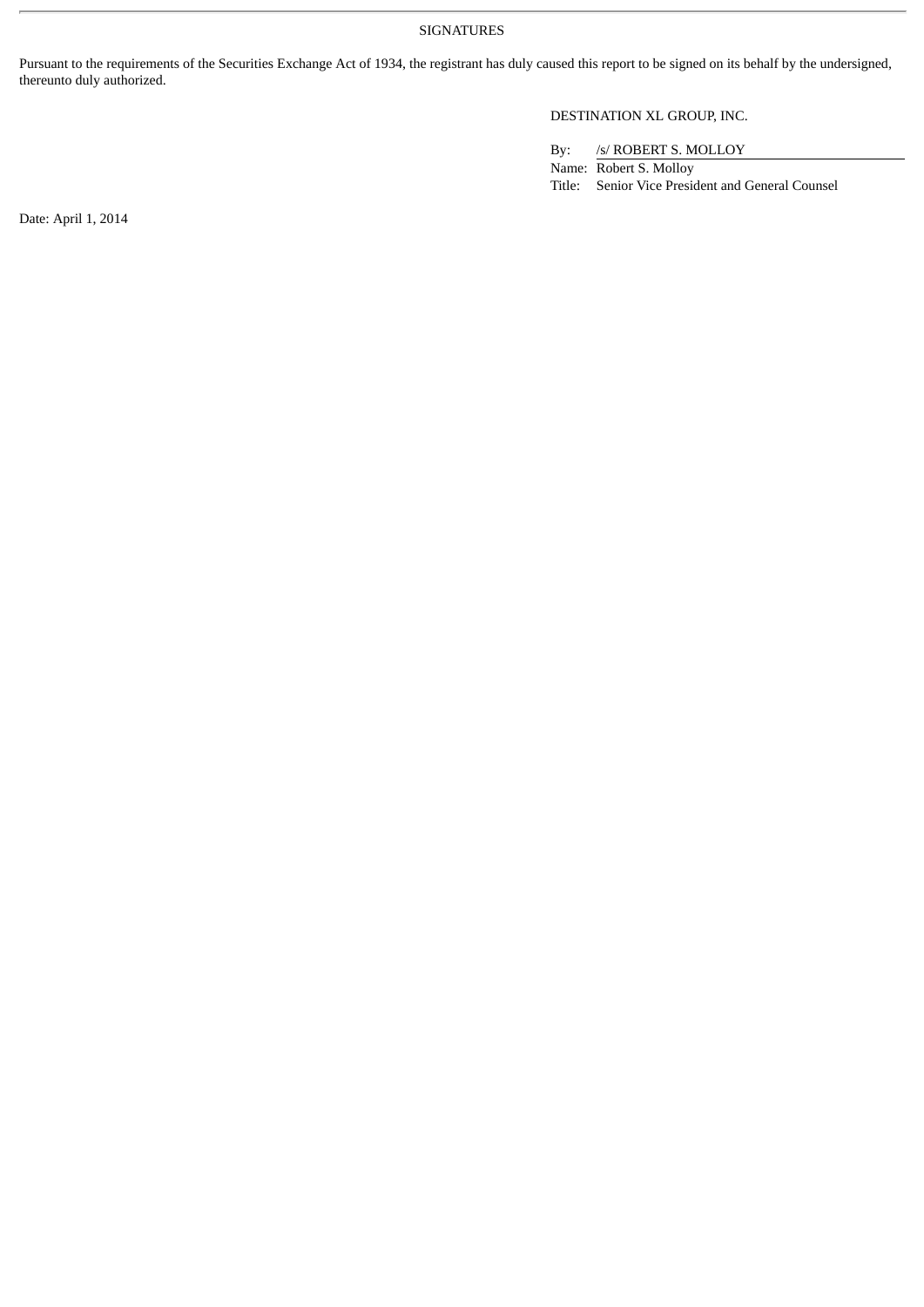

### **Banc of America Leasing & Capital, LLC Equipment Security Note Number 17608-70010**

This Equipment Security Note No. 17608-70010, dated as of March 28, 2014 (this "**Equipment Note**"), is entered into pursuant to and incorporates by this reference all of the terms and provisions of that certain Master Loan and Security Agreement No. 17608-70000 dated as of July 20, 2007 (the "**Master Agreement**"), by and between **Banc of America Leasing & Capital, LLC** ("**Lender**") and Destination XL Group, Inc. ("**Borrower**"). All capitalized terms used herein and not defined herein shall have the respective meanings assigned to such terms in the Master Agreement. If any provision of this Equipment Note conflicts with any provision of the Master Agreement, the provisions contained in this Equipment Note shall prevail. Borrower hereby authorizes Lender to insert the serial numbers and other identification data of the Equipment, dates, and other omitted factual matters or descriptions in this Equipment Note.

The occurrence of an "**Event of Default**," as defined in the Master Agreement, shall entitle Lender to accelerate the maturity of this Equipment Note and to declare the Prepayment Amount to be immediately due and payable, and to proceed at once to exercise each and every one of the remedies provided in the Master Agreement or otherwise available at law or in equity. All of Borrower's Obligations under this Equipment Note are absolute and unconditional, and shall not be subject to any offset or deduction whatsoever. Borrower waives any right to assert, by way of counterclaim or affirmative defense in any action to enforce Borrower's Obligations hereunder, any claim whatsoever against Lender.

**1. Equipment Financed; Equipment Location; Grant of Security Interest.** Subject to the terms and provisions of the Master Agreement and as provided herein, Lender is providing financing in the principal amount described in Section 2 below to Borrower in connection with the acquisition or financing of the following described Equipment:

| Quantity                                                                                                                                 |                | <b>Description</b> | <b>Serial Number</b> | Cost         |     |  |  |
|------------------------------------------------------------------------------------------------------------------------------------------|----------------|--------------------|----------------------|--------------|-----|--|--|
|                                                                                                                                          |                |                    |                      |              |     |  |  |
| See Exhibit A attached hereto                                                                                                            |                |                    |                      |              |     |  |  |
| <b>Location of Equipment.</b> The Equipment will be located or (in the case of over-the-road vehicles) based at the following locations: |                |                    |                      |              |     |  |  |
| Location                                                                                                                                 | <b>Address</b> | <b>City</b>        | County               | <b>State</b> | ZIP |  |  |

#### See Exhibit B attached hereto

Borrower has agreed and does hereby grant a security interest in and to the Equipment and the Collateral related thereto, whether now owned or hereafter acquired and wherever located, in order to secure the payment and performance of all Obligations owing to Lender, including but not limited to this Equipment Note, all as more particularly provided in the Master Agreement. Lender's agreement to provide the financing contemplated herein shall be subject to the satisfaction of all conditions established by Lender and Lender's prior receipt of all required documentation in form and substance satisfactory to Lender in its sole discretion.

**2. Payments.** For value received, Borrower promises to pay to the order of Lender, the principal amount of **\$792,665.35**, together with interest thereon as provided herein. This Equipment Note shall be payable by Borrower to Lender in 48 consecutive monthly, installments of principal and interest (the "**Payments**") commencing on April 30, 2014 (the "**Initial Payment**") and continuing thereafter through and including March 31, 2018 (the "**Maturity Date**") (collectively, the "**Equipment Note Term**"). Each Payment shall be in the amount provided below, and due and payable on the same day of the month as the Initial Payment set forth above in each succeeding payment period (each, a "**Payment Date**") during Equipment Note Term. All interest hereunder shall be calculated on the basis of a year of 360 days comprised of 12 months of 30 days each. The final Payment due and payable on the Maturity Date shall in any event be equal to the entire outstanding and unpaid principal amount of this Equipment Note, together with all accrued and unpaid interest, charges and other amounts owing hereunder and under the Master Agreement.

#### (a) **Interest Rate.**

Interest shall accrue on the entire principal amount of this Equipment Note outstanding from time to time at a fixed rate of 3.2072 percent per annum or, if less, the highest rate of interest permitted by applicable law (the "**Interest Rate**"), from the Advance Date set forth below until the principal amount of this Equipment Note is paid in full, and shall be due and payable on each Payment Date.

Equipment Security Note 4.1.06 Page 1 of 2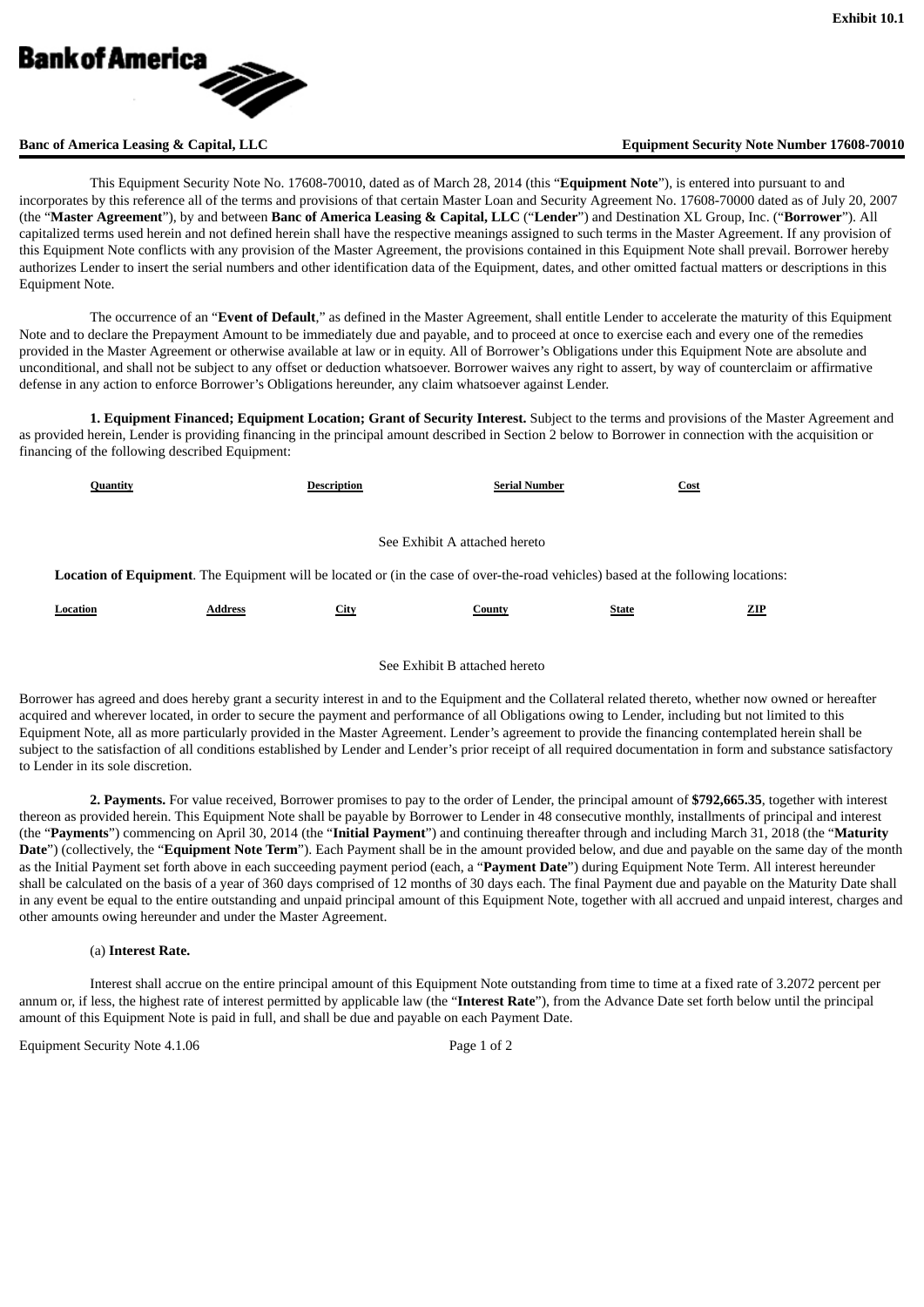#### (b) **Payment Amount.**

The principal and interest amount of each Payment shall be **\$17,617.80.**

**3. Prepayment** The outstanding principal balance of this Equipment Note may be prepaid in whole or part at any time, together with interest and late charges accrued through the date of the prepayment, provided that such prepayment shall be accompanied by a prepayment charge calculated as follows: one percent (1%) of the amount of the prepaid if such prepayment occurs during the period from the date of this Equipment Note to the first anniversary hereof; one-half percent (0.5%) of the amount prepaid if such prepayment occurs during the period commencing on the first day after the first anniversary hereof and continuing through the second anniversary hereof; and no prepayment charge if such prepayment occurs thereafter. Partial prepayments shall be applied against principal installments in their inverse order of maturity. A prepayment charge will not be due if this Equipment Note is refinanced with the Lender.

**4. Borrower Acknowledgements.** Upon delivery and acceptance of the Equipment, Borrower shall execute this Equipment Note evidencing the amounts financed by Lender in respect of such Equipment and the Payments of principal and interest hereunder. By its execution and delivery of this Equipment Note, Borrower:

- (a) reaffirms of all of Borrower's representations, warranties and covenants as set forth in the Master Agreement and represents and warrants that no Default or Event of Default under the Master Agreement exists as of the date hereof;
- (b) represents, warrants and agrees that: (i) the Equipment has been delivered and is in an operating condition and performing the operation for which it is intended to the satisfaction of Borrower; (ii) each item of Equipment has been unconditionally accepted by Borrower for all purposes under the Master Agreement and this Equipment Note; and (iii) there has been no material adverse change in the operations, business, properties or condition, financial or otherwise, of Borrower since August 3, 2013;
- (c) authorizes and directs Lender to advance the principal amount of this Equipment Note to reimburse Borrower or pay Vendors all or a portion of the purchase price of Equipment in accordance with Vendors' invoices therefor, receipt and approval of which are hereby reaffirmed by Borrower; and
- (d) agrees that Borrower is absolutely and unconditionally obligated to pay Lender all Payments at the times and in the manner set forth herein.

#### **BANC OF AMERICA LEASING & CAPITAL, LLC Borrower: DESTINATION XL GROUP, INC.**

**By:** /s/ Gina M. Cabral **By:** /s/ David A. Levin

**Printed Name:** Gina M. Cabral

**Title:** Vice President **Title:** President and CEO

Equipment Security Note 4.1.06 Page 2 of 2

|                            | <b>Printed Name:</b> David A. Levin |
|----------------------------|-------------------------------------|
| $Tith$ Prosident and $CFO$ |                                     |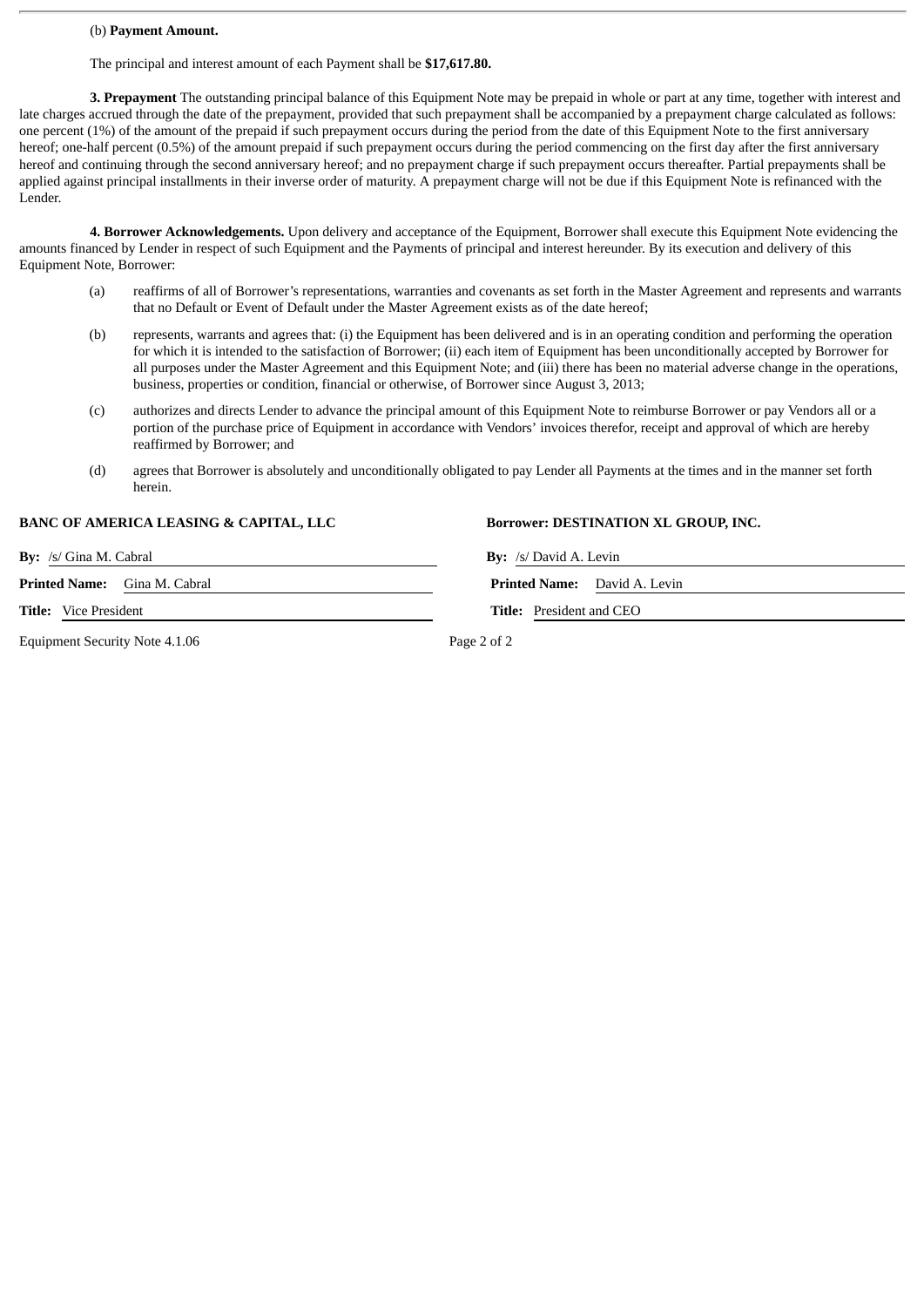| Company  | Division       | Type                                                             | Asset Type Invoice                                           |                                   | Description                                                                 | <b>Insrv Date</b>        |
|----------|----------------|------------------------------------------------------------------|--------------------------------------------------------------|-----------------------------------|-----------------------------------------------------------------------------|--------------------------|
|          |                | <b>Equipment Location: 555 Turnpike Street, Canton, MA 02021</b> |                                                              |                                   |                                                                             |                          |
| 10       | 141            | Corporate (DC)                                                   |                                                              | EQUIP-C BIP 85542                 | <b>Batteries</b>                                                            | 2/18/2014                |
| 10       | 141            | Corporate (DC)                                                   | FF-C                                                         | 1260680                           | Ladders                                                                     | 2/21/2014                |
| 10       | 141            | Corporate (DC)                                                   | $\ensuremath{\mathsf{FF}\text{-}\mathsf{C}}$                 | 6987304                           | Fixtures                                                                    | 2/21/2014                |
|          |                | Equipment Location: 555 Turnpike Street, Canton, MA 02021        |                                                              |                                   |                                                                             |                          |
| 10       | 181            | Corporate (MIS)                                                  | $HW-C$                                                       | 254637                            | DC Hardware                                                                 | 10/24/2013               |
| 10       | 181            | Corporate (MIS)                                                  | HW-C                                                         | 254676                            | DC Hardware                                                                 | 10/30/2013               |
| 10       | 181            | Corporate (MIS)                                                  | HW-C                                                         | 254745                            | DC Hardware                                                                 | 10/31/2013               |
| 10       | 181            | Corporate (MIS)                                                  | HW-C                                                         | XJ8M2W847 Computers               |                                                                             | 11/25/2013               |
| 10       | 181            | Corporate (MIS)                                                  | $HW-C$                                                       | XJ8NTDPD4 Computers               |                                                                             | 11/29/2013               |
| 10<br>10 | 181<br>181     | Corporate (MIS)<br>Corporate (MIS)                               | $HW-C$<br>$HW-C$                                             | XJ8R9RR34<br>W298313413 Computers | Computers                                                                   | 12/3/2013<br>12/12/2013  |
| $10\,$   | 181            | Corporate (MIS)                                                  | $HW-C$                                                       | W276358095 Computers              |                                                                             | 12/13/2013               |
| 10       | 181            | Corporate (MIS)                                                  | $HW-C$                                                       | 406155695                         | iPhones                                                                     | 12/18/2013               |
| $10\,$   | 181            | Corporate (MIS)                                                  | $HW-C$                                                       | 9715490907                        | iPhones                                                                     | 12/18/2013               |
| 10       | 181            | Corporate (MIS)                                                  | $HW-C$                                                       | 9715490912                        | iPhones                                                                     | 12/18/2013               |
| 10       | 181            | Corporate (MIS)                                                  | HW-C                                                         | XJ9F2R677                         | <b>Tablet</b>                                                               | 2/21/2014                |
| 10       | 181            | Corporate (MIS)                                                  | HW-C                                                         | 9717201436                        | iPhone                                                                      | 2/21/2014                |
| 10       | 181            | Corporate (MIS)                                                  | HW-S                                                         | 00015063                          | Phones                                                                      | 1/20/2014                |
| $10\,$   | 181            | Corporate (MIS)                                                  | $HW-C$                                                       | 92579798                          | <b>Production Server</b>                                                    | 1/22/2014                |
| 10       | 181            | Corporate (MIS)                                                  | $HW-C$                                                       | 92580676                          | <b>Production Server</b>                                                    | 1/22/2014                |
| 10       | 181            | Corporate (MIS)                                                  | $HW-C$                                                       | 12261                             | <b>Tape Drives</b>                                                          | 2/21/2014                |
| $10\,$   | 181            | Corporate (MIS)                                                  | $HW-C$                                                       | XJ9W65DJ9                         | <b>Laptop Computer</b>                                                      | 2/21/2014                |
| 10       | 181            | Corporate (MIS)                                                  | $HW-C$                                                       | IN409102                          | <b>Bar Code Printers</b>                                                    | 2/21/2014                |
| $10\,$   | 181            | Corporate (MIS)                                                  | $HW-C$                                                       | 119906                            | <b>Laptop Computer</b>                                                      | 2/21/2014                |
| 10       | 181            | Corporate (MIS)                                                  | $HW-C$                                                       | 119948                            | <b>Laptop Computer</b>                                                      | 2/21/2014                |
| 10       | 181            | Corporate (MIS)                                                  | HW-C                                                         | 15570                             | iPhone Accessories                                                          | 2/21/2014                |
| 10       | 181            | Corporate (MIS)                                                  | FF-S                                                         | 20527                             | Armrest                                                                     | 2/21/2014                |
| 10       | 181            | Corporate (MIS)                                                  | HW-C                                                         | XJC5W9FJ5                         | <b>Desktop Computers</b>                                                    | 2/21/2014                |
| $10\,$   | 181            | Corporate (MIS)                                                  | $HW-C$                                                       | 73436754                          | <b>Backup Tapes</b>                                                         | 2/21/2014                |
| 10       | 181            | Corporate (MIS)                                                  | $HW-C$                                                       | 73436821                          | <b>Backup Tapes</b>                                                         | 2/21/2014                |
|          |                |                                                                  |                                                              |                                   | Equipment Location: Dedham Marketpalace 735 Providence Hwy Dedham, MA 02026 |                          |
| 10       | 99160          | <b>DXL</b>                                                       | FF-S                                                         | 30540-0                           | Fixtures-Track                                                              | 12/10/2013               |
| 10       | 99160          | <b>DXL</b>                                                       | LHI-S                                                        | 50450118                          | <b>Security System</b>                                                      | 12/10/2013               |
| 10       | 99160          | $\mathbf{DXL}$                                                   | FF-S                                                         | SHW891789                         | Fixtures                                                                    | 12/10/2013               |
| 10       | 99160          | <b>DXL</b>                                                       | EQUIP-S                                                      | 966705                            | Cabling/Phones                                                              | 12/10/2013               |
| 10       | 99160          | <b>DXL</b>                                                       | FF-S<br>$\rm FF\text{-}S$                                    | 161367743<br>12816                | Fixtures-Display Frt                                                        | 12/10/2013               |
| 10<br>10 | 99160<br>99160 | <b>DXL</b><br><b>DXL</b>                                         | $FF-S$                                                       | 46790                             | Fixtures-Lighting<br>Fixtures-Display                                       | 12/10/2013               |
|          | 10 99160       | DXL                                                              | FF-S                                                         | 20630                             | Fixtures-Shelving                                                           | 12/10/2013<br>12/10/2013 |
| 10       | 99160          | <b>DXL</b>                                                       | $\ensuremath{\mathsf{FF-S}}$                                 | 114665964                         | <b>Fixtures-Shelving Frt</b>                                                | 12/10/2013               |
| 10       | 99160          | <b>DXL</b>                                                       | $FF-S$                                                       | 380894772                         | Fixtures-Display Frt                                                        | 12/10/2013               |
| 10       | 99160          | $\mathbf{DXL}$                                                   | $FF-S$                                                       | 040094569                         | Fixtures-Display Frt                                                        | 12/10/2013               |
| 10       | 99160          | <b>DXL</b>                                                       | $\ensuremath{\mathsf{FF-S}}$                                 | 118819                            | Fixtures-Display                                                            | 12/10/2013               |
| 10       | 99160          | <b>DXL</b>                                                       | $FF-S$                                                       | 036783                            | Fixtures-Display                                                            | 12/10/2013               |
| 10       | 99160          | <b>DXL</b>                                                       | $\ensuremath{\mathsf{FF-S}}$                                 | 47548                             | Fixtures-Display                                                            | 12/10/2013               |
| 10       | 99160          | $\mathbf{DXL}$                                                   | $\ensuremath{\mathsf{FF-S}}$                                 | 380870905                         | Fixtures-Display Frt                                                        | 12/10/2013               |
| 10       | 99160          | <b>DXL</b>                                                       | $\ensuremath{\mathsf{FF-S}}$                                 | 10232013                          | Fixtures-Lighting                                                           | 12/10/2013               |
| 10       | 99160          | ${\rm DXL}$                                                      | $FF-S$                                                       | 321974149                         | <b>Fixtures-Shelving Frt</b>                                                | 12/10/2013               |
| 10       | 99160          | $\mathop{\rm DXL}\nolimits$                                      | $\ensuremath{\mathsf{FF-S}}$                                 | 037375                            | Fixtures-Display                                                            | 12/10/2013               |
| 10       | 99160          | <b>DXL</b>                                                       | FF-S                                                         | 141690                            | <b>Fixtures-Shelving</b>                                                    | 12/10/2013               |
| 10       | 99160          | <b>DXL</b>                                                       | $\ensuremath{\mathsf{FF-S}}$                                 | 873814                            | Fixtures-Appliances                                                         | 12/10/2013               |
| 10       | 99160          | <b>DXL</b>                                                       | $\ensuremath{\mathsf{FF-S}}$                                 | 106229657                         | <b>Fixtures-Stools</b>                                                      | 12/10/2013               |
| 10       | 99160          | <b>DXL</b>                                                       | $\ensuremath{\mathsf{FF-S}}$                                 | 106233629                         | Fixtures-Lockers                                                            | 12/10/2013               |
| 10       | 99160          | <b>DXL</b>                                                       | $FF-S$                                                       | 106235813                         | Fixtures-Appliances                                                         | 12/10/2013               |
| 10       | 99160          | <b>DXL</b>                                                       | $\ensuremath{\mathsf{FF-S}}$                                 | I14676769                         | Fixtures-Furniture Frt                                                      | 12/10/2013               |
| 10       | 99160          | <b>DXL</b>                                                       | $\ensuremath{\mathsf{FF-S}}$                                 | I14724131                         | Fixtures-Furniture                                                          | 12/10/2013               |
| 10<br>10 | 99160<br>99160 | $\mathop{\rm DXL}\nolimits$<br>${\rm DXL}$                       | $\ensuremath{\mathsf{FF-S}}$<br>$\ensuremath{\mathsf{FF-S}}$ | 0491092-IN                        | Tailor Shop Equip                                                           | 12/10/2013               |
| 10       | 99160          | $\mathop{\rm DXL}\nolimits$                                      | $\ensuremath{\mathsf{FF-S}}$                                 | 0491093-IN<br>19649               | <b>Tailor Shop Equip</b><br>Fixtures-Display                                | 12/10/2013<br>12/10/2013 |
| 10       | 99160          | <b>DXL</b>                                                       | $\ensuremath{\mathsf{FF-S}}$                                 | 054695160                         | Fixtures-Tailor Shop Equip Frt                                              | 12/10/2013               |
| 10       | 99160          | $\mathbf{DXL}$                                                   | $\ensuremath{\mathsf{FF-S}}$                                 | 48267                             | Fixtures-Display                                                            | 12/10/2013               |
| 10       | 99160          | <b>DXL</b>                                                       | $\ensuremath{\mathsf{FF-S}}$                                 | 5370403                           | Fixtures                                                                    | 12/10/2013               |
| 10       | 99160          | $\mathop{\rm DXL}\nolimits$                                      | FF-S                                                         | 058571                            | Fixtures-Display                                                            | 12/10/2013               |
| 10       | 99160          | <b>DXL</b>                                                       | $\ensuremath{\mathsf{FF-S}}$                                 | DI 659837                         | <b>Fixtures-Shoe Fixtures</b>                                               | 11/22/2013               |
| 10       | 99160          | <b>DXL</b>                                                       | $\ensuremath{\mathsf{FF-S}}$                                 | 121806                            | Fixtures-Mannequins                                                         | 12/10/2013               |
| 10       | 99160          | $\mathbf{DXL}$                                                   | $FF-S$                                                       | 759997                            | <b>Fixtures-Shoe Stands</b>                                                 | 12/10/2013               |
| 10       | 99160          | <b>DXL</b>                                                       | $\ensuremath{\mathsf{FF-S}}$                                 | 119697                            | Fixtures-Display                                                            | 12/10/2013               |
| 10       | 99160          | ${\rm DXL}$                                                      | $\ensuremath{\mathsf{FF-S}}$                                 | 8515343                           | <b>Fixtures-Shoe Fixtures</b>                                               | 12/10/2013               |
| 10       | 99160          | $\mathop{\rm DXL}\nolimits$                                      | $\ensuremath{\mathsf{FF-S}}$                                 | 1055087                           | <b>Fixtures-Shoe Risers</b>                                                 | 12/10/2013               |
| 10       | 99160          | <b>DXL</b>                                                       | $\ensuremath{\mathsf{FF-S}}$                                 | 119755                            | Fixtures-Display                                                            | 12/10/2013               |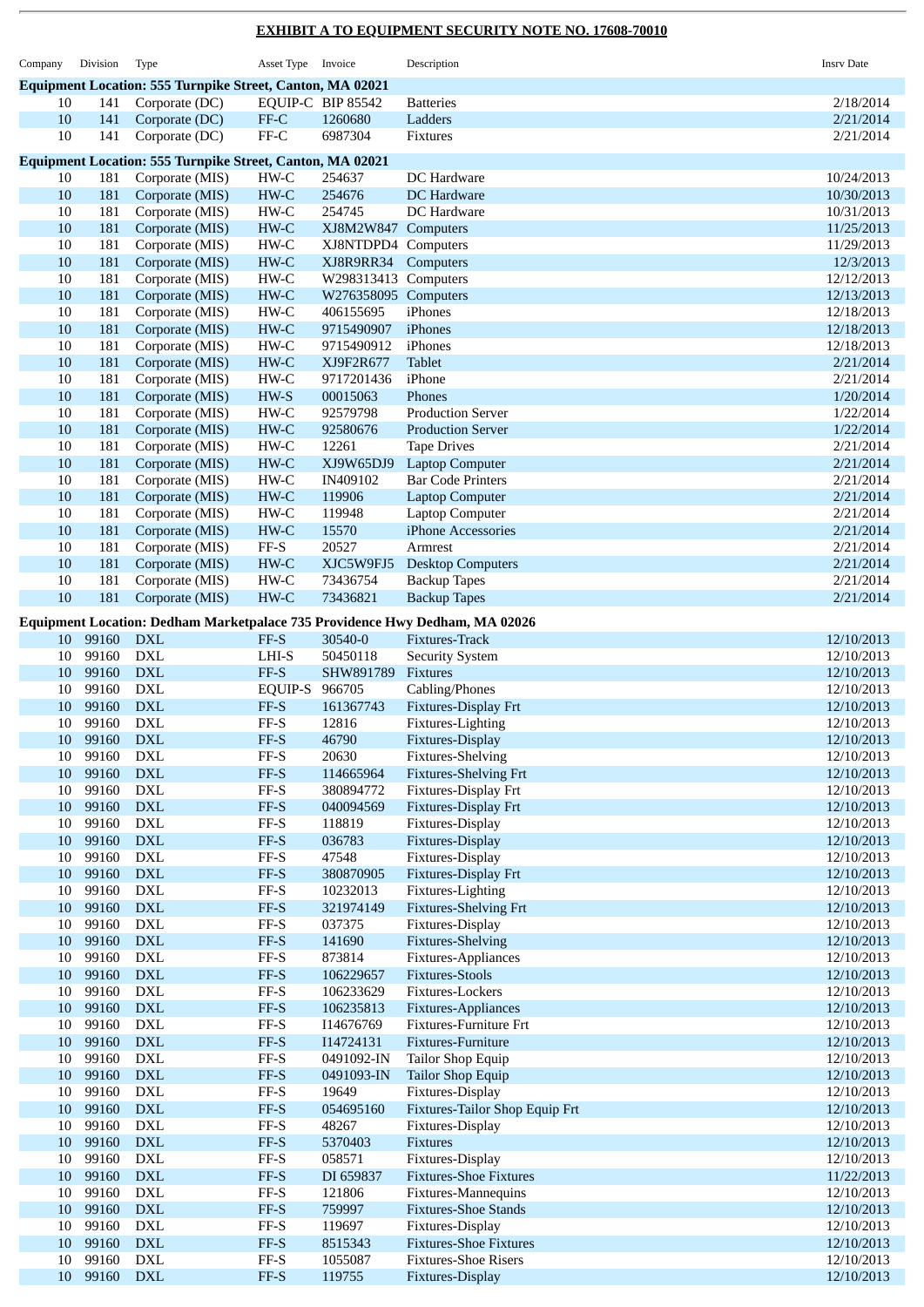| 10 | 99160 | DXL        | FF-S            | 119770     | Fixtures-Display           | 12/10/2013 |
|----|-------|------------|-----------------|------------|----------------------------|------------|
| 10 | 99160 | <b>DXL</b> | FF-S            | 101227 RI  | Ladders                    | 12/10/2013 |
| 10 | 99160 | <b>DXL</b> | FF-S            | 038000     | Fixtures-Display           | 12/10/2013 |
| 10 | 99160 | <b>DXL</b> | FF-S            | 038001     | Fixtures-Display           | 12/10/2013 |
| 10 | 99160 | <b>DXL</b> | FF-S            | 038002     | Fixtures-Display           | 12/10/2013 |
| 10 | 99160 | <b>DXL</b> | HW-S            | 5014676-B  | <b>DSL</b>                 | 12/10/2013 |
| 10 | 99160 | <b>DXL</b> | FF-S            | 48691      | Fixtures-Display           | 12/10/2013 |
| 10 | 99160 | <b>DXL</b> | FF-S            | 35524      | <b>Fixtures</b>            | 12/3/2013  |
| 10 | 99160 | <b>DXL</b> | FF-S            | 0492097-IN | Tailor Shop Equip          | 12/10/2013 |
| 10 | 99160 | <b>DXL</b> | FF-S            | 3125       | <b>Fixtures-Pool Table</b> | 12/10/2013 |
| 10 | 99160 | <b>DXL</b> | FF-S            | 48727      | Fixtures-Display           | 12/10/2013 |
| 10 | 99160 | <b>DXL</b> | FF-S            | 106319249  | Fixtures-Stools            | 12/10/2013 |
| 10 | 99160 | <b>DXL</b> | FF-S            | 119868     | Fixtures-Display           | 12/10/2013 |
| 10 | 99160 | <b>DXL</b> | LHI-S           | 51050071   | <b>Security System</b>     | 12/10/2013 |
| 10 | 99160 | <b>DXL</b> | EQUIP-S         | 1102052    | Cabling-Phones             | 12/14/2013 |
| 10 | 99160 | <b>DXL</b> | FF-S            | 038298     | Fixtures-Display           | 12/16/2013 |
| 10 | 99160 | DXL        | LHI-S           | 51081046   | <b>Security System</b>     | 12/16/2013 |
| 10 | 99160 | <b>DXL</b> | FF-S            | 120054     | Fixtures-Display           | 12/18/2013 |
| 10 | 99160 | DXL        | EQUIP-S         | 1103676    | Cabling-Phones             | 12/20/2013 |
| 10 | 99160 | <b>DXL</b> | FF-S            | 3172733    | <b>Visual</b>              | 12/31/2013 |
| 10 | 99160 | <b>DXL</b> | FF-S            | 0493521-IN | Tailor Shop Equip          | 1/10/2014  |
| 10 | 99160 | <b>DXL</b> | <b>SIGNS</b>    | 26799      | <b>Signs</b>               | 1/24/2014  |
| 10 | 99160 | <b>DXL</b> | <b>SIGNS</b>    | 26827      | Signs                      | 1/30/2014  |
| 10 | 99160 | <b>DXL</b> | EQUIP-S 1111147 |            | Cabling-Phones             | 2/10/2014  |

Page 1 of 2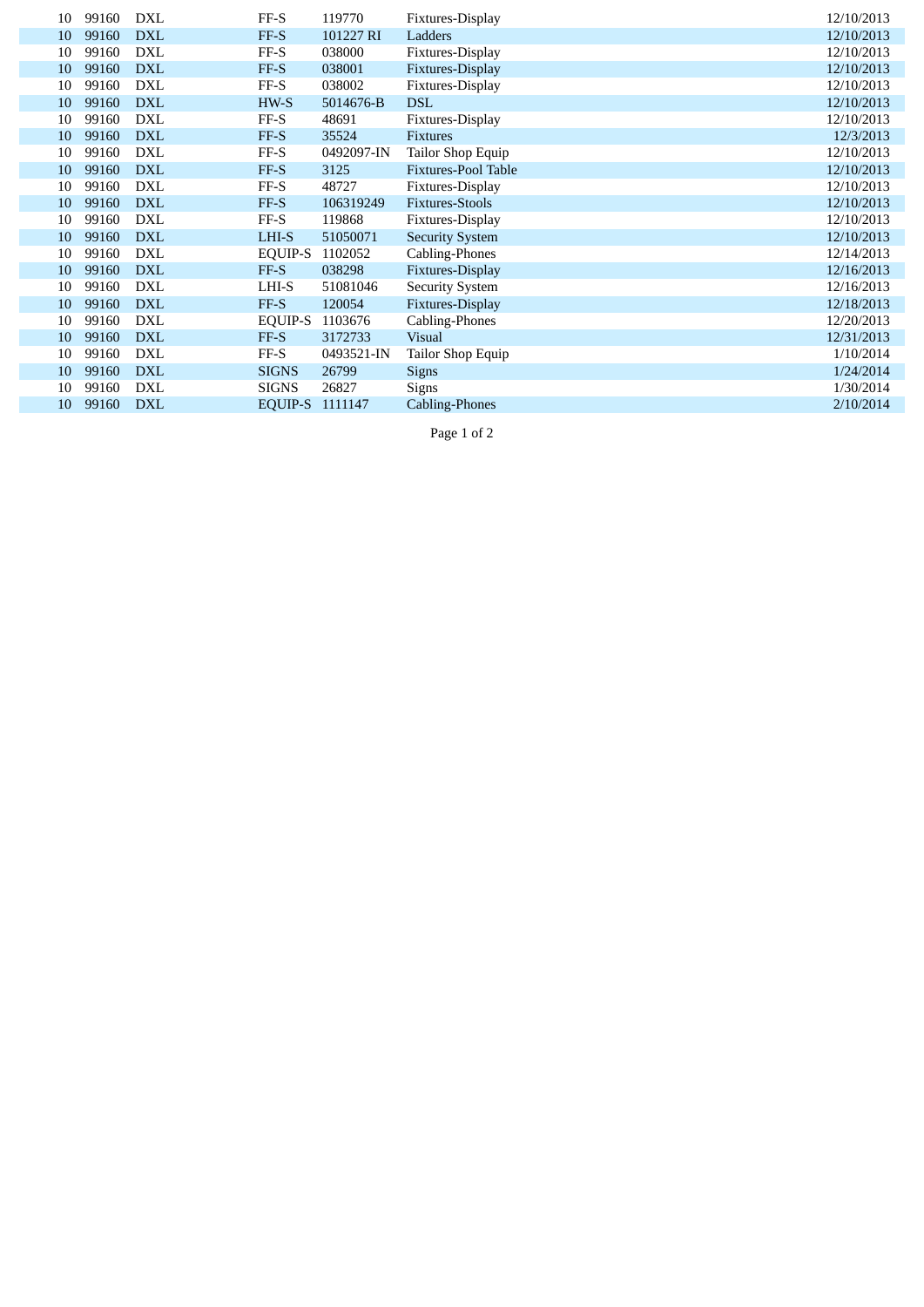| Company  | Division       | Type                         | Asset Type                   | Invoice                                                         | Description                                     | <b>Insrv Date</b>        |
|----------|----------------|------------------------------|------------------------------|-----------------------------------------------------------------|-------------------------------------------------|--------------------------|
|          |                |                              |                              | <b>Equipment Location: 242 Andover Street Peabody, MA 01960</b> |                                                 |                          |
| 10       | 99161          | <b>DXL</b>                   | $FF-S$                       | 30576-0                                                         | Fixtures-Track                                  | 11/19/2013               |
| 10       | 99161          | <b>DXL</b>                   | $FF-S$                       | 114665973                                                       | <b>Fixtures-Shelving Frt</b>                    | 11/19/2013               |
| 10<br>10 | 99161<br>99161 | <b>DXL</b><br><b>DXL</b>     | FF-S<br>FF-S                 | 205054<br>205257                                                | Fixtures-Shelving<br>Fixtures-Shelving          | 11/19/2013<br>11/19/2013 |
| 10       | 99161          | <b>DXL</b>                   | $FF-S$                       | 321973877                                                       | <b>Fixtures-Shelving Frt</b>                    | 11/19/2013               |
| 10       | 99161          | <b>DXL</b>                   | FF-S                         | 141740                                                          | Fixtures-Shelving                               | 11/19/2013               |
| 10       | 99161          | <b>DXL</b>                   | $FF-S$                       | 5366529                                                         | Fixtures                                        | 11/19/2013               |
| 10       | 99161          | <b>DXL</b>                   | FF-S                         | 106167141                                                       | <b>Fixtures-Stools</b>                          | 11/19/2013               |
| 10       | 99161          | <b>DXL</b>                   | FF-S                         | 040099934                                                       | Fixtures-Display Frt                            | 11/19/2013               |
| 10       | 99161          | <b>DXL</b>                   | $FF-S$                       | 119130                                                          | Fixtures-Display                                | 11/19/2013               |
| 10       | 99161          | <b>DXL</b>                   | $FF-S$                       | 47559                                                           | Fixtures-Display                                | 11/19/2013               |
| 10       | 99161          | <b>DXL</b>                   | $FF-S$                       | 106170865                                                       | Fixtures-Lockers                                | 11/19/2013               |
| 10       | 99161          | <b>DXL</b>                   | $FF-S$                       | 106171892                                                       | Fixtures-Appliances                             | 11/19/2013               |
| $10\,$   | 99161          | <b>DXL</b>                   | FF-S                         | I14353211                                                       | <b>Fixtures-Furniture Frt</b>                   | 11/19/2013               |
| 10       | 99161          | <b>DXL</b>                   | FF-S                         | 380870921                                                       | Fixtures-Display Frt                            | 11/19/2013               |
| 10       | 99161          | <b>DXL</b>                   | FF-S                         | I14400977                                                       | Fixtures-Furniture                              | 11/19/2013               |
| 10       | 99161          | <b>DXL</b>                   | $FF-S$                       | 907173                                                          | Fixtures-Appliances                             | 11/19/2013               |
| 10<br>10 | 99161<br>99161 | <b>DXL</b><br>$\mathbf{DXL}$ | $FF-S$<br>FF-S               | 216562115<br>47856                                              | Fixtures-Display Frt<br>Fixtures-Display        | 11/19/2013<br>11/19/2013 |
| 10       | 99161          | <b>DXL</b>                   | FF-S                         | 8509895                                                         | <b>Fixtures-Shoe Fixtures</b>                   | 11/19/2013               |
| 10       | 99161          | <b>DXL</b>                   | $FF-S$                       | 216560866                                                       | Fixtures-Display Frt                            | 11/19/2013               |
| 10       | 99161          | <b>DXL</b>                   | $FF-S$                       | 037359                                                          | Fixtures-Display                                | 11/19/2013               |
| 10       | 99161          | <b>DXL</b>                   | $FF-S$                       | 037360                                                          | Fixtures-Display                                | 11/19/2013               |
| $10\,$   | 99161          | <b>DXL</b>                   | $FF-S$                       | 47895                                                           | Fixtures-Display                                | 11/19/2013               |
| 10       | 99161          | <b>DXL</b>                   | FF-S                         | 101091 RI                                                       | Ladders                                         | 11/19/2013               |
| 10       | 99161          | <b>DXL</b>                   | $FF-S$                       | 119355                                                          | Fixtures-Display                                | 11/19/2013               |
| 10       | 99161          | <b>DXL</b>                   | $FF-S$                       | 0490489-IN                                                      | Tailor Shop Equip                               | 11/19/2013               |
| 10       | 99161          | <b>DXL</b>                   | FF-S                         | 0490494-IN                                                      | <b>Tailor Shop Equip</b>                        | 11/19/2013               |
| 10       | 99161          | <b>DXL</b>                   | $FF-S$                       | DI 656954                                                       | <b>Fixtures-Shoe Fixtures</b>                   | 11/19/2013               |
| 10       | 99161          | <b>DXL</b>                   | FF-S                         | 12889                                                           | Fixtures-Lighting                               | 11/19/2013               |
| 10       | 99161          | <b>DXL</b>                   | FF-S                         | 054677219                                                       | Fixtures-Tailor Shop Equip Frt                  | 11/19/2013               |
| 10       | 99161          | <b>DXL</b>                   | $FF-S$                       | 161368323                                                       | Fixtures-Display Frt                            | 11/19/2013               |
| 10       | 99161          | <b>DXL</b>                   | $FF-S$                       | 335576278                                                       | Fixtures-Display Frt                            | 11/19/2013               |
| 10<br>10 | 99161<br>99161 | <b>DXL</b><br><b>DXL</b>     | $FF-S$<br>$FF-S$             | 1054112<br>19629                                                | <b>Fixtures-Shoe Risers</b><br>Fixtures-Display | 11/19/2013<br>11/19/2013 |
| 10       | 99161          | <b>DXL</b>                   | FF-S                         | SHW925628                                                       | Fixtures                                        | 11/19/2013               |
| 10       | 99161          | <b>DXL</b>                   | $FF-S$                       | 119390                                                          | Fixtures-Display                                | 11/19/2013               |
| 10       | 99161          | <b>DXL</b>                   | $FF-S$                       | <b>LNL5354</b>                                                  | <b>Fixtures-Headsets</b>                        | 11/19/2013               |
| 10       | 99161          | <b>DXL</b>                   | $FF-S$                       | 3112                                                            | Fixtures-Pool Table                             | 11/19/2013               |
| 10       | 99161          | <b>DXL</b>                   | FF-S                         | A27697-0                                                        | Fixtures-Track                                  | 11/19/2013               |
| 10       | 99161          | <b>DXL</b>                   | $FF-S$                       | 241779876                                                       | Fixtures-Chairs Frt                             | 11/19/2013               |
| 10       | 99161          | <b>DXL</b>                   | $FF-S$                       | 101157RI                                                        | Ladders                                         | 11/19/2013               |
| 10       | 99161          | <b>DXL</b>                   | $\ensuremath{\mathsf{FF-S}}$ | 326556423                                                       | Fixtures-Furniture Frt                          | 11/19/2013               |
| $10\,$   | 99161          | <b>DXL</b>                   | $FF-S$                       | 35382                                                           | <b>Fixtures</b>                                 | 11/19/2013               |
| 10       | 99161          | <b>DXL</b>                   | $FF-S$                       | 48295                                                           | Fixtures-Display                                | 11/19/2013               |
| 10       | 99161          | <b>DXL</b>                   | $FF-S$                       | 121362                                                          | Fixtures-Mannequins                             | 11/19/2013               |
| 10       | 99161          | <b>DXL</b>                   | $\ensuremath{\mathsf{FF-S}}$ | 121629                                                          | Fixtures-Mannequins                             | 11/19/2013               |
| 10       | 99161          | <b>DXL</b>                   | <b>EQUIP-S</b>               | 468318                                                          | <b>Music System</b>                             | 11/19/2013               |
| 10       | 99161          | DXL                          | FF-S                         | 30596                                                           | Fixtures-Furniture                              | 11/21/2013               |
| 10<br>10 | 99161<br>99161 | <b>DXL</b><br><b>DXL</b>     | <b>SIGNS</b><br>LHI-S        | 26537<br>50978969                                               | Signage<br><b>Security System</b>               | 11/19/2013<br>11/19/2013 |
| 10       | 99161          | <b>DXL</b>                   | $LHI-S$                      | 50978970                                                        | <b>Security System</b>                          | 11/19/2013               |
| 10       | 99161          | <b>DXL</b>                   | <b>EQUIP-S</b>               | 1005266                                                         | Cabling-Phones                                  | 11/25/2013               |
| $10\,$   | 99161          | <b>DXL</b>                   | <b>EQUIP-S</b>               | 1005270                                                         | Cabling-Phones                                  | 11/25/2013               |
| 10       | 99161          | $\mathop{\rm DXL}\nolimits$  | $\ensuremath{\mathsf{FF-S}}$ | 037847                                                          | Fixtures-Display                                | 11/30/2013               |
| 10       | 99161          | <b>DXL</b>                   | $FF-S$                       | 037830                                                          | Fixtures-Display                                | 11/30/2013               |
| 10       | 99161          | <b>DXL</b>                   | $\ensuremath{\mathsf{FF-S}}$ | 037850                                                          | Fixtures-Display                                | 11/30/2013               |
| 10       | 99161          | <b>DXL</b>                   | $\ensuremath{\mathsf{FF-S}}$ | 0492048-IN                                                      | <b>Tailor Shop Equip</b>                        | 12/3/2013                |
| 10       | 99161          | DXL                          | $LHI-S$                      | 51049950                                                        | <b>Security System</b>                          | 11/19/2013               |
| 10       | 99161          | <b>DXL</b>                   | $FF-S$                       | 120055                                                          | Fixtures-Display                                | 12/18/2013               |
| 10       | 99161          | <b>DXL</b>                   | <b>EQUIP-S</b>               | 468019                                                          | Music System                                    | 12/19/2013               |
| 10       | 99161          | <b>DXL</b>                   | HW-S                         | 5088191-A                                                       | <b>DSL</b>                                      | 1/3/2014                 |
| 10       | 99161          | <b>DXL</b>                   | $FF-S$                       | 0493522-IN                                                      | Tailor Shop Equip                               | 1/10/2014                |
| $10\,$   | 99161          | <b>DXL</b>                   | $FF-S$                       | 120350                                                          | Fixtures-Display                                | 1/24/2014                |
| 10       | 99161          | <b>DXL</b>                   | <b>EQUIP-S</b>               | 1109848                                                         | Cabling-Phones                                  | 2/4/2014                 |
| $10\,$   | 99161          | <b>DXL</b>                   | $FF-S$                       | 759636                                                          | <b>Fixtures-Shoe Stands</b>                     | 11/19/2013               |

As more fully described in the electronic disk provided to Lender by Borrower.

### **Destination XL Group, Inc.**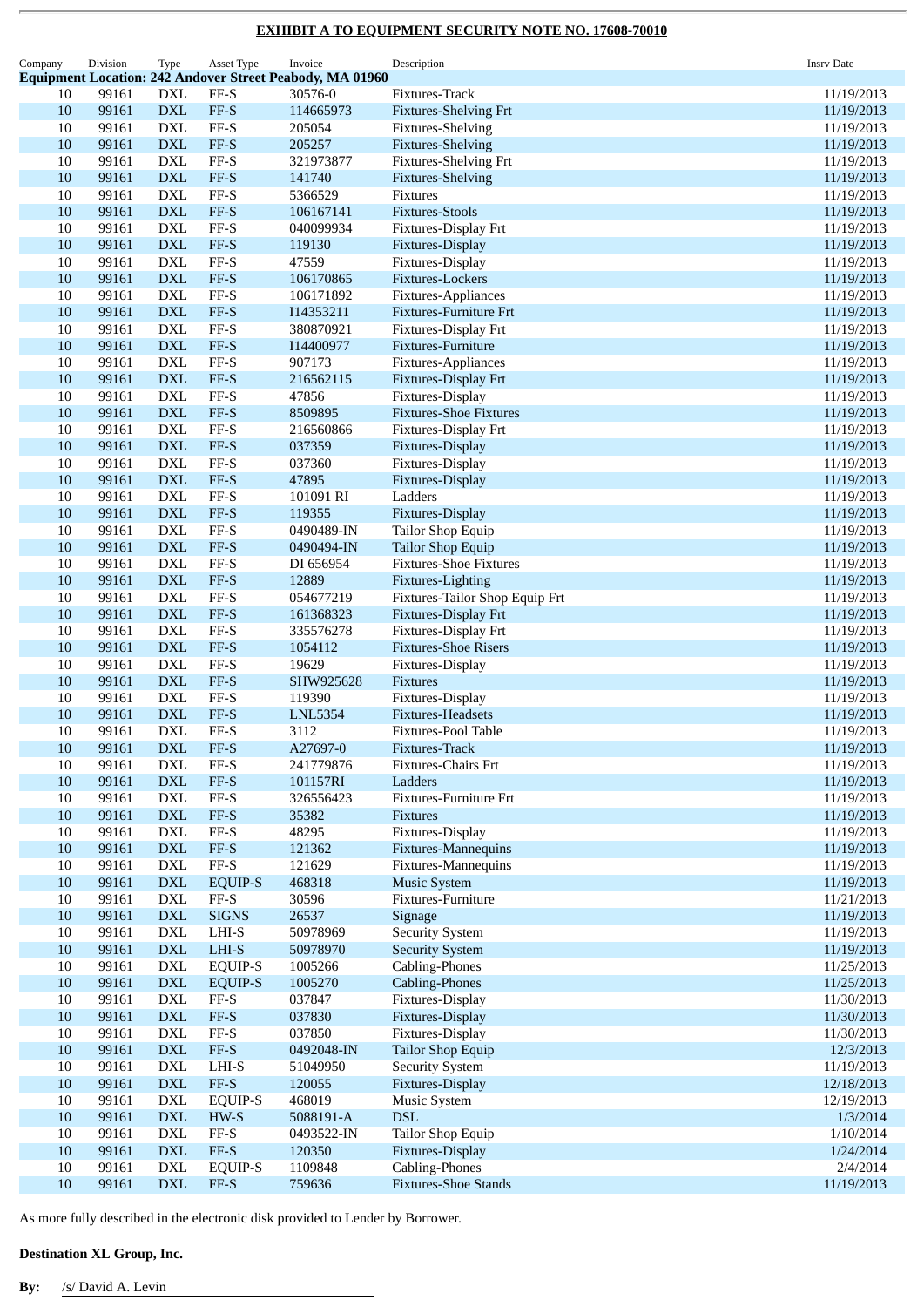**Title:** David A. Levin President and CEO

Page 2 of 2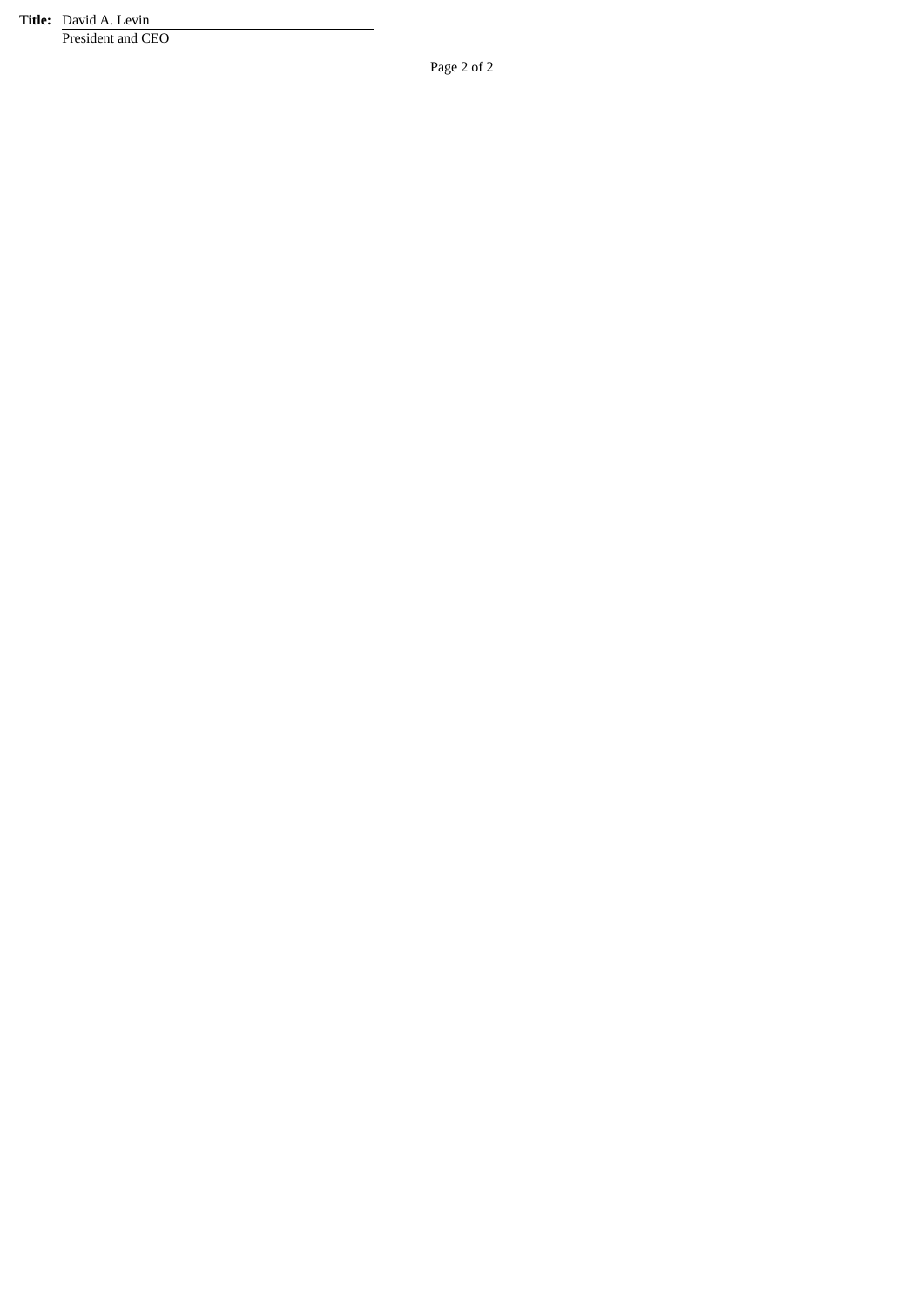| <b>STORE</b> | <b>LOCATION</b> | <b>CENTER NAME</b> | <b>ADDRESS1</b>                       | CITY           | SТ | <b>ZIP CODE</b> |
|--------------|-----------------|--------------------|---------------------------------------|----------------|----|-----------------|
|              | 141             | Corporate (DC)     | 555 Turnpike Street                   | <b>CANTON</b>  | MA | 02021           |
|              | 181             | Corporate (MIS)    | 555 Turnpike Street                   | <b>CANTON</b>  | MA | 02021           |
|              | 99160           | <b>DXL</b>         | DEDHAM MARKETPLACE 735 PROVIDENCE HWY | <b>DEDHAM</b>  | MA | 02026           |
|              | 99161           | DXL                | 242 ANDOVER STREET                    | <b>PEARODY</b> | MA | 01960           |

Destination XL Group, Inc.

By: /s/ David A. Levin

Title: David A. Levin

President and CEO

Page 1 of 1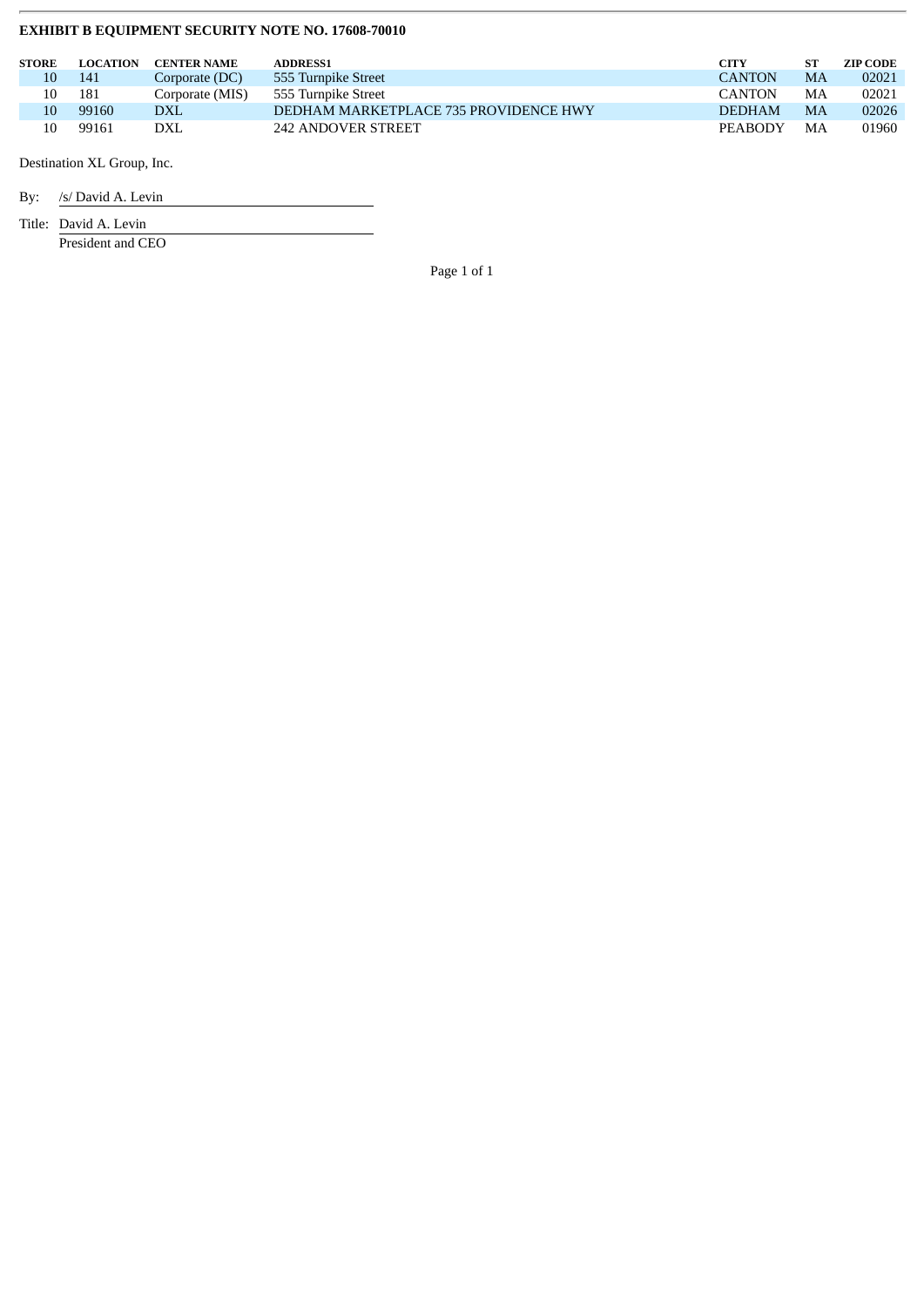

### **Banc of America Leasing & Capital, LLC Equipment Security Note Number 17608-70011**

This Equipment Security Note No. 17608-70011, dated as of March 28, 2014 (this "**Equipment Note**"), is entered into pursuant to and incorporates by this reference all of the terms and provisions of that certain Master Loan and Security Agreement No. 17608-70000 dated as of July 20, 2007 (the "**Master Agreement**"), by and between **Banc of America Leasing & Capital, LLC** ("**Lender**") and Destination XL Group, Inc. ("**Borrower**"). All capitalized terms used herein and not defined herein shall have the respective meanings assigned to such terms in the Master Agreement. If any provision of this Equipment Note conflicts with any provision of the Master Agreement, the provisions contained in this Equipment Note shall prevail. Borrower hereby authorizes Lender to insert the serial numbers and other identification data of the Equipment, dates, and other omitted factual matters or descriptions in this Equipment Note.

The occurrence of an "**Event of Default**," as defined in the Master Agreement, shall entitle Lender to accelerate the maturity of this Equipment Note and to declare the Prepayment Amount to be immediately due and payable, and to proceed at once to exercise each and every one of the remedies provided in the Master Agreement or otherwise available at law or in equity. All of Borrower's Obligations under this Equipment Note are absolute and unconditional, and shall not be subject to any offset or deduction whatsoever. Borrower waives any right to assert, by way of counterclaim or affirmative defense in any action to enforce Borrower's Obligations hereunder, any claim whatsoever against Lender.

**1. Equipment Financed; Equipment Location; Grant of Security Interest.** Subject to the terms and provisions of the Master Agreement and as provided herein, Lender is providing financing in the principal amount described in Section 2 below to Borrower in connection with the acquisition or financing of the following described Equipment:

| Quantity                                                                                                                          |                               | <b>Description</b> | <b>Serial Number</b> | Cost         |     |  |  |
|-----------------------------------------------------------------------------------------------------------------------------------|-------------------------------|--------------------|----------------------|--------------|-----|--|--|
|                                                                                                                                   |                               |                    |                      |              |     |  |  |
|                                                                                                                                   | See Exhibit A attached hereto |                    |                      |              |     |  |  |
| Location of Equipment. The Equipment will be located or (in the case of over-the-road vehicles) based at the following locations: |                               |                    |                      |              |     |  |  |
| Location                                                                                                                          | Address                       | <b>City</b>        | County               | <b>State</b> | ZIP |  |  |

#### See Exhibit B attached hereto

Borrower has agreed and does hereby grant a security interest in and to the Equipment and the Collateral related thereto, whether now owned or hereafter acquired and wherever located, in order to secure the payment and performance of all Obligations owing to Lender, including but not limited to this Equipment Note, all as more particularly provided in the Master Agreement. Lender's agreement to provide the financing contemplated herein shall be subject to the satisfaction of all conditions established by Lender and Lender's prior receipt of all required documentation in form and substance satisfactory to Lender in its sole discretion.

**2. Payments.** For value received, Borrower promises to pay to the order of Lender, the principal amount of **\$261,363.14**, together with interest thereon as provided herein. This Equipment Note shall be payable by Borrower to Lender in 48 consecutive monthly, installments of principal and interest (the "**Payments**") commencing on April 30, 2014 (the "**Initial Payment**") and continuing thereafter through and including March 31, 2018 (the "**Maturity Date**") (collectively, the "**Equipment Note Term**"). Each Payment shall be in the amount provided below, and due and payable on the same day of the month as the Initial Payment set forth above in each succeeding payment period (each, a "**Payment Date**") during Equipment Note Term. All interest hereunder shall be calculated on the basis of a year of 360 days comprised of 12 months of 30 days each. The final Payment due and payable on the Maturity Date shall in any event be equal to the entire outstanding and unpaid principal amount of this Equipment Note, together with all accrued and unpaid interest, charges and other amounts owing hereunder and under the Master Agreement.

#### (a) **Interest Rate.**

Interest shall accrue on the entire principal amount of this Equipment Note outstanding from time to time at a fixed rate of 3.5000 percent per annum or, if less, the highest rate of interest permitted by applicable law (the "**Interest Rate**"), from the Advance Date set forth below until the principal amount of this Equipment Note is paid in full, and shall be due and payable on each Payment Date.

Equipment Security Note 4.1.06 Page 1 of 2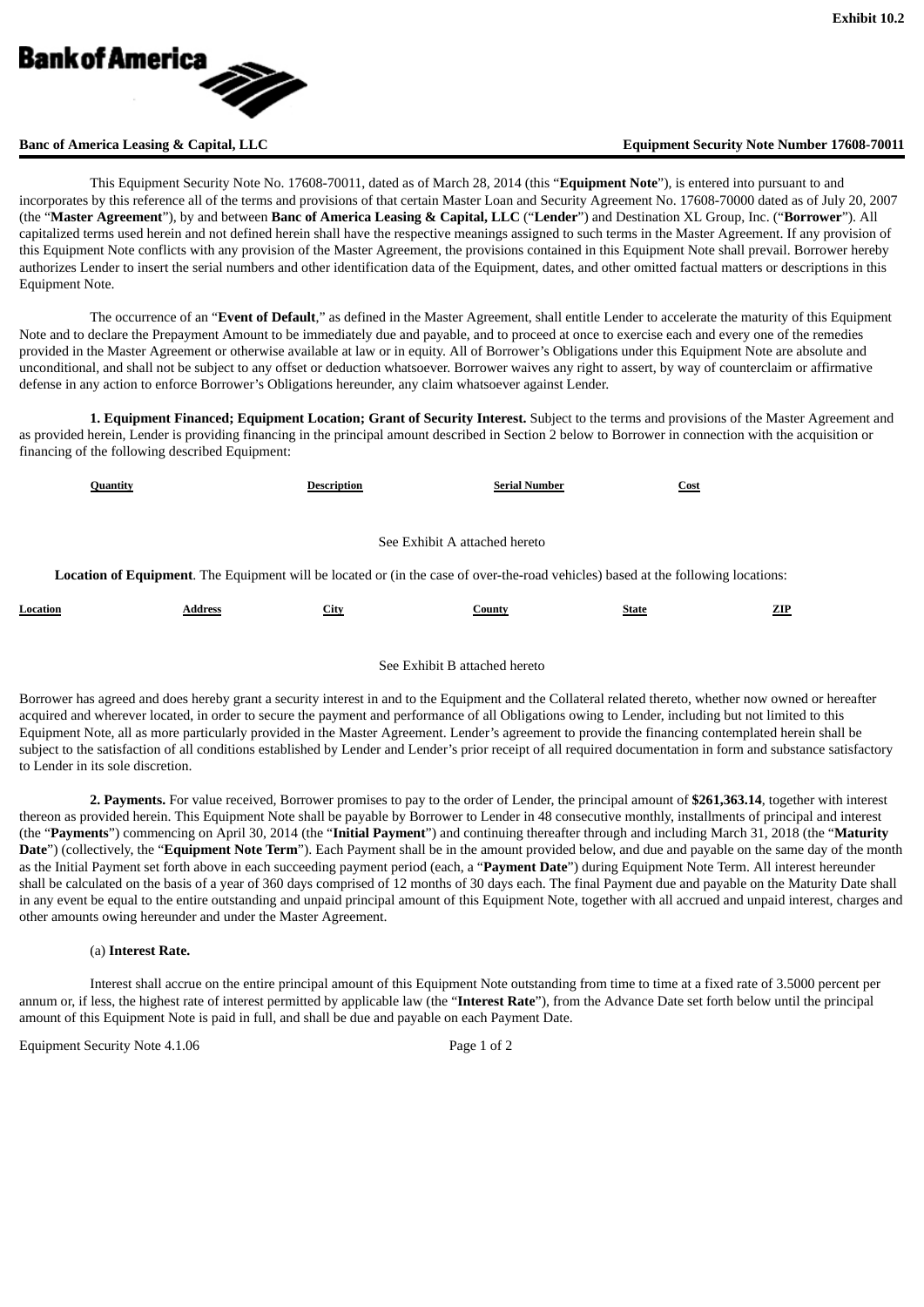#### (b) **Payment Amount.**

The principal and interest amount of each Payment shall be **\$5,843.03.**

**3. Prepayment** The outstanding principal balance of this Equipment Note may be prepaid in whole or part at any time, together with interest and late charges accrued through the date of the prepayment, provided that such prepayment shall be accompanied by a prepayment charge calculated as follows: one percent (1%) of the amount of the prepaid if such prepayment occurs during the period from the date of this Equipment Note to the first anniversary hereof; one-half percent (0.5%) of the amount prepaid if such prepayment occurs during the period commencing on the first day after the first anniversary hereof and continuing through the second anniversary hereof; and no prepayment charge if such prepayment occurs thereafter. Partial prepayments shall be applied against principal installments in their inverse order of maturity. A prepayment charge will not be due if this Equipment Note is refinanced with the Lender.

**4. Borrower Acknowledgements.** Upon delivery and acceptance of the Equipment, Borrower shall execute this Equipment Note evidencing the amounts financed by Lender in respect of such Equipment and the Payments of principal and interest hereunder. By its execution and delivery of this Equipment Note, Borrower:

- (a) reaffirms of all of Borrower's representations, warranties and covenants as set forth in the Master Agreement and represents and warrants that no Default or Event of Default under the Master Agreement exists as of the date hereof;
- (b) represents, warrants and agrees that: (i) the Equipment has been delivered and is in an operating condition and performing the operation for which it is intended to the satisfaction of Borrower; (ii) each item of Equipment has been unconditionally accepted by Borrower for all purposes under the Master Agreement and this Equipment Note; and (iii) there has been no material adverse change in the operations, business, properties or condition, financial or otherwise, of Borrower since August 3, 2013;
- (c) authorizes and directs Lender to advance the principal amount of this Equipment Note to reimburse Borrower or pay Vendors all or a portion of the purchase price of Equipment in accordance with Vendors' invoices therefor, receipt and approval of which are hereby reaffirmed by Borrower; and
- (d) agrees that Borrower is absolutely and unconditionally obligated to pay Lender all Payments at the times and in the manner set forth herein.

#### **BANC OF AMERICA LEASING & CAPITAL, LLC Borrower: DESTINATION XL GROUP, INC.**

**By:** /s/ Gina M. Cabral **By:** /s/ David A. Levin

**Printed Name:** Gina M. Cabral

**Title:** Vice President **Title:** President and CEO

Equipment Security Note 4.1.06 Page 2 of 2

|                            | <b>Printed Name:</b> David A. Levin |
|----------------------------|-------------------------------------|
| $Tith$ Prosident and $CFO$ |                                     |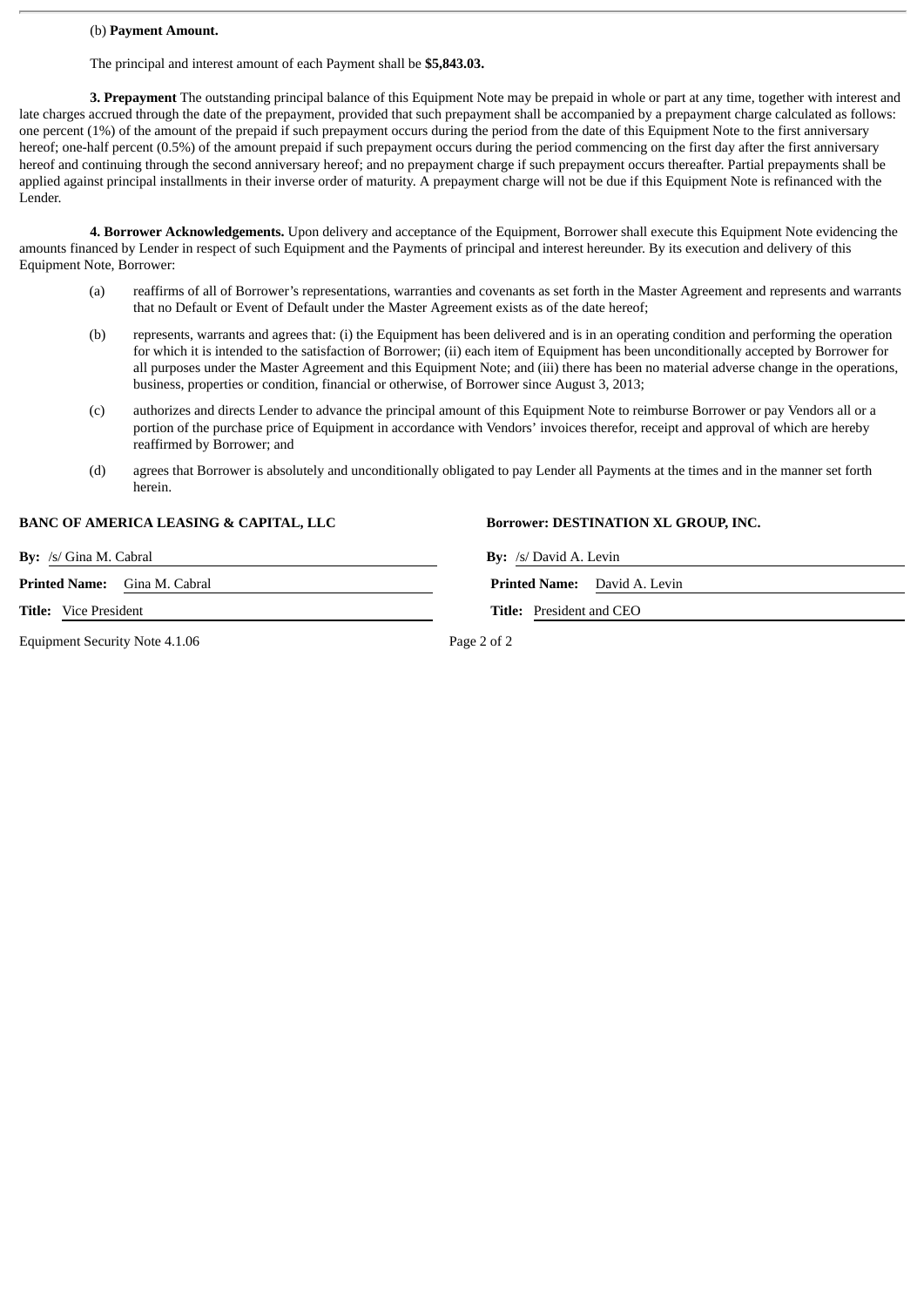| Company | Division | Type                                                                                    | Asset Type | Invoice       | Description          | <b>Insrv Date</b> |
|---------|----------|-----------------------------------------------------------------------------------------|------------|---------------|----------------------|-------------------|
|         |          | Equipment Location: 9702 Quivira Road Lenexa, KS 66215                                  |            |               |                      |                   |
| 10      | 99053    | DXL                                                                                     | HW-S       | 151684/153099 | <b>POS Registers</b> | 1/4/2014          |
| 10      | 99080    | Equipment Location: 1004 West Valley Parkway Escondido, CA 92025<br>DXL                 | HW-S       | 151684/153099 | <b>POS Registers</b> | 1/4/2014          |
| 10      | 99123    | <b>Equipment Location: 12233 Jefferson Avenue Newport News, VA 23602</b><br><b>DXL</b>  | HW-S       | 151684/153099 | <b>POS Registers</b> | 1/4/2014          |
| 10      | 99137    | Equipment Location: 1005 Bower Street Parkway Columbia, SC 29212<br>DXL                 | HW-S       | 151684/153099 | <b>POS Registers</b> | 1/4/2014          |
|         |          | Equipment Location: 7620 Rivers Ave N. Charleston, SC 29406                             |            |               |                      |                   |
| 10      | 99139    | <b>DXL</b>                                                                              | HW-S       | 151684/153099 | <b>POS Registers</b> | 1/4/2014          |
| 10      | 99160    | <b>Equipment Location: 735 Providence Hwy Dedham, MA 02026</b><br><b>DXL</b>            | HW-S       | 151684/153099 | <b>POS Registers</b> | 1/4/2014          |
| 10      | 99161    | <b>Equipment Location: 242 Andover Street Peabody, MA 01960</b><br><b>DXL</b>           | HW-S       | 151684/153099 | <b>POS Registers</b> | 1/4/2014          |
|         |          | <b>Equipment Location: 137 Alexander Ave Lake Grove, NY 11755</b>                       |            |               |                      |                   |
| 10      | 99193    | DXL                                                                                     | HW-S       | 151684/153099 | <b>POS Registers</b> | 1/4/2014          |
| 10      | 99223    | Equipment Location: 8303 E. Kellogg Drive Wichita, KS 67207<br>DXL                      | HW-S       | 151684/153099 | <b>POS Registers</b> | 1/4/2014          |
|         |          | <b>Equipment Location: 4385 Miller Road Flint, MI 48507</b>                             |            |               |                      |                   |
| 10      | 99235    | DXL                                                                                     | HW-S       | 151684/153099 | <b>POS Registers</b> | 1/4/2014          |
| 10      | 99250    | <b>Equipment Location: 315 St. Clair Square Fairview Hights, IL 62208</b><br><b>DXL</b> | HW-S       | 151684/153099 | <b>POS Registers</b> | 1/4/2014          |
|         |          | Equipment Location: 17395 Tomball Parkway Houston, TX 77070                             |            |               |                      |                   |
| 10      | 99365    | <b>DXL</b>                                                                              | HW-S       | 151684/153099 | <b>POS Registers</b> | 1/4/2014          |
| 10      | 99381    | Equipment Location: 5063 Shelbyville Road Louisville, KY 40207<br><b>DXL</b>            | HW-S       | 151684/153099 | <b>POS Registers</b> | 1/4/2014          |
|         |          |                                                                                         |            |               |                      |                   |
| 10      | 99407    | Equipment Location: 10610 D Centrum Pkwy Pineville, NC 28134<br>DXL                     | HW-S       | 151684/153099 | <b>POS Registers</b> | 1/4/2014          |
| 10      | 99414    | <b>Equipment Location: 6601 Menaul Street Albuquerque, NM 87110</b><br><b>DXL</b>       | HW-S       | 151684/153099 | <b>POS Registers</b> | 1/4/2014          |
|         |          | <b>Equipment Location: 3501 Paxton Street Harrisburg, PA 17109</b>                      |            |               |                      |                   |
| 10      | 99424    | DXL                                                                                     | HW-S       | 151684/153099 | <b>POS Registers</b> | 1/4/2014          |
|         |          | Equipment Location: 861 Williston Rd S. Burlington, VT 05403                            |            |               |                      |                   |
| 10      | 99442    | <b>DXL</b>                                                                              | HW-S       | 151684/153099 | <b>POS Registers</b> | 1/4/2014          |
|         |          | Equipment Location: 9492 South Dixie Hwy Miami, FL 33156                                |            |               |                      |                   |
| 10      | 99491    | DXL                                                                                     | HW-S       | 151684/153099 | <b>POS Registers</b> | 1/4/2014          |
| 10      | 99720    | <b>Equipment Location: 1381 West Sunset Road Henderson, NV 89014</b><br>DXL             | HW-S       | 151684/153099 | <b>POS Registers</b> | 1/4/2014          |
|         |          | Equipment Location: 13766 Jamboree Road Irvine, CA 92602                                |            |               |                      |                   |
| 10      | 99723    | DXL                                                                                     | HW-S       | 151684/153099 | <b>POS Registers</b> | 1/4/2014          |
|         |          | Equipment Location: 5015 Tacoma Mall Blvd Tacoma, WA 98409                              |            |               |                      |                   |
| 10      | 99728    | <b>DXL</b>                                                                              | HW-S       | 151684/153099 | <b>POS Registers</b> | 1/4/2014          |
|         |          | Equipment Location: 12125 N Parker Ave Jantzen Beach, OR 97217                          |            |               |                      |                   |
| 10      | 99752    | DXL                                                                                     | HW-S       | 151684/153099 | <b>POS Registers</b> | 1/4/2014          |
|         |          | Equipment Location: 5595 South Virginia St. Reno, NV 89502                              |            |               |                      |                   |
| 10      | 99761    | DXL                                                                                     | HW-S       | 151684/153099 | <b>POS Registers</b> | 1/4/2014          |
| 10      | 99778    | Equipment Location: 2830 W Chandler Blvd Chandler, AZ 85224<br>DXL                      | HW-S       | 151684/153099 | <b>POS Registers</b> | 1/4/2014          |
|         |          | Equipment Location: 4014 B Medina Rd Copley, OH 44333                                   |            |               |                      |                   |
| 10      | 99805    | DXL                                                                                     | HW-S       | 151684/153099 | <b>POS Registers</b> | 1/4/2014          |
|         |          | Equipment Location: 585 South 24 West Billings, MT 59102                                |            |               |                      |                   |
| 10      | 99859    | DXL                                                                                     | HW-S       | 151684/153099 | <b>POS Registers</b> | 1/4/2014          |
|         |          | Equipment Location: 10010 FM 1960 Bypass Rd West Humble. TX 77338                       |            |               |                      |                   |
| 10      | 99867    | DXL                                                                                     | HW-S       | 151684/153099 | <b>POS Registers</b> | 1/4/2014          |

As more fully described in the electronic disk provided to Lender by Borrower.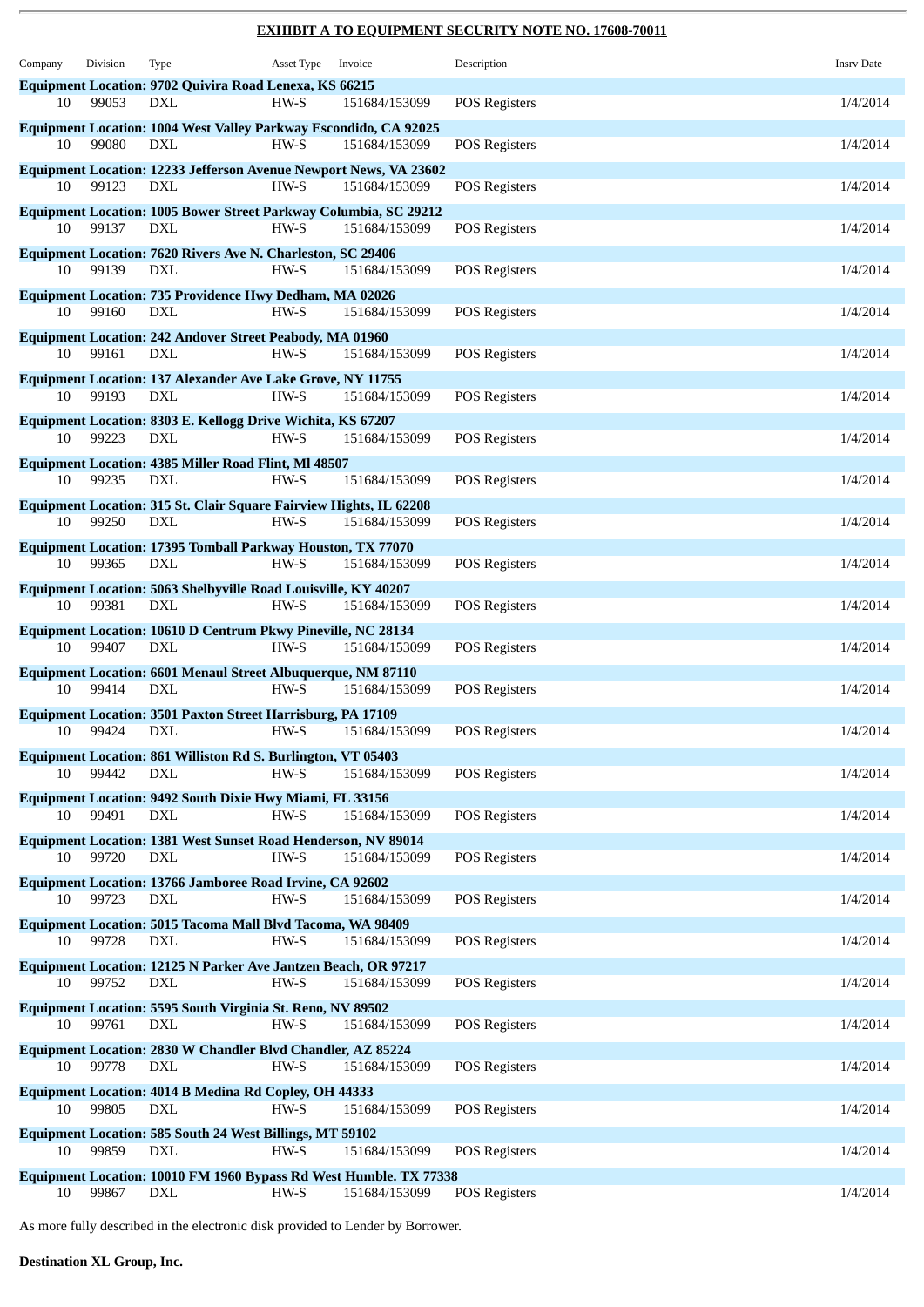**B y :** /s/ David A. Levin

**Title:** David A. Levin President and CEO

Page 1 of 1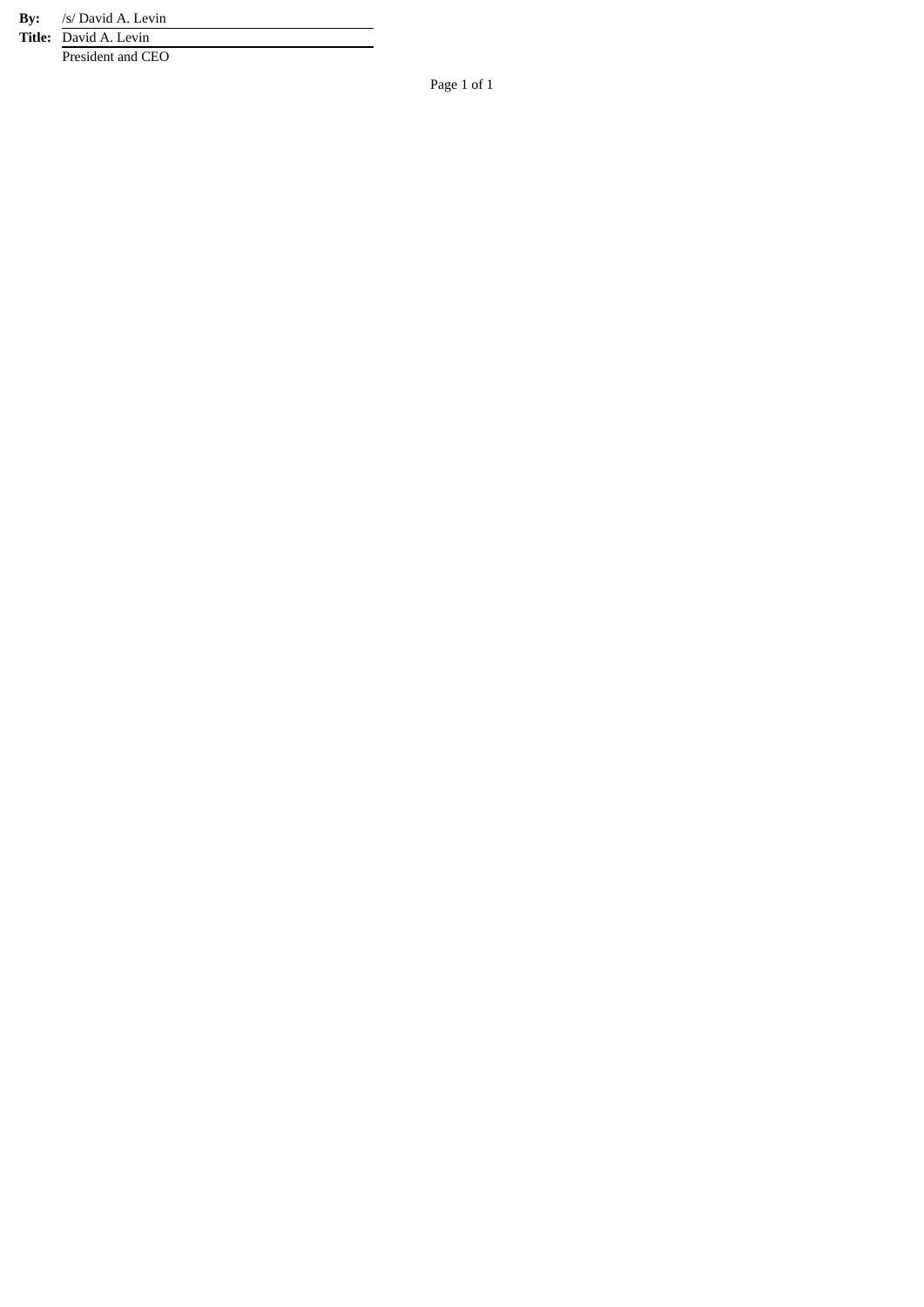| <b>STORE</b> | <b>LOCATION</b> | <b>CENTER NAME</b> | ADDRESS1                               | <b>CITY</b>                     | <b>ST</b>                | <b>ZIP CODE</b> |
|--------------|-----------------|--------------------|----------------------------------------|---------------------------------|--------------------------|-----------------|
| 10           | 99053           | <b>DXL</b>         | 9702 QUIVIRA ROAD                      | LENEXA (OVERLAND PARK)          | <b>KS</b>                | 66215           |
| 10           | 99080           | <b>DXL</b>         | 1004 WEST VALLEY PARKWAY UNIT 23       | <b>ESCONDIDO</b>                | CA                       | 92025           |
| 10           | 99123           | <b>DXL</b>         | 12233 Jefferson Avenue Space 5 & 6     | <b>NEWPORT NEWS</b>             | <b>VA</b>                | 23602           |
| 10           | 99137           | <b>DXL</b>         | 1005 BOWER STREET PARKWAY              | <b>COLUMBIA</b>                 | SC                       | 29212           |
| 10           | 99139           | <b>DXL</b>         | NORTHWOODS MARKET PLACE 7620           | N. CHARLESTON                   | <b>SC</b>                | 29406           |
|              |                 |                    | <b>RIVERS AVE UNIT 120</b>             |                                 |                          |                 |
| 10           | 99160           | <b>DXL</b>         | <b>DEDHAM MARKETPLACE 735</b>          | <b>DEDHAM</b>                   | MA                       | 02026           |
|              |                 |                    | PROVIDENCE HWY                         |                                 |                          |                 |
| 10           | 99161           | <b>DXL</b>         | <b>242 ANDOVER STREET</b>              | <b>PEABODY</b>                  | <b>MA</b>                | 01960           |
| 10           | 99193           | <b>DXL</b>         | <b>SMITH GROVE SHOPPING CENTER 137</b> | LAKE GROVE (CENTEREACH)         | ${\rm NY}$               | 11755           |
|              |                 |                    | ALEXANDER AVENUE SPACE 5 & 6           |                                 |                          |                 |
| 10           | 99223           | <b>DXL</b>         | 8303 E. KELLOGG DRIVE                  | <b>WICHITA</b>                  | <b>KS</b>                | 67207           |
| 10           | 99235           | <b>DXL</b>         | 4385 MILLER ROAD                       | <b>FLINT</b>                    | Ml                       | 48507           |
| $10\,$       | 99250           | <b>DXL</b>         | ST CLAIR SQUARE 315 ST CLAIR           | <b>FAIRVIEW HEIGHTS</b>         | $\rm IL$                 | 62208           |
|              |                 |                    | <b>SQUARE UNIT 221A</b>                |                                 |                          |                 |
| 10           | 99365           | <b>DXL</b>         | WILLOWBROOK PLAZA 17395                | HOUSTON (WILLOWBROOK)           | TX                       | 77070           |
|              |                 |                    | TOMBALL PARKWAY SPACE 3B               |                                 |                          |                 |
| 10           | 99381           | <b>DXL</b>         | 5063 Shelbyville Road                  | <b>LOUISVILLE</b>               | <b>KY</b>                | 40207           |
| 10           | 99407           | <b>DXL</b>         | 10610 D CENTRUM PKWY                   | PINEVILLE (CENTRUM)             | NC                       | 28134           |
| 10           | 99414           | <b>DXL</b>         | <b>6601 MENAUL STREET</b>              | <b>ALBUQUERQUE</b>              | NM                       | 87110           |
| 10           | 99424           | <b>DXL</b>         | 3501 PAXTON STREET G12                 | <b>HARRISBURG</b>               | PA                       | 17109           |
| 10           | 99442           | <b>DXL</b>         | STAPLES PLAZA 861 WILLISTON RD         | <b>S BURLINGTON</b>             | <b>VT</b>                | 05403           |
| $10\,$       | 99491           | <b>DXL</b>         | 9492 SOUTH DIXIE HWY                   | <b>MIAMI</b>                    | FL                       | 33156           |
| 10           | 99720           | <b>DXL</b>         | 1381 WEST SUNSET ROAD                  | <b>HENDERSON</b>                | <b>NV</b>                | 89014           |
| 10           | 99723           | $\mathbf{DXL}$     | 13766 JAMBOREE ROAD                    | <b>IRVINE (TUSTIN)</b>          | CA                       | 92602           |
| 10           | 99728           | <b>DXL</b>         | 5015 TACOMA MALL BOULEVARD             | <b>TACOMA</b>                   | <b>WA</b>                | 98409           |
| 10           | 99752           | <b>DXL</b>         | JANTZEN BEACH CENTER 12125 N           | <b>JANTZEN BEACH (PORTLAND)</b> | <b>OR</b>                | 97217           |
|              |                 |                    | <b>PARKER AVE</b>                      |                                 |                          |                 |
| 10           | 99761           | <b>DXL</b>         | 5595 SOUTH VIRGINIA ST SUITE A         | <b>RENO</b>                     | $\ensuremath{\text{NV}}$ | 89502           |
| 10           | 99778           | <b>DXL</b>         | 2830 W CHANDLER BLVD                   | <b>CHANDLER</b>                 | AZ                       | 85224           |
| 10           | 99805           | <b>DXL</b>         | 4014 B MEDINA RD                       | <b>COPLEY (FAIRLAWN)</b>        | <b>OH</b>                | 44333           |
| 10           | 99859           | <b>DXL</b>         | 585 SOUTH 24 WEST                      | <b>BILLINGS</b>                 | MT                       | 59102           |
| 10           | 99867           | <b>DXL</b>         | HUMBLEWOOD SHOPPING CENTER             | <b>HUMBLE</b>                   | <b>TX</b>                | 77338           |
|              |                 |                    | 10010 FM 1960 BYPASS ROAD WEST         |                                 |                          |                 |

Destination XL Group, Inc.

By: /s/ David A. Levin

Title: David A. Levin

President and CEO

Page 1 of 1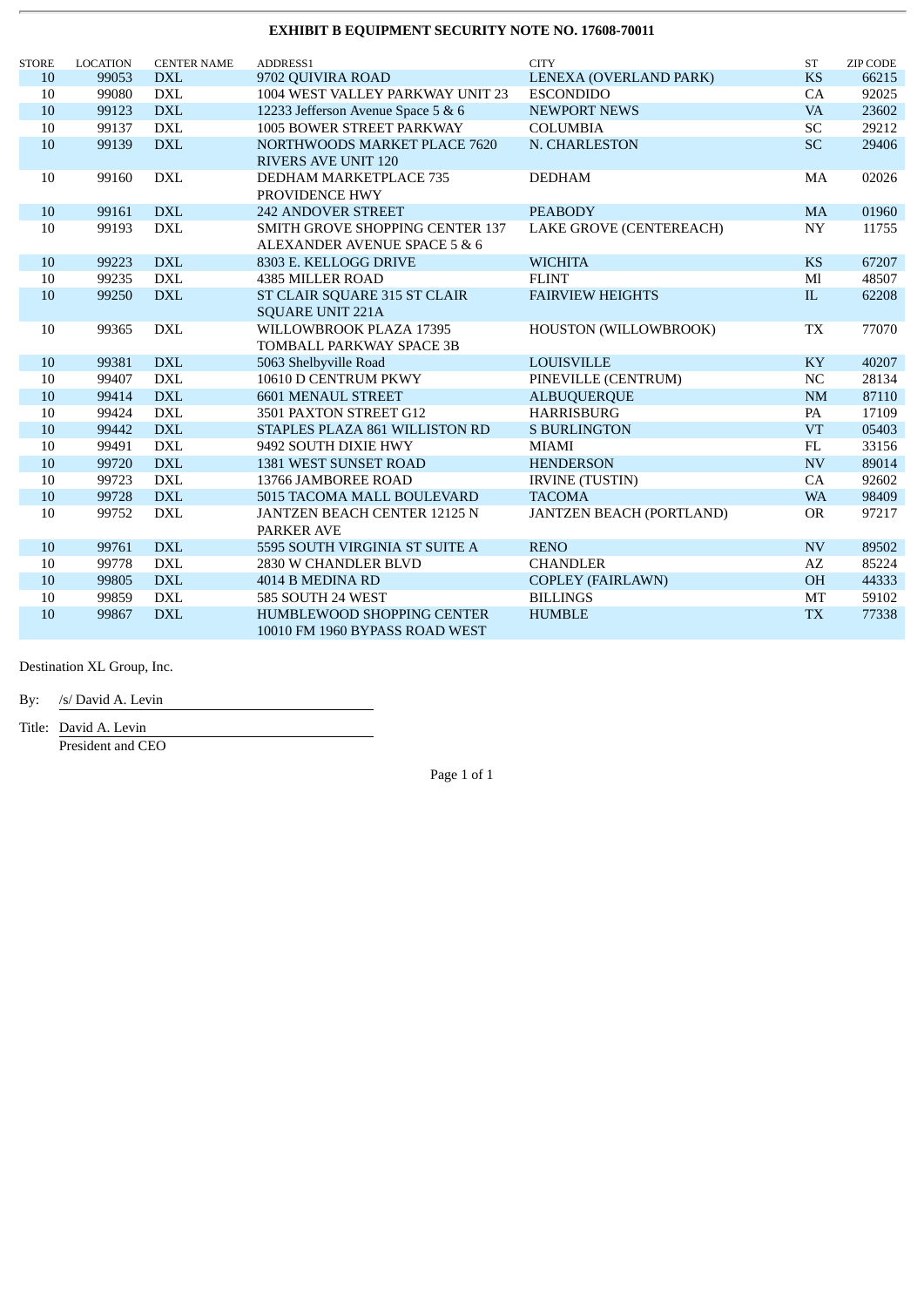

### **Banc of America Leasing & Capital, LLC Equipment Security Note Number 17608-70012**

This Equipment Security Note No. 17608-70012, dated as of March 28, 2014 (this "**Equipment Note**"), is entered into pursuant to and incorporates by this reference all of the terms and provisions of that certain Master Loan and Security Agreement No. 17608-70000 dated as of July 20, 2007 (the "**Master Agreement**"), by and between **Banc of America Leasing & Capital, LLC** ("**Lender**") and Destination XL Group, Inc. ("**Borrower**"). All capitalized terms used herein and not defined herein shall have the respective meanings assigned to such terms in the Master Agreement. If any provision of this Equipment Note conflicts with any provision of the Master Agreement, the provisions contained in this Equipment Note shall prevail. Borrower hereby authorizes Lender to insert the serial numbers and other identification data of the Equipment, dates, and other omitted factual matters or descriptions in this Equipment Note.

The occurrence of an "**Event of Default**," as defined in the Master Agreement, shall entitle Lender to accelerate the maturity of this Equipment Note and to declare the Prepayment Amount to be immediately due and payable, and to proceed at once to exercise each and every one of the remedies provided in the Master Agreement or otherwise available at law or in equity. All of Borrower's Obligations under this Equipment Note are absolute and unconditional, and shall not be subject to any offset or deduction whatsoever. Borrower waives any right to assert, by way of counterclaim or affirmative defense in any action to enforce Borrower's Obligations hereunder, any claim whatsoever against Lender.

**1. Equipment Financed; Equipment Location; Grant of Security Interest.** Subject to the terms and provisions of the Master Agreement and as provided herein, Lender is providing financing in the principal amount described in Section 2 below to Borrower in connection with the acquisition or financing of the following described Equipment:

| Quantity |                                                                                                                                          | <b>Description</b> | <b>Serial Number</b> | Cost         |     |  |  |  |
|----------|------------------------------------------------------------------------------------------------------------------------------------------|--------------------|----------------------|--------------|-----|--|--|--|
|          | See Exhibit A attached hereto                                                                                                            |                    |                      |              |     |  |  |  |
|          | <b>Location of Equipment.</b> The Equipment will be located or (in the case of over-the-road vehicles) based at the following locations: |                    |                      |              |     |  |  |  |
| Location | Address                                                                                                                                  | City               | County               | <b>State</b> | ZIP |  |  |  |

#### See Exhibit B attached hereto

Borrower has agreed and does hereby grant a security interest in and to the Equipment and the Collateral related thereto, whether now owned or hereafter acquired and wherever located, in order to secure the payment and performance of all Obligations owing to Lender, including but not limited to this Equipment Note, all as more particularly provided in the Master Agreement. Lender's agreement to provide the financing contemplated herein shall be subject to the satisfaction of all conditions established by Lender and Lender's prior receipt of all required documentation in form and substance satisfactory to Lender in its sole discretion.

**2. Payments.** For value received, Borrower promises to pay to the order of Lender, the principal amount of **\$6,249,606.70**, together with interest thereon as provided herein. This Equipment Note shall be payable by Borrower to Lender in 48 consecutive monthly, installments of principal and interest (the "**Payments**") commencing on April 30, 2014 (the "**Initial Payment**") and continuing thereafter through and including March 30, 2018 (the "**Maturity Date**") (collectively, the "**Equipment Note Term**"). Each Payment shall be in the amount provided below, and due and payable on the same day of the month as the Initial Payment set forth above in each succeeding payment period (each, a "**Payment Date**") during Equipment Note Term. All interest hereunder shall be calculated on the basis of a year of 360 days comprised of 12 months of 30 days each. The final Payment due and payable on the Maturity Date shall in any event be equal to the entire outstanding and unpaid principal amount of this Equipment Note, together with all accrued and unpaid interest, charges and other amounts owing hereunder and under the Master Agreement.

### (a) **Interest Rate.**

Interest shall accrue on the entire principal amount of this Equipment Note outstanding from time to time at a fixed rate of 3.2072 percent per annum or, if less, the highest rate of interest permitted by applicable law (the "**Interest Rate**"), from the Advance Date set forth below until the principal amount of this Equipment Note is paid in full, and shall be due and payable on each Payment Date.

Equipment Security Note 4.1.06 Page 1 of 2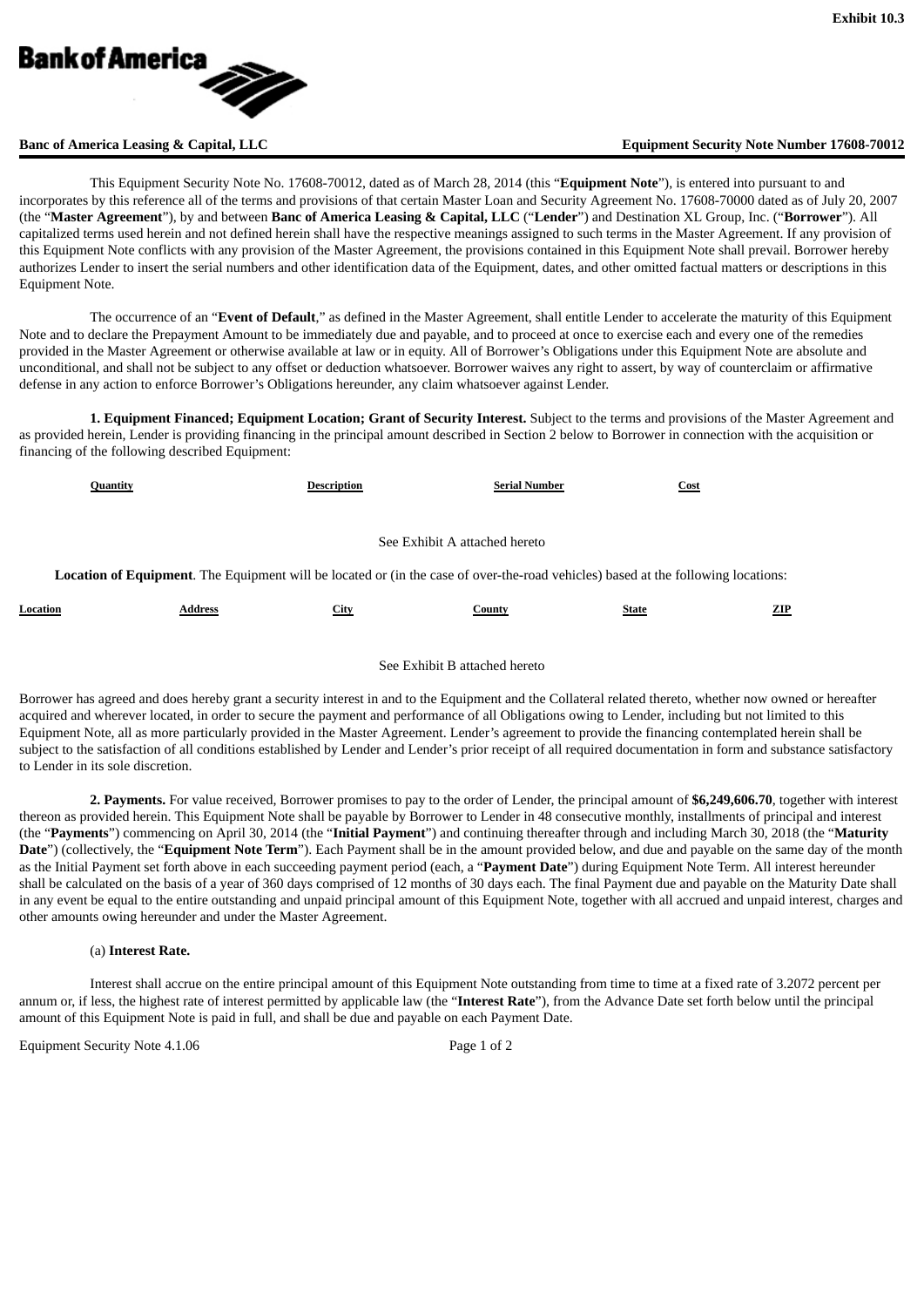#### (b) **Payment Amount.**

The principal and interest amount of each Payment shall be **\$138,903.89.**

**3. Prepayment** The outstanding principal balance of this Equipment Note may be prepaid in whole or part at any time, together with interest and late charges accrued through the date of the prepayment, provided that such prepayment shall be accompanied by a prepayment charge calculated as follows: one percent (1%) of the amount of the prepaid if such prepayment occurs during the period from the date of this Equipment Note to the first anniversary hereof; one-half percent (0.5%) of the amount prepaid if such prepayment occurs during the period commencing on the first day after the first anniversary hereof and continuing through the second anniversary hereof; and no prepayment charge if such prepayment occurs thereafter. Partial prepayments shall be applied against principal installments in their inverse order of maturity. A prepayment charge will not be due if this Equipment Note is refinanced with the Lender.

**4. Borrower Acknowledgements.** Upon delivery and acceptance of the Equipment, Borrower shall execute this Equipment Note evidencing the amounts financed by Lender in respect of such Equipment and the Payments of principal and interest hereunder. By its execution and delivery of this Equipment Note, Borrower:

- reaffirms of all of Borrower's representations, warranties and covenants as set forth in the Master Agreement and represents and warrants that no Default or Event of Default under the Master Agreement exists as of the date hereof;
- (b) represents, warrants and agrees that: (i) the Equipment has been delivered and is in an operating condition and performing the operation for which it is intended to the satisfaction of Borrower; (ii) each item of Equipment has been unconditionally accepted by Borrower for all purposes under the Master Agreement and this Equipment Note; and (iii) there has been no material adverse change in the operations, business, properties or condition, financial or otherwise, of Borrower since August 3, 2013;
- (c) authorizes and directs Lender to advance the principal amount of this Equipment Note to reimburse Borrower or pay Vendors all or a portion of the purchase price of Equipment in accordance with Vendors' invoices therefor, receipt and approval of which are hereby reaffirmed by Borrower; and
- (d) agrees that Borrower is absolutely and unconditionally obligated to pay Lender all Payments at the times and in the manner set forth herein.

### **BANC OF AMERICA LEASING & CAPITAL, LLC Borrower: DESTINATION XL GROUP, INC.**

Equipment Security Note 4.1.06 Page 2 of 2

**By:** /s/ Gina M. Cabral **By:** /s/ David A. Levin

**Printed Name:** Gina M. Cabral **Printed Name:** David A. Levin

**Title:** Vice President **Title:** President and CEO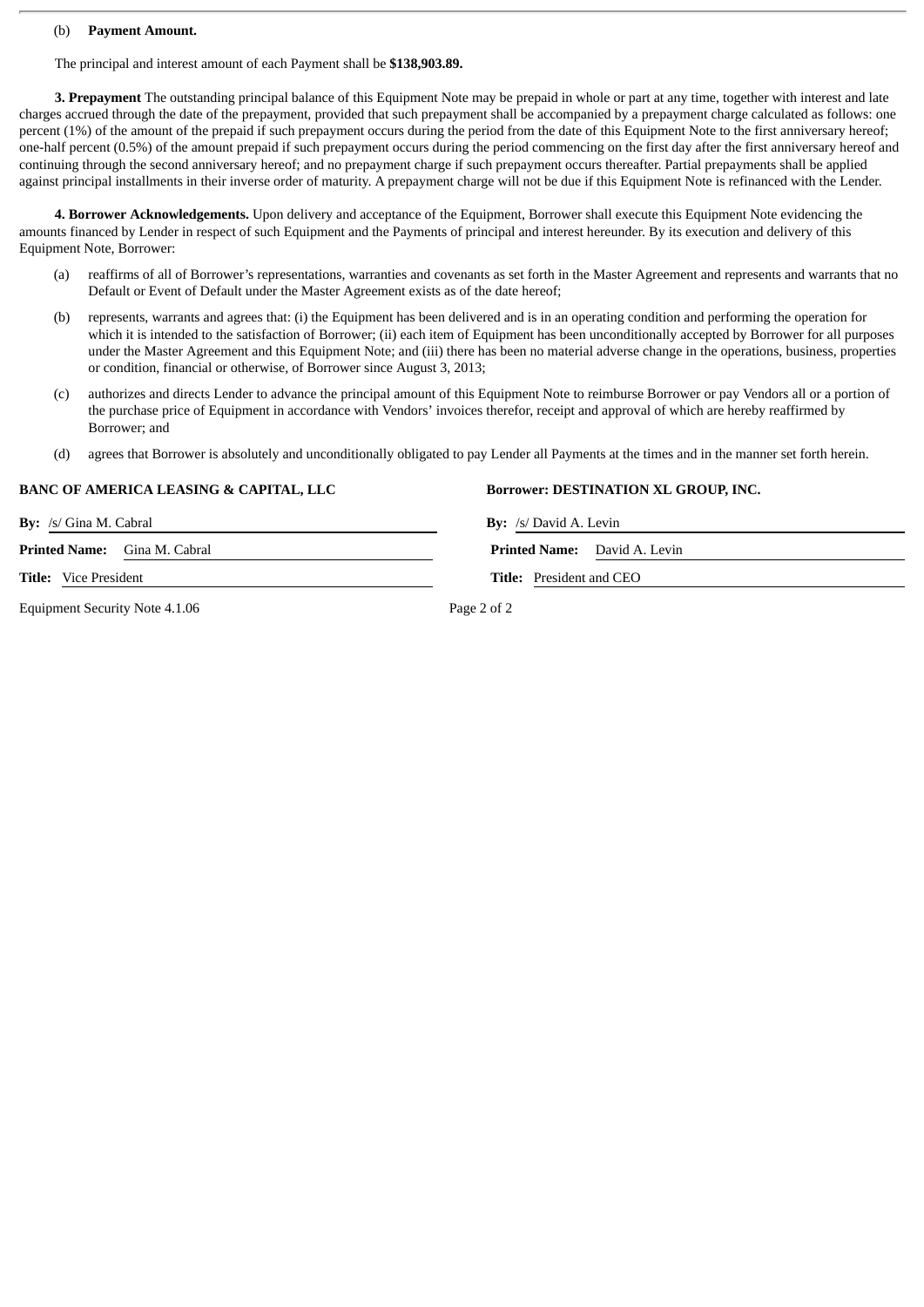| Company  | Division           | Type                                                          | Asset Type Invoice                                |                          | Description                                      | <b>Insrv Date</b>        |
|----------|--------------------|---------------------------------------------------------------|---------------------------------------------------|--------------------------|--------------------------------------------------|--------------------------|
|          |                    | <b>Equipment Location: Various</b>                            |                                                   |                          |                                                  |                          |
| 10       | 9990               | <b>Store Distribution</b>                                     | FF-S                                              | 654126                   | <b>Fixtures-Suit Fit Samples</b>                 | 2/1/2014                 |
| 10       | 9990               | <b>Store Distribution</b>                                     | $FF-S$                                            | 666411                   | <b>Fixtures-Suit Fit Samples</b>                 | 2/1/2014                 |
| 10       | 9990               | <b>Store Distribution</b>                                     | $\rm FF\text{-}S$                                 | 677061                   | <b>Fixtures-Suit Fit Samples</b>                 | 2/1/2014                 |
|          |                    | <b>Equipment Location: 9702 Quivira Road Lenexa, KS 66215</b> |                                                   |                          |                                                  |                          |
| 10       | 99053              | DXL                                                           | FF-S                                              | 013281                   | Fixtures-Chairs                                  | 11/11/2013               |
| 10       | 99053              | <b>DXL</b>                                                    | $FF-S$                                            | 30566-0                  | Fixtures-Track                                   | 11/11/2013               |
| 10       | 99053              | DXL                                                           | $\rm FF\text{-}S$                                 | 114665967                | <b>Fixtures-Shelving Frt</b>                     | 11/11/2013               |
| 10       | 99053              | $\mathbf{DXL}$                                                | FF-S                                              | 20633                    | <b>Fixtures-Shelving</b>                         | 11/11/2013               |
| 10       | 99053              | <b>DXL</b>                                                    | $\rm FF\text{-}S$                                 | 321973740                | Fixtures-Shelving Frt                            | 11/11/2013               |
| 10<br>10 | 99053<br>99053     | <b>DXL</b><br><b>DXL</b>                                      | $FF-S$<br>$\rm FF\text{-}S$                       | 141700<br>040095829      | <b>Fixtures-Shelving</b><br>Fixtures-Display Frt | 11/11/2013<br>11/11/2013 |
| 10       | 99053              | <b>DXL</b>                                                    | $FF-S$                                            | 118893                   | Fixtures-Display                                 | 11/11/2013               |
| 10       | 99053              | <b>DXL</b>                                                    | $\rm FF\text{-}S$                                 | 106120378                | <b>Fixtures-Stools</b>                           | 11/11/2013               |
| 10       | 99053              | <b>DXL</b>                                                    | FF-S                                              | 30673-0                  | Fixtures-Track                                   | 11/11/2013               |
| 10       | 99053              | <b>DXL</b>                                                    | $\rm FF\text{-}S$                                 | 106125011                | Fixtures-Lockers                                 | 11/11/2013               |
| 10       | 99053              | <b>DXL</b>                                                    | $FF-S$                                            | 106126582                | Fixtures-Appliances                              | 11/11/2013               |
| 10       | 99053              | <b>DXL</b>                                                    | $\rm FF\text{-}S$                                 | 93617                    | <b>Fixtures-Display Cabinet</b>                  | 11/11/2013               |
| 10       | 99053              | <b>DXL</b>                                                    | FF-S                                              | 47372                    | Fixtures-Display                                 | 11/12/2013               |
| 10       | 99053<br>99053     | <b>DXL</b><br><b>DXL</b>                                      | $\rm FF\text{-}S$<br>$FF-S$                       | 216562324<br>47508       | Fixtures-Display Frt                             | 11/11/2013               |
| 10<br>10 | 99053              | <b>DXL</b>                                                    | $\rm FF\text{-}S$                                 | 47514                    | Fixtures-Display<br>Fixtures-Display             | 11/12/2013<br>11/12/2013 |
| 10       | 99053              | <b>DXL</b>                                                    | $FF-S$                                            | SHW914318 Fixtures       |                                                  | 11/11/2013               |
| 10       | 99053              | <b>DXL</b>                                                    | $\rm FF\text{-}S$                                 | 5366826                  | <b>Fixtures</b>                                  | 11/11/2013               |
| 10       | 99053              | <b>DXL</b>                                                    | $FF-S$                                            | 057820                   | Fixtures-Display                                 | 11/11/2013               |
| 10       | 99053              | <b>DXL</b>                                                    | $\rm FF\text{-}S$                                 | 057821                   | Fixtures-Display                                 | 11/11/2013               |
| 10       | 99053              | <b>DXL</b>                                                    | $FF-S$                                            | 216558617                | Fixtures-Display Frt                             | 11/11/2013               |
| 10       | 99053              | <b>DXL</b>                                                    | $\rm FF\text{-}S$                                 | 335578431                | Fixtures-Display Frt                             | 11/11/2013               |
| 10       | 99053              | <b>DXL</b>                                                    | $FF-S$                                            | DI654929                 | <b>Fixtures-Shoe Fixtures</b>                    | 11/11/2013               |
| 10       | 99053              | <b>DXL</b>                                                    | $\rm FF\text{-}S$                                 | 119129                   | Fixtures-Display                                 | 11/11/2013               |
| 10<br>10 | 99053<br>99053     | <b>DXL</b><br>DXL                                             | $FF-S$<br>$\rm FF\text{-}S$                       | 47550<br>380870906       | Fixtures-Display<br>Fixtures-Display Frt         | 11/11/2013<br>11/11/2013 |
| 10       | 99053              | <b>DXL</b>                                                    | $FF-S$                                            | 101020 RI                | Ladders                                          | 11/11/2013               |
| 10       | 99053              | <b>DXL</b>                                                    | $\rm FF\text{-}S$                                 | I14346765                | Fixtures-Furniture Frt                           | 11/11/2013               |
| 10       | 99053              | <b>DXL</b>                                                    | $FF-S$                                            | 34841                    | <b>Fixtures</b>                                  | 11/12/2013               |
| 10       | 99053              | <b>DXL</b>                                                    | $\rm FF\text{-}S$                                 | 161356914                | Fixtures-Display Frt                             | 11/11/2013               |
| 10       | 99053              | <b>DXL</b>                                                    | $FF-S$                                            | 1053771                  | <b>Fixtures-Shoe Risers</b>                      | 11/11/2013               |
| 10       | 99053              | DXL                                                           | FF-S                                              | 85222                    | Fixtures-Display                                 | 11/11/2013               |
| 10       | 99053              | <b>DXL</b>                                                    | FF-S                                              | 85222C                   | Fixtures-Display                                 | 11/11/2013               |
| 10<br>10 | 99053 DXL<br>99053 |                                                               | $FF-S$                                            | 114428820                | Fixtures-Furniture<br><b>Tailor Shop Equip</b>   | 11/11/2013               |
| 10       | 99053              | <b>DXL</b><br><b>DXL</b>                                      | FF-S<br>$\rm FF\text{-}S$                         | 0490227-IN<br>0490228-IN | Tailor Shop Equip                                | 11/11/2013<br>11/11/2013 |
| 10       | 99053              | ${\rm DXL}$                                                   | $\ensuremath{\mathsf{FF-S}}$                      | 3099                     | Fixtures-Pool Table                              | 11/11/2013               |
| 10       | 99053              | ${\rm DXL}$                                                   | $\rm FF\text{-}S$                                 | 054618987                | Fixtures-Tailor Shop Equip Frt                   | 11/11/2013               |
| 10       | 99053              | $\mathbf{DXL}$                                                | $FF-S$                                            | 241779864                | Fixtures-Chairs Frt                              | 11/11/2013               |
| 10       | 99053              | <b>DXL</b>                                                    | $\rm FF\text{-}S$                                 | 119263                   | Fixtures-Display                                 | 11/11/2013               |
| 10       | 99053              | $\mathbf{DXL}$                                                | $FF-S$                                            | 037352                   | Fixtures-Display                                 | 11/11/2013               |
| 10       | 99053              | <b>DXL</b>                                                    | $\rm FF\text{-}S$                                 | 12893                    | Fixtures-Lighting                                | 11/11/2013               |
| 10       | 99053              | ${\rm DXL}$                                                   | $\ensuremath{\mathsf{FF-S}}$                      | 326556504                | <b>Fixtures-Furniture Frt</b>                    | 11/11/2013               |
| 10<br>10 | 99053<br>99053     | <b>DXL</b><br>$\mathbf{DXL}$                                  | $\rm FF\text{-}S$<br>HW-S                         | 759639<br>4928766-A      | <b>Fixtures-Shoe Stands</b><br><b>DSL</b>        | 11/11/2013<br>11/11/2013 |
| 10       | 99053              | <b>DXL</b>                                                    | FF-S                                              | 875578                   | Fixtures-Appliances                              | 11/11/2013               |
| 10       | 99053              | ${\rm DXL}$                                                   | $\ensuremath{\mathsf{FF-S}}$                      | 48034                    | Fixtures-Display                                 | 11/11/2013               |
| 10       | 99053              | <b>DXL</b>                                                    | $\rm FF\text{-}S$                                 | 19630                    | Fixtures-Display                                 | 11/11/2013               |
| 10       | 99053              | ${\rm DXL}$                                                   | FF-S                                              | 216558615                | Fixtures-Display Frt                             | 11/11/2013               |
| 10       | 99053              | <b>DXL</b>                                                    | $\rm FF\text{-}S$                                 | 161355634                | Fixtures-Display Frt                             | 11/11/2013               |
| 10       | 99053              | ${\rm DXL}$                                                   | $FF-S$                                            | 0490794-IN               | Tailor Shop Equip                                | 11/11/2013               |
| 10       | 99053              | <b>DXL</b>                                                    | $FF-S$                                            | 037491                   | Fixtures-Display                                 | 11/13/2013               |
| 10       | 99053              | ${\rm DXL}$                                                   | $\ensuremath{\mathsf{FF-S}}$                      | 121352                   | Fixtures-Mannequins                              | 11/14/2013               |
| 10<br>10 | 99053<br>99053     | <b>DXL</b><br>$\mathbf{DXL}$                                  | $\rm FF\text{-}S$<br>$\ensuremath{\mathsf{FF-S}}$ | 121548<br>074237844      | Fixtures-Mannequins<br>Fixtures-Mannequins Frt   | 11/14/2013<br>11/11/2013 |
| 10       | 99053              | <b>DXL</b>                                                    | LHI-S                                             | 50890322                 | Security System                                  | 11/11/2013               |
| 10       | 99053              | ${\rm DXL}$                                                   | LHI-S                                             | 50890323                 | <b>Security System</b>                           | 11/11/2013               |
| 10       | 99053              | ${\rm DXL}$                                                   | $\rm FF\text{-}S$                                 | 30529                    | Fixtures-Furniture                               | 11/19/2013               |
| 10       | 99053              | $\mathbf{DXL}$                                                | <b>SIGNS</b>                                      | 05.22992-0               | Signs                                            | 11/20/2013               |
| 10       | 99053              | <b>DXL</b>                                                    | $\rm FF\text{-}S$                                 | 037645                   | Fixtures-Display                                 | 11/22/2013               |
| 10       | 99053              | $\mathbf{DXL}$                                                | $FF-S$                                            | 037646                   | Fixtures-Display                                 | 11/22/2013               |
| 10       | 99053              | <b>DXL</b>                                                    | EQUIP-S 1005269                                   |                          | Cabling-Phones                                   | 11/25/2013               |
| 10<br>10 | 99053<br>99053     | $\mathbf{D}\mathbf{X}\mathbf{L}$<br><b>DXL</b>                | $FF-S$<br>EQUIP-S 462684                          | 120046                   | Fixtures-Display                                 | 12/18/2013<br>12/23/2013 |
| 10       | 99053              | <b>DXL</b>                                                    | $FF-S$                                            | 3172728                  | Music System<br><b>Visual</b>                    | 12/31/2013               |
|          |                    |                                                               |                                                   |                          |                                                  |                          |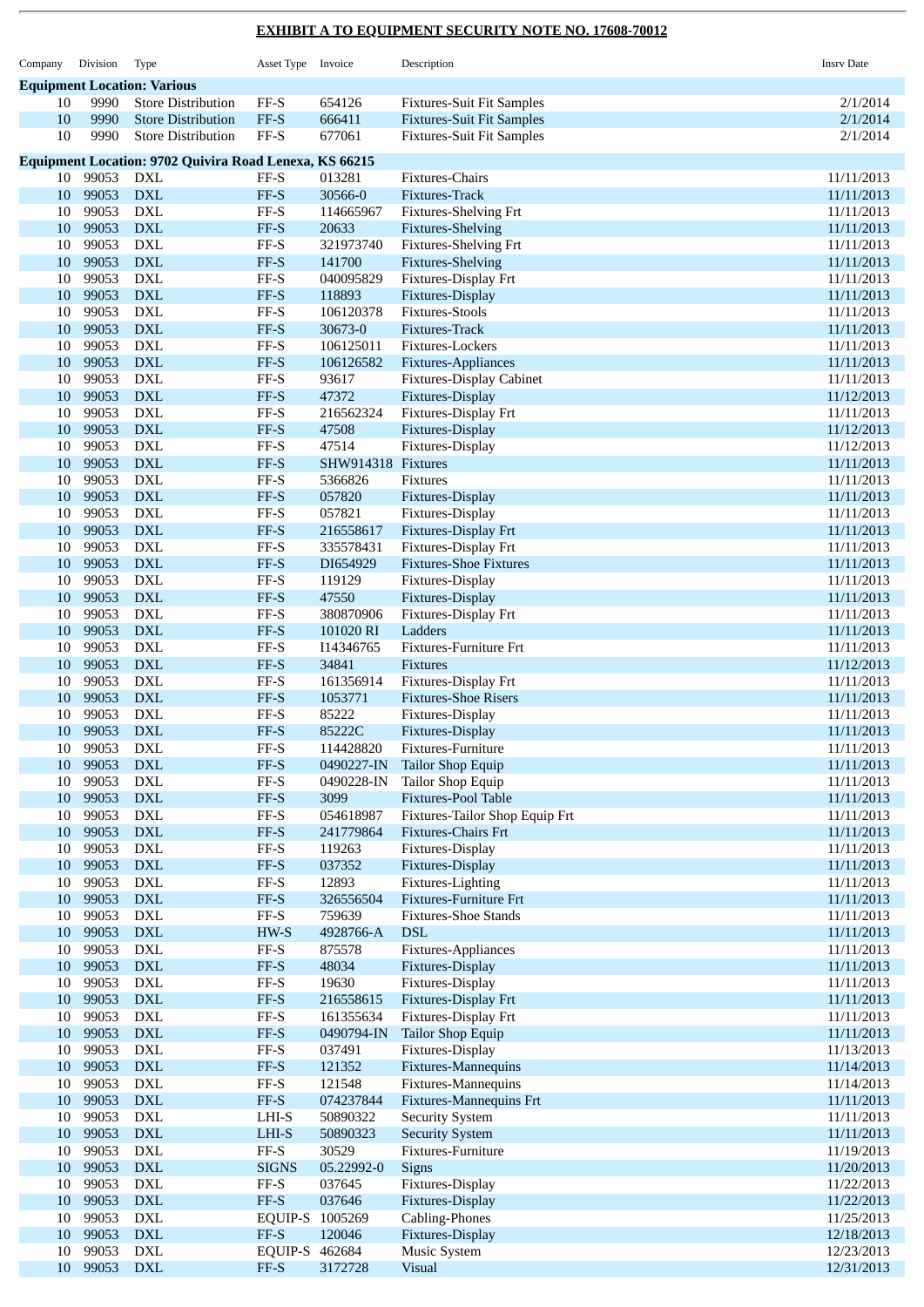#### **E q u i p m e n t L o c a t i o n : 1 2 2 3 3 J e ff e r s o n Av e n u e N e w p o r t N e w s , VA 2 3 6 0 2**

| Equipment Location: 12233 Jefferson Avenue Newport News, VA 23602 |       |            |                |           |                                 |            |  |  |  |  |  |
|-------------------------------------------------------------------|-------|------------|----------------|-----------|---------------------------------|------------|--|--|--|--|--|
| 10                                                                | 99123 | DXL        | FF-S           | 30424-0   | Fixtures-Track                  | 10/29/2013 |  |  |  |  |  |
| 10                                                                | 99123 | DXL        | FF-S           | 013031    | Fixtures-Chairs                 | 10/29/2013 |  |  |  |  |  |
| 10                                                                | 99123 | <b>DXL</b> | FF-S           | 114665955 | <b>Fixtures-Shelving Frt</b>    | 10/29/2013 |  |  |  |  |  |
| 10                                                                | 99123 | <b>DXL</b> | FF-S           | 5359608   | <b>Fixtures</b>                 | 10/29/2013 |  |  |  |  |  |
| 10                                                                | 99123 | <b>DXL</b> | FF-S           | 040081423 | Fixtures-Display Frt            | 10/29/2013 |  |  |  |  |  |
| 10                                                                | 99123 | <b>DXL</b> | FF-S           | 118243    | Fixtures-Display                | 10/29/2013 |  |  |  |  |  |
| 10                                                                | 99123 | <b>DXL</b> | FF-S           | 20618     | <b>Fixtures-Shelving</b>        | 10/29/2013 |  |  |  |  |  |
| 10                                                                | 99123 | DXL        | FF-S           | 45800     | Fixtures-Display                | 10/29/2013 |  |  |  |  |  |
| 10                                                                | 99123 | <b>DXL</b> | FF-S           | 321973088 | <b>Fixtures-Shelving Frt</b>    | 10/29/2013 |  |  |  |  |  |
| 10                                                                | 99123 | DXL        | FF-S           | 140340    | <b>Fixtures-Shelving</b>        | 10/29/2013 |  |  |  |  |  |
| 10                                                                | 99123 | <b>DXL</b> | FF-S           | I13033694 | <b>Fixtures-Furniture Frt</b>   | 10/29/2013 |  |  |  |  |  |
| 10                                                                | 99123 | DXL        | FF-S           | 380883628 | Fixtures-Display Frt            | 10/29/2013 |  |  |  |  |  |
| 10                                                                | 99123 | <b>DXL</b> | FF-S           | I13111708 | Fixtures-Furniture              | 10/29/2013 |  |  |  |  |  |
| 10                                                                | 99123 | DXL        | FF-S           | 106009626 | Fixtures-Appliances             | 10/29/2013 |  |  |  |  |  |
| 10                                                                | 99123 | <b>DXL</b> | FF-S           | 106010056 | <b>Fixtures-Stools</b>          | 10/29/2013 |  |  |  |  |  |
| 10                                                                | 99123 | DXL        | FF-S           | 036322    | Fixtures-Display                | 10/29/2013 |  |  |  |  |  |
| 10                                                                | 99123 | <b>DXL</b> | FF-S           | 106019149 | Fixtures-Lockers                | 10/29/2013 |  |  |  |  |  |
| 10                                                                | 99123 | <b>DXL</b> | FF-S           | 59976A    | <b>Fixtures</b>                 | 10/29/2013 |  |  |  |  |  |
| 10                                                                | 99123 | <b>DXL</b> | FF-S           | 036325    | Fixtures-Display                | 10/29/2013 |  |  |  |  |  |
| 10                                                                | 99123 | <b>DXL</b> | <b>EQUIP-S</b> | 289224568 | Cabling/Phones                  | 10/29/2013 |  |  |  |  |  |
| 10                                                                | 99123 | <b>DXL</b> | FF-S           | 92175     | <b>Fixtures-Display Cabinet</b> | 10/29/2013 |  |  |  |  |  |
| 10                                                                | 99123 | DXL        | FF-S           | SHW896196 | Fixtures                        | 10/29/2013 |  |  |  |  |  |
| 10                                                                | 99123 | <b>DXL</b> | FF-S           | 572464    | Fixtures-Appliances             | 10/29/2013 |  |  |  |  |  |
| 10                                                                | 99123 | DXL        | FF-S           | 118640    | Fixtures-Display                | 10/29/2013 |  |  |  |  |  |
| 10                                                                | 99123 | <b>DXL</b> | FF-S           | 46628     | Fixtures-Display                | 10/29/2013 |  |  |  |  |  |
|                                                                   |       |            |                |           |                                 |            |  |  |  |  |  |

Page 1 of 13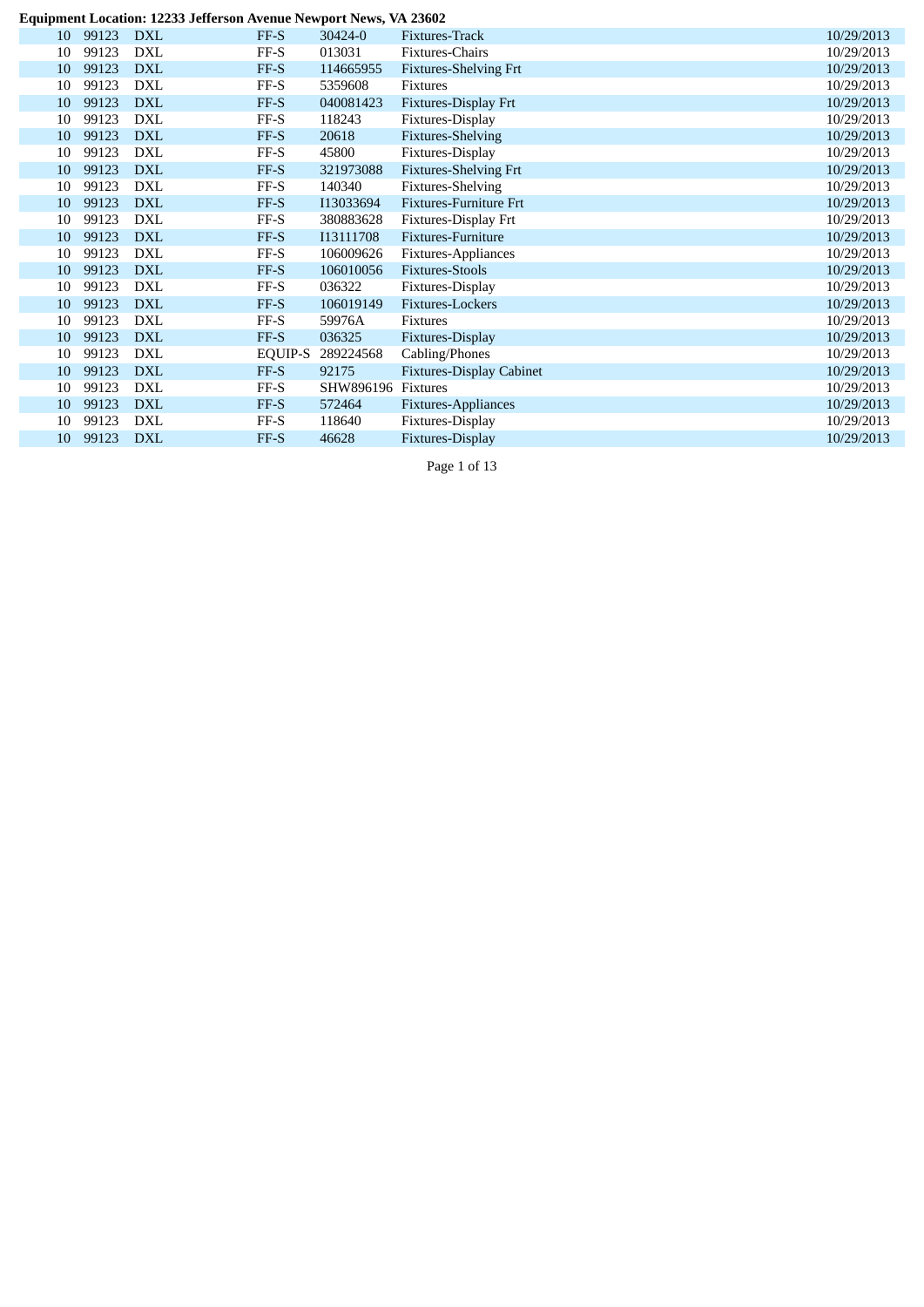| Company         | Division  | Type                                                             | Asset Type                   | Invoice            | Description                     | <b>Insrv Date</b> |
|-----------------|-----------|------------------------------------------------------------------|------------------------------|--------------------|---------------------------------|-------------------|
| 10              | 99123     | <b>DXL</b>                                                       | FF-S                         | 216536897          | Fixtures-Display Frt            | 10/29/2013        |
| 10              | 99123     | <b>DXL</b>                                                       | $FF-S$                       | 335578268          | Fixtures-Display Frt            | 10/29/2013        |
| 10              | 99123     | <b>DXL</b>                                                       | $FF-S$                       | DI 650391          | <b>Fixtures-Shoe Fixtures</b>   | 10/29/2013        |
| 10              | 99123     | <b>DXL</b>                                                       | $\ensuremath{\mathsf{FF-S}}$ | 100830 RI          | Ladders                         | 10/29/2013        |
| 10              | 99123     | <b>DXL</b>                                                       | $FF-S$                       | 100830 RI          | Ladders                         | 10/29/2013        |
| 10              | 99123     | <b>DXL</b>                                                       | $\ensuremath{\mathsf{FF-S}}$ | 100830 RI          | Ladders                         | 10/29/2013        |
| 10              | 99123     | <b>DXL</b>                                                       | $FF-S$                       | 241764987          | Fixtures-Chairs Frt             | 10/29/2013        |
| 10              | 99123     | <b>DXL</b>                                                       | $\ensuremath{\mathsf{FF-S}}$ | 380892437          | Fixtures-Display Frt            | 10/29/2013        |
| 10              | 99123     | <b>DXL</b>                                                       | $FF-S$                       |                    |                                 | 10/29/2013        |
|                 |           |                                                                  |                              | 118715             | Fixtures-Display                |                   |
| 10              | 99123     | <b>DXL</b>                                                       | $FF-S$                       | 34248              | Fixtures                        | 10/29/2013        |
| 10              | 99123     | <b>DXL</b>                                                       | $FF-S$                       | 8500641            | <b>Fixtures-Shoe Fixtures</b>   | 10/29/2013        |
| 10              | 99123     | <b>DXL</b>                                                       | FF-S                         | 302582             | Fixtures-Hangers                | 10/29/2013        |
| 10              | 99123     | <b>DXL</b>                                                       | $FF-S$                       | 118824             | Fixtures-Display                | 10/29/2013        |
| 10              | 99123     | <b>DXL</b>                                                       | $\ensuremath{\mathsf{FF-S}}$ | 0488954-IN         | Tailor Shop Equip               | 10/29/2013        |
| 10              | 99123     | <b>DXL</b>                                                       | $FF-S$                       | 0488955-IN         | <b>Tailor Shop Equip</b>        | 10/29/2013        |
| 10              | 99123     | <b>DXL</b>                                                       | $\ensuremath{\mathsf{FF-S}}$ | 054676423          | Fixtures-Tailor Shop Equip Frt  | 10/29/2013        |
| 10              | 99123     | <b>DXL</b>                                                       | FF-S                         | 47070              | Fixtures-Display                | 10/29/2013        |
| 10              | 99123     | <b>DXL</b>                                                       | FF-S                         | 19394              | Fixtures-Display                | 10/29/2013        |
| 10              | 99123     | <b>DXL</b>                                                       | $FF-S$                       | 20635              | <b>Fixtures-Shelving</b>        | 10/29/2013        |
| 10              | 99123     | <b>DXL</b>                                                       | $FF-S$                       | 114665970          | Fixtures-Shelving Frt           | 10/29/2013        |
| 10              | 99123     | <b>DXL</b>                                                       | $FF-S$                       | 3162047            | Visual                          | 10/29/2013        |
| 10              | 99123     | <b>DXL</b>                                                       | FF-S                         | 036941             | Fixtures-Display                | 10/29/2013        |
| 10              | 99123     | <b>DXL</b>                                                       | $FF-S$                       | 119724             | Fixtures-Mannequins             | 10/29/2013        |
| 10              | 99123     | <b>DXL</b>                                                       | $\ensuremath{\mathsf{FF-S}}$ | 074237825          | Fixtures-Mannequins Frt         | 10/29/2013        |
| 10              | 99123     | <b>DXL</b>                                                       | $FF-S$                       | 119861             | Fixtures-Mannequins             | 10/29/2013        |
| 10              | 99123     | <b>DXL</b>                                                       | $\ensuremath{\mathsf{FF-S}}$ | LNL5153            | <b>Fixtures-Headsets</b>        | 10/29/2013        |
|                 |           |                                                                  |                              |                    |                                 |                   |
| 10              | 99123     | <b>DXL</b>                                                       | FF-S                         | 326524924          | Fixtures-Furniture Frt          | 10/29/2013        |
| 10              | 99123     | <b>DXL</b>                                                       | LHI-S                        | 50704205           | <b>Security System</b>          | 10/29/2013        |
| 10              | 99123     | <b>DXL</b>                                                       | $FF-S$                       | 30163              | Fixtures-Furniture              | 10/29/2013        |
| 10              | 99123     | <b>DXL</b>                                                       | $\ensuremath{\mathsf{FF-S}}$ | 216558638          | Fixtures-Display Frt            | 10/29/2013        |
| 10              | 99123     | <b>DXL</b>                                                       | FF-S                         | 0490149-IN         | Tailor Shop Equip               | 10/29/2013        |
| 10              | 99123     | <b>DXL</b>                                                       | $FF-S$                       | 1053844            | <b>Fixtures-Shoe Risers</b>     | 10/29/2013        |
| 10              | 99123     | <b>DXL</b>                                                       | $FF-S$                       | 3099               | <b>Fixtures-Pool Table</b>      | 10/29/2013        |
| 10              | 99123     | <b>DXL</b>                                                       | EQUIP-S 460823               |                    | Music System                    | 10/29/2013        |
| 10              | 99123     | <b>DXL</b>                                                       | $FF-S$                       | 058070             | Fixtures-Display                | 10/29/2013        |
| 10              | 99123     | <b>DXL</b>                                                       | $\ensuremath{\mathsf{FF-S}}$ | 114665983          | Fixtures-Shelving Frt           | 10/29/2013        |
| 10              | 99123     | <b>DXL</b>                                                       | LHI-S                        | 50826551           | <b>Security System</b>          | 10/29/2013        |
| 10              | 99123     | <b>DXL</b>                                                       | FF-S                         | 12887              | Fixtures-Lighting               | 10/29/2013        |
| 10              | 99123     | <b>DXL</b>                                                       | $FF-S$                       | 12890              | Fixtures-Lighting               | 11/1/2013         |
| 10              | 99123     | <b>DXL</b>                                                       | $FF-S$                       | 20648              | Fixtures-Shelving               | 11/1/2013         |
| 10              | 99123 DXL |                                                                  | $\ensuremath{\mathsf{FF-S}}$ | 759709             | <b>Fixtures-Shoe Stands</b>     | 10/29/2013        |
| 10              | 99123     | DXL                                                              | HW-S                         | 4928766-B          | DSL                             | 10/29/2013        |
| 10              | 99123     | <b>DXL</b>                                                       | EQUIP-S 1002681              |                    | Cabling/Phones                  | 10/29/2013        |
|                 | 99123     |                                                                  |                              |                    |                                 |                   |
| 10              |           | <b>DXL</b>                                                       | FF-S                         | 48260              | Fixtures-Display                | 11/15/2013        |
|                 | 10 99123  | $\mathbf{DXL}$                                                   | <b>SIGNS</b>                 | 26540              | Signage                         | 10/29/2013        |
| 10              | 99123     | <b>DXL</b>                                                       | $FF-S$                       | 120049             | Fixtures-Display                | 12/18/2013        |
| 10              | 99123     | <b>DXL</b>                                                       | EQUIP-S 1109082              |                    | <b>Cabling-Phones</b>           | 1/29/2014         |
|                 |           | Equipment Location: 1005 Bower Street Parkway Columbia, SC 29212 |                              |                    |                                 |                   |
|                 | 10 99137  | <b>DXL</b>                                                       | FF-S                         | 013454             | Fixtures-Chairs                 | 12/17/2013        |
|                 | 10 99137  | <b>DXL</b>                                                       | $\ensuremath{\mathsf{FF-S}}$ | SHW906978 Fixtures |                                 | 12/17/2013        |
| 10              | 99137     | <b>DXL</b>                                                       | $\ensuremath{\mathsf{FF-S}}$ | 30664-0            | Fixtures-Track                  | 12/17/2013        |
| 10              | 99137     | <b>DXL</b>                                                       | $\rm FF\text{-}S$            | 5365553            |                                 |                   |
|                 |           |                                                                  |                              |                    | Fixtures                        | 12/17/2013        |
| 10              | 99137     | <b>DXL</b>                                                       | $\ensuremath{\mathsf{FF-S}}$ | 106119423          | <b>Fixtures-Stools</b>          | 12/17/2013        |
| 10              | 99137     | <b>DXL</b>                                                       | $FF-S$                       | 040095843          | Fixtures-Display Frt            | 12/17/2013        |
| 10              | 99137     | <b>DXL</b>                                                       | $\ensuremath{\mathsf{FF-S}}$ | 118916             | Fixtures-Display                | 12/17/2013        |
| 10              | 99137     | <b>DXL</b>                                                       | $FF-S$                       | 47188              | Fixtures-Display                | 12/17/2013        |
| 10 <sup>1</sup> | 99137     | ${\rm DXL}$                                                      | $FF-S$                       | 8504405            | <b>Fixtures-Shoe Fixtures</b>   | 12/17/2013        |
| 10              | 99137     | DXL                                                              | $\rm FF\text{-}S$            | 93394              | <b>Fixtures-Display Cabinet</b> | 12/17/2013        |
| 10              | 99137     | $\mathbf{DXL}$                                                   | $\ensuremath{\mathsf{FF-S}}$ | 216545228          | Fixtures-Display Frt            | 12/17/2013        |
| 10              | 99137     | <b>DXL</b>                                                       | $\ensuremath{\mathsf{FF-S}}$ | 47391              | Fixtures-Display                | 12/17/2013        |
| 10              | 99137     | <b>DXL</b>                                                       | $\ensuremath{\mathsf{FF-S}}$ | 47414              | Fixtures-Display                | 12/17/2013        |
| 10              | 99137     | <b>DXL</b>                                                       | $\rm FF\text{-}S$            | Dl 654445          | <b>Fixtures-Shoe Fixtures</b>   | 12/17/2013        |
| 10              | 99137     | <b>DXL</b>                                                       | $\ensuremath{\mathsf{FF-S}}$ | 321973932          | <b>Fixtures-Shelving Frt</b>    | 12/17/2013        |
| 10              | 99137     | <b>DXL</b>                                                       | $_{\rm FF-S}$                | 335578415          | Fixtures-Display Frt            | 12/17/2013        |
| 10              | 99137     | <b>DXL</b>                                                       | $FF-S$                       | 380888573          | Fixtures-Display Frt            | 12/17/2013        |
| 10              | 99137     | <b>DXL</b>                                                       | $_{\rm FF-S}$                | 380868355          | Fixtures-Display Frt            | 12/17/2013        |
| 10              | 99137     | ${\rm DXL}$                                                      | $FF-S$                       | 303933             | Fixtures-Hangers                | 12/17/2013        |
|                 | 99137     |                                                                  |                              |                    | Fixtures-Display                |                   |
| 10              |           | DXL                                                              | $FF-S$                       | 119096             |                                 | 12/17/2013        |
| 10              | 99137     | $\mathbf{DXL}$                                                   | $\ensuremath{\mathsf{FF-S}}$ | 142770             | <b>Fixtures-Shelving</b>        | 12/17/2013        |
| 10              | 99137     | <b>DXL</b>                                                       | $\rm FF\text{-}S$            | 100999 RI          | Ladders                         | 12/17/2013        |
| 10              | 99137     | <b>DXL</b>                                                       | $FF-S$                       | 0489957-IN         | <b>Tailor Shop Equip</b>        | 12/17/2013        |
| 10              | 99137     | <b>DXL</b>                                                       | $\rm FF\text{-}S$            | 0489960-IN         | Tailor Shop Equip               | 12/17/2013        |
| 10              | 99137     | <b>DXL</b>                                                       | $FF-S$                       | 119171             | Fixtures-Display                | 12/17/2013        |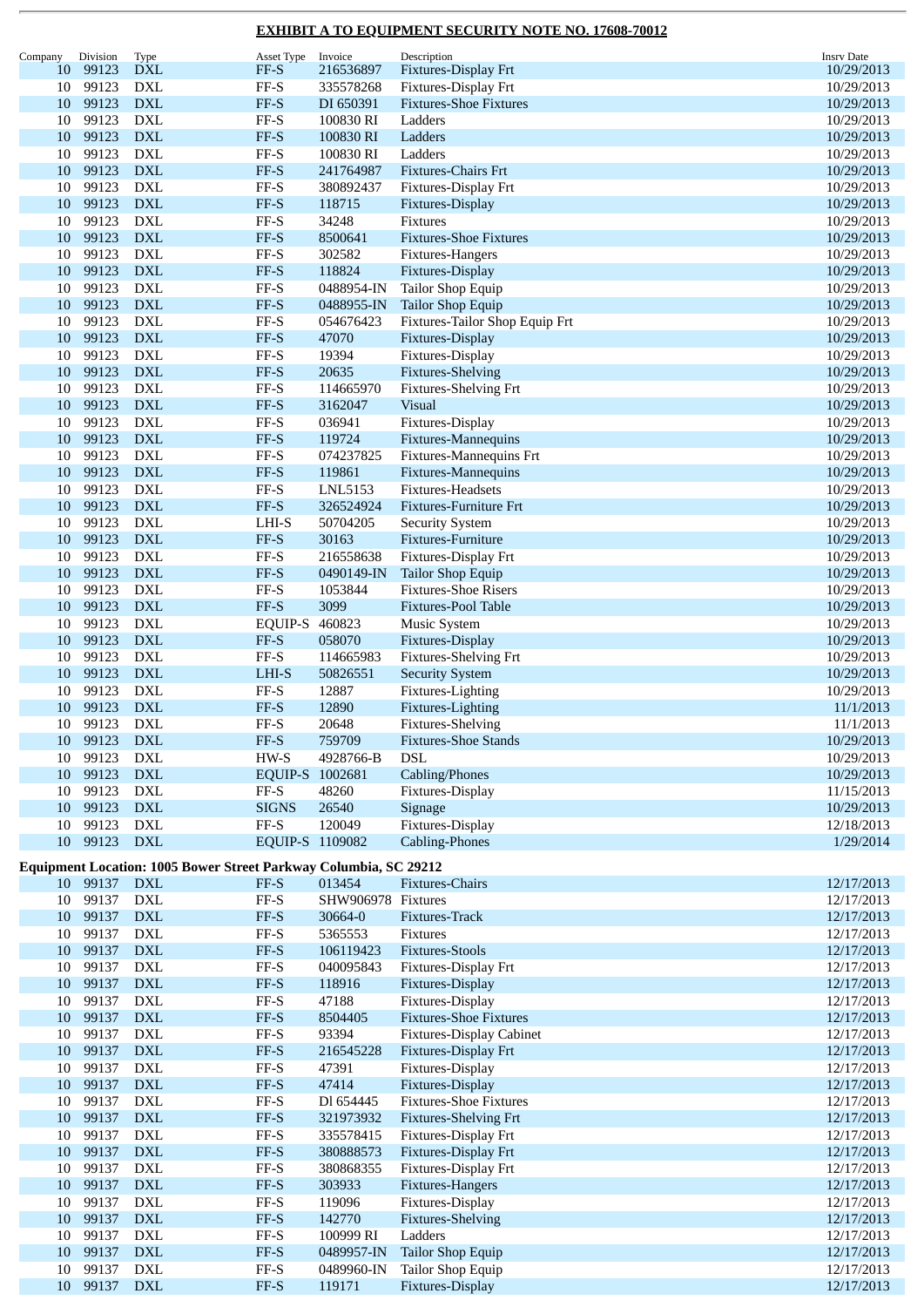| 10 | 99137 | DXL        | $FF-S$  | 19537      | Fixtures-Display               | 12/17/2013 |
|----|-------|------------|---------|------------|--------------------------------|------------|
| 10 | 99137 | <b>DXL</b> | FF-S    | 054536007  | Fixtures-Tailor Shop Equip Frt | 12/17/2013 |
| 10 | 99137 | <b>DXL</b> | FF-S    | 34838      | <b>Fixtures</b>                | 12/17/2013 |
| 10 | 99137 | <b>DXL</b> | FF-S    | 1053767    | <b>Fixtures-Shoe Risers</b>    | 12/17/2013 |
|    |       |            |         |            |                                |            |
| 10 | 99137 | <b>DXL</b> | FF-S    | 0490334-IN | Tailor Shop Equip              | 12/17/2013 |
| 10 | 99137 | <b>DXL</b> | FF-S    | 106205908  | <b>Fixtures-Appliances</b>     | 12/17/2013 |
| 10 | 99137 | <b>DXL</b> | $FF-S$  | 106208881  | Fixtures-Lockers               | 12/17/2013 |
| 10 | 99137 | <b>DXL</b> | FF-S    | 216560869  | Fixtures-Display Frt           | 12/17/2013 |
| 10 | 99137 | <b>DXL</b> | FF-S    | 037381     | Fixtures-Display               | 12/27/2013 |
| 10 | 99137 | <b>DXL</b> | FF-S    | 058108     | Fixtures-Display               | 12/17/2013 |
| 10 | 99137 | <b>DXL</b> | $FF-S$  | 759642     | <b>Fixtures-Shoe Stands</b>    | 12/17/2013 |
| 10 | 99137 | <b>DXL</b> | FF-S    | 114665987  | <b>Fixtures-Shelving Frt</b>   | 12/17/2013 |
| 10 | 99137 | DXL        | FF-S    | 20650      | Fixtures-Shelving              | 12/17/2013 |
| 10 | 99137 | <b>DXL</b> | FF-S    | I14757420  | <b>Fixtures-Furniture Frt</b>  | 12/17/2013 |
| 10 | 99137 | DXL        | FF-S    | 037492     | Fixtures-Display               | 12/17/2013 |
| 10 | 99137 | <b>DXL</b> | FF-S    | 13581013   | Fixtures-Furniture             | 12/17/2013 |
| 10 | 99137 | <b>DXL</b> | $FF-S$  | 865368     | Fixtures-Appliances            | 12/17/2013 |
| 10 | 99137 | <b>DXL</b> | FF-S    | I14828756  | Fixtures-Furniture             | 12/17/2013 |
| 10 | 99137 | <b>DXL</b> | FF-S    | 119802     | Fixtures-Display               | 12/27/2013 |
| 10 | 99137 | <b>DXL</b> | HW-S    | 5014676-A  | <b>DSL</b>                     | 12/17/2013 |
| 10 | 99137 | <b>DXL</b> | $FF-S$  | 13060      | Fixtures-Lighting              | 12/17/2013 |
| 10 | 99137 | <b>DXL</b> | FF-S    | 30820      | Fixtures-Furniture             | 12/17/2013 |
| 10 | 99137 | <b>DXL</b> | EQUIP-S | 1006587    | Cabling-Phones                 | 12/17/2013 |
| 10 | 99137 | <b>DXL</b> | FF-S    | 3127       | <b>Fixtures-Pool Table</b>     | 12/17/2013 |
| 10 | 99137 | <b>DXL</b> | FF-S    | 038302     | Fixtures-Display               | 12/17/2013 |
| 10 | 99137 | <b>DXL</b> | FF-S    | 120051     | Fixtures-Display               | 12/18/2013 |

Page 2 of 13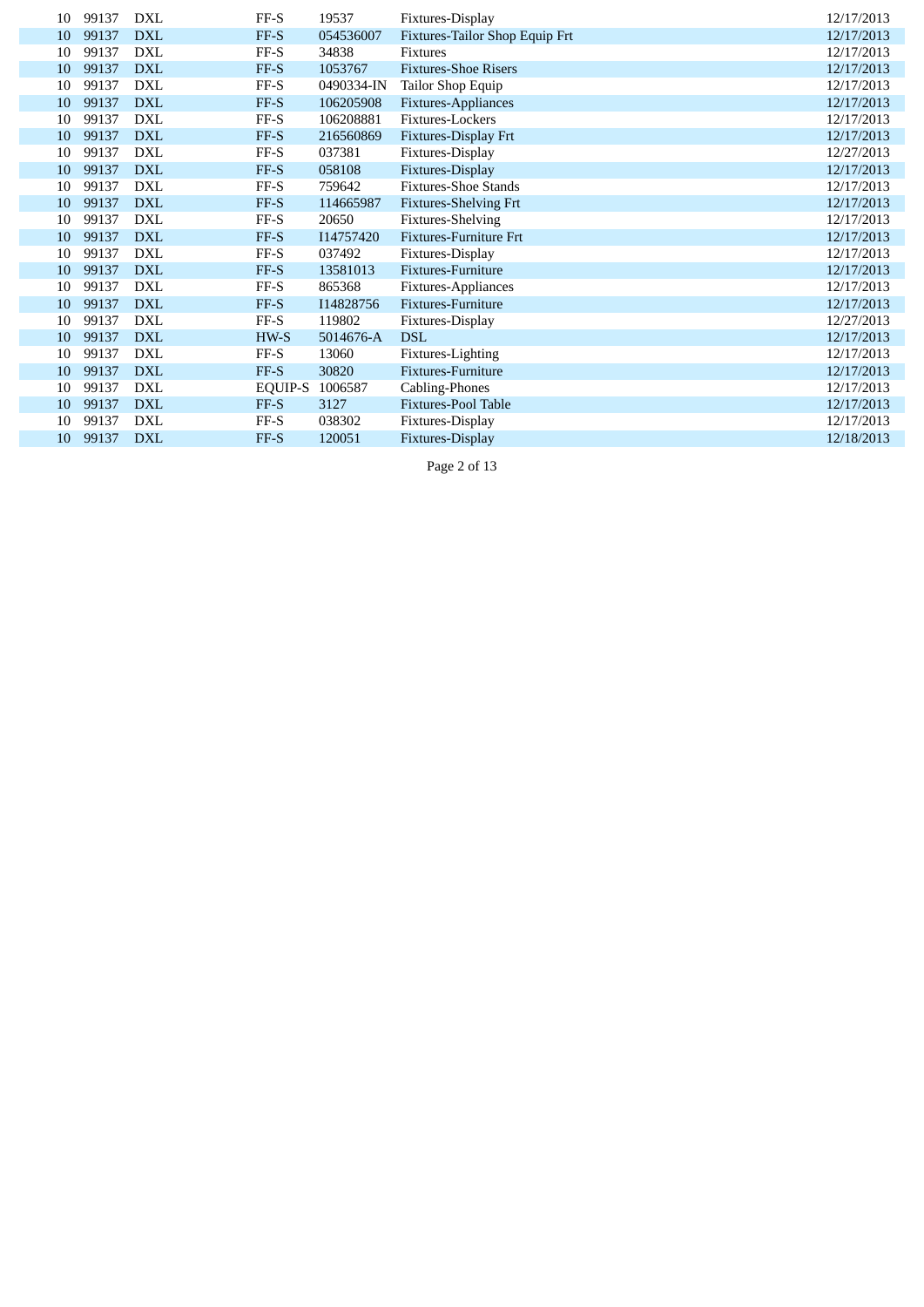| Company | Division | Type                                                       | Asset Type                   | Invoice            | Description                     | <b>Insrv Date</b> |
|---------|----------|------------------------------------------------------------|------------------------------|--------------------|---------------------------------|-------------------|
| 10      | 99137    | <b>DXL</b>                                                 | EQUIP-S 473440               |                    | <b>Music System</b>             | 12/19/2013        |
| 10      | 99137    | DXL                                                        | $FF-S$                       | 12232013           | Fixtures-Lighting               | 12/17/2013        |
| 10      | 99137    | <b>DXL</b>                                                 | $FF-S$                       | 3171627            | <b>Visual</b>                   | 12/23/2013        |
| 10      | 99137    | <b>DXL</b>                                                 | LHI-S                        | 51107499           | <b>Security System</b>          | 12/23/2013        |
| 10      | 99137    | <b>DXL</b>                                                 | LHI-S                        | 51107500           | <b>Security System</b>          | 12/23/2013        |
| 10      | 99137    | <b>DXL</b>                                                 | EQUIP-S                      | 298707158          | Cabling-Phones                  | 1/1/2014          |
| 10      | 99137    | <b>DXL</b>                                                 | <b>SIGNS</b>                 | 26702              | Signs                           | 1/13/2014         |
| 10      | 99137    | <b>DXL</b>                                                 | FF-S                         | 36611              |                                 | 1/20/2014         |
|         |          |                                                            |                              |                    | Fixtures-Display                |                   |
| 10      | 99137    | <b>DXL</b>                                                 | EQUIP-S 1109847              |                    | Cabling-Phones                  | 2/4/2014          |
|         |          | Equipment Location: 7620 Rivers Ave N. Charlotte, SC 29406 |                              |                    |                                 |                   |
| 10      | 99139    | <b>DXL</b>                                                 | FF-S                         | 30506-0            | Fixtures-Track                  | 11/11/2013        |
| 10      | 99139    | <b>DXL</b>                                                 | FF-S                         | 013171             | Fixtures-Chairs                 | 11/11/2013        |
| 10      | 99139    | <b>DXL</b>                                                 | $FF-S$                       | 59976C             | Fixtures                        | 11/11/2013        |
| 10      | 99139    | <b>DXL</b>                                                 | $FF-S$                       | 040086973          | Fixtures-Display Frt            | 11/11/2013        |
|         | 99139    | <b>DXL</b>                                                 | $FF-S$                       |                    |                                 |                   |
| 10      |          |                                                            |                              | 114665958          | <b>Fixtures-Shelving Frt</b>    | 11/11/2013        |
| 10      | 99139    | <b>DXL</b>                                                 | $\rm FF\text{-}S$            | 20625              | Fixtures-Shelving               | 11/11/2013        |
| 10      | 99139    | <b>DXL</b>                                                 | $FF-S$                       | 321973492          | <b>Fixtures-Shelving Frt</b>    | 11/11/2013        |
| 10      | 99139    | <b>DXL</b>                                                 | $FF-S$                       | 138350             | Fixtures-Shelving               | 11/11/2013        |
| 10      | 99139    | <b>DXL</b>                                                 | $FF-S$                       | 040095765          | Fixtures-Display Frt            | 11/11/2013        |
| 10      | 99139    | <b>DXL</b>                                                 | FF-S                         | 118515             | Fixtures-Display                | 11/11/2013        |
| 10      | 99139    | <b>DXL</b>                                                 | $FF-S$                       | 46792              | Fixtures-Display                | 11/11/2013        |
| 10      | 99139    | <b>DXL</b>                                                 | $FF-S$                       | SHW902905 Fixtures |                                 | 11/11/2013        |
| 10      | 99139    | <b>DXL</b>                                                 | $FF-S$                       | 5364537            | Fixtures                        | 11/11/2013        |
| 10      | 99139    | <b>DXL</b>                                                 | $FF-S$                       | 380894771          | Fixtures-Display Frt            | 11/11/2013        |
| 10      | 99139    | <b>DXL</b>                                                 | $FF-S$                       | 0488752-IN         | <b>Tailor Shop Equip</b>        | 11/11/2013        |
|         |          |                                                            |                              |                    |                                 |                   |
| 10      | 99139    | <b>DXL</b>                                                 | $FF-S$                       | 0488753-IN         | Tailor Shop Equip               | 11/11/2013        |
| 10      | 99139    | <b>DXL</b>                                                 | $FF-S$                       | 30648-0            | Fixtures-Track                  | 11/11/2013        |
| 10      | 99139    | <b>DXL</b>                                                 | $FF-S$                       | 054674527          | Fixtures-Tailor Shop Equip Frt  | 11/11/2013        |
| 10      | 99139    | <b>DXL</b>                                                 | $FF-S$                       | 118825             | Fixtures-Display                | 11/11/2013        |
| 10      | 99139    | <b>DXL</b>                                                 | $FF-S$                       | 113928670          | Fixtures-Furniture Frt          | 11/11/2013        |
| 10      | 99139    | <b>DXL</b>                                                 | FF-S                         | 20634              | <b>Fixtures-Shelving</b>        | 11/11/2013        |
| 10      | 99139    | <b>DXL</b>                                                 | $FF-S$                       | I14008319          | Fixtures-Furniture              | 11/11/2013        |
| 10      | 99139    | $\mathbf{DXL}$                                             | $FF-S$                       | 93349              | <b>Fixtures-Display Cabinet</b> | 11/11/2013        |
| 10      | 99139    | <b>DXL</b>                                                 | $FF-S$                       | 93349A             | <b>Fixtures-Display Cabinet</b> | 11/11/2013        |
| 10      | 99139    | <b>DXL</b>                                                 | $FF-S$                       | 114665971          | <b>Fixtures-Shelving Frt</b>    | 11/11/2013        |
| 10      | 99139    | <b>DXL</b>                                                 | FF-S                         | 106133266          | <b>Fixtures-Stools</b>          | 11/11/2013        |
|         | 99139    | $\mathbf{DXL}$                                             | $FF-S$                       |                    |                                 |                   |
| 10      |          |                                                            |                              | 106135247          | Fixtures-Appliances             | 11/11/2013        |
| 10      | 99139    | DXL                                                        | $FF-S$                       | 106139576          | Fixtures-Lockers                | 11/11/2013        |
| 10      | 99139    | <b>DXL</b>                                                 | $FF-S$                       | 47415              | Fixtures-Display                | 11/11/2013        |
| 10      | 99139    | <b>DXL</b>                                                 | FF-S                         | 216562205          | Fixtures-Display Frt            | 11/11/2013        |
| 10      | 99139    | DXL                                                        | FF-S                         | 216562318          | Fixtures-Display Frt            | 11/11/2013        |
| 10      | 99139    | ${\rm DXL}$                                                | $FF-S$                       | 694519             | Fixtures-Appliances             | 11/11/2013        |
| 10      | 99139    | <b>DXL</b>                                                 | $FF-S$                       | 19532              | Fixtures-Display                | 11/11/2013        |
| 10      | 99139    | <b>DXL</b>                                                 | $FF-S$                       | 057803             | Fixtures-Display                | 11/11/2013        |
| 10      | 99139    | <b>DXL</b>                                                 | $FF-S$                       | 5366823            | Fixtures                        | 11/11/2013        |
| 10      | 99139    | DXL                                                        | $\rm FF\text{-}S$            | 380868358          | Fixtures-Display Frt            | 11/11/2013        |
| 10      | 99139    | ${\rm DXL}$                                                | FF-S                         | 303003             | Fixtures-Hangers                | 11/11/2013        |
| 10      | 99139    | ${\rm DXL}$                                                | FF-S                         | 303004             | Fixtures-Hangers                | 11/11/2013        |
|         | 99139    | $\mathbf{DXL}$                                             |                              | Dl 654763          | <b>Fixtures-Shoe Fixtures</b>   |                   |
| 10      |          |                                                            | $\ensuremath{\mathsf{FF-S}}$ |                    |                                 | 11/12/2013        |
| 10      | 99139    | $\mathop{\rm DXL}\nolimits$                                | $FF-S$                       | 8506190            | <b>Fixtures-Shoe Fixtures</b>   | 11/11/2013        |
| 10      | 99139    | ${\rm DXL}$                                                | $FF-S$                       | 335578432          | Fixtures-Display Frt            | 11/11/2013        |
| 10      | 99139    | ${\rm DXL}$                                                | $FF-S$                       | 119128             | Fixtures-Display                | 11/12/2013        |
| 10      | 99139    | $\mathbf{DXL}$                                             | $FF-S$                       | 119170             | Fixtures-Display                | 11/12/2013        |
| 10      | 99139    | ${\rm DXL}$                                                | $FF-S$                       | 101016 RI          | Ladders                         | 11/11/2013        |
| 10      | 99139    | $\mathbf{DXL}$                                             | $FF-S$                       | 34842              | Fixtures                        | 11/12/2013        |
| 10      | 99139    | DXL                                                        | $\rm FF\text{-}S$            | 0490148-IN         | Tailor Shop Equip               | 11/11/2013        |
| 10      | 99139    | ${\rm DXL}$                                                | $FF-S$                       | 1053847            | <b>Fixtures-Shoe Risers</b>     | 11/11/2013        |
| 10      | 99139    | $\mathop{\rm DXL}\nolimits$                                | $FF-S$                       | 138351             | Fixtures-Shelving               | 11/12/2013        |
| 10      | 99139    | $\mathbf{DXL}$                                             | $FF-S$                       | 037369             | Fixtures-Display                | 11/11/2013        |
| 10      | 99139    | $\mathop{\rm DXL}\nolimits$                                | $FF-S$                       | 037370             | Fixtures-Display                | 11/11/2013        |
| 10      | 99139    | ${\rm DXL}$                                                | $FF-S$                       | 037373             | Fixtures-Display                | 11/11/2013        |
|         |          |                                                            |                              |                    |                                 |                   |
| 10      | 99139    | $\mathop{\rm DXL}\nolimits$                                | $FF-S$                       | LNL5304            | Fixtures-Headsets               | 11/11/2013        |
| 10      | 99139    | $\mathbf{D}\mathbf{X}\mathbf{L}$                           | $FF-S$                       | 12891              | Fixtures-Lighting               | 11/11/2013        |
| 10      | 99139    | $\mathbf{DXL}$                                             | $FF-S$                       | 326556505          | Fixtures-Furniture Frt          | 11/11/2013        |
| 10      | 99139    | $\mathbf{D}\mathbf{X}\mathbf{L}$                           | $FF-S$                       | 759634             | <b>Fixtures-Shoe Stands</b>     | 11/11/2013        |
| 10      | 99139    | DXL                                                        | $\rm FF\text{-}S$            | 114665985          | <b>Fixtures-Shelving Frt</b>    | 11/11/2013        |
| 10      | 99139    | ${\rm DXL}$                                                | $\ensuremath{\mathsf{FF-S}}$ | 241779868          | Fixtures-Chairs Frt             | 11/11/2013        |
| 10      | 99139    | $\mathop{\rm DXL}\nolimits$                                | $FF-S$                       | 121351             | Fixtures-Mannequins             | 11/11/2013        |
| 10      | 99139    | $\mathbf{DXL}$                                             | $FF-S$                       | 20651              | <b>Fixtures-Shelving</b>        | 11/11/2013        |
| 10      | 99139    | $\mathop{\rm DXL}\nolimits$                                | $FF-S$                       | 611842             | Fixtures-Appliances             | 11/11/2013        |
| 10      | 99139    | $\mathbf{DXL}$                                             | $FF-S$                       | 3105               | Fixtures-Pool Table             | 11/11/2013        |
| 10      | 99139    | ${\rm DXL}$                                                | LHI-S                        | 50890295           | <b>Security System</b>          | 11/11/2013        |
|         |          |                                                            |                              |                    |                                 |                   |
| 10      | 99139    | <b>DXL</b>                                                 | $LHI-S$                      | 50890296           | <b>Security System</b>          | 11/11/2013        |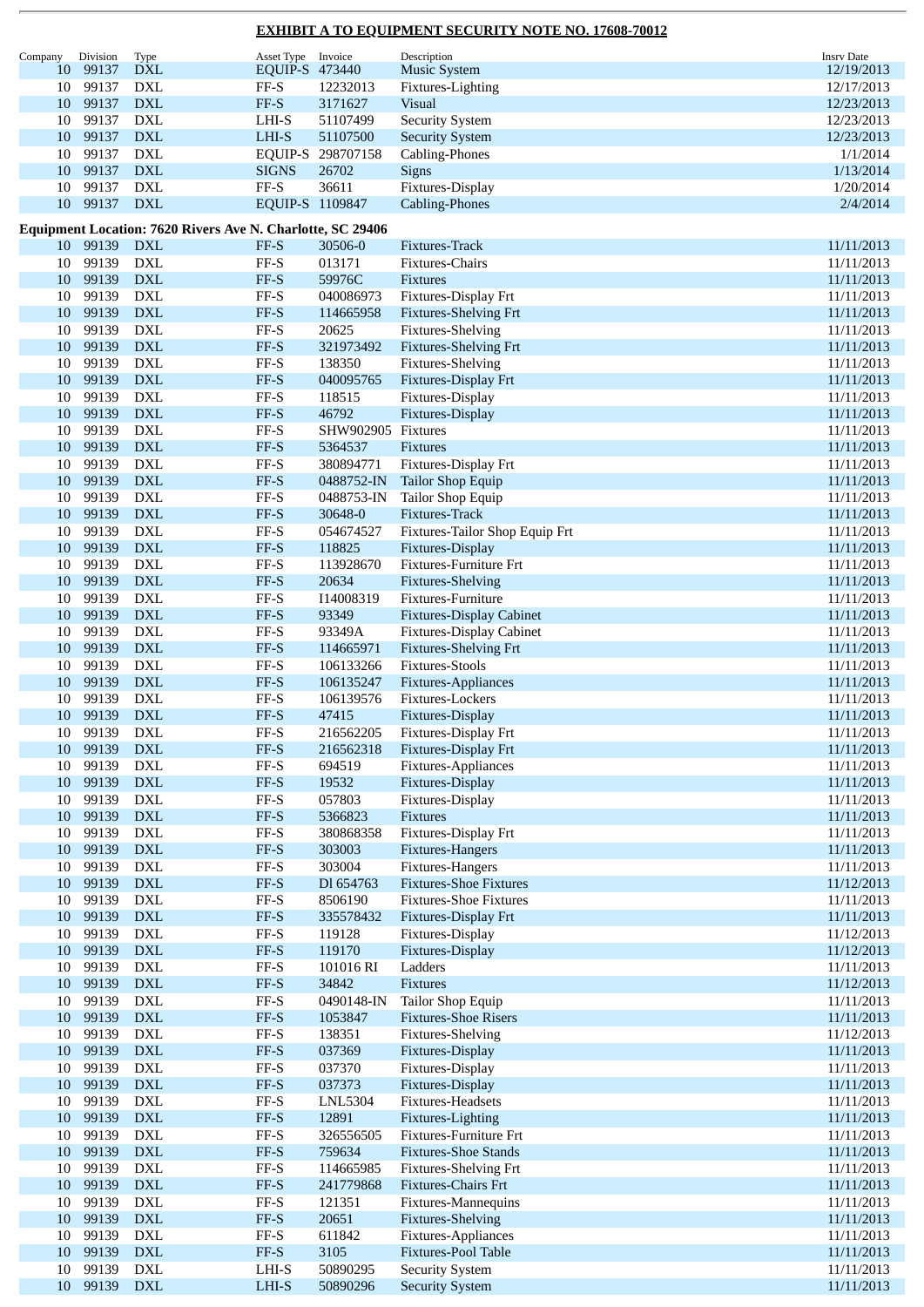| 10                                                            | 99139    | DXL        | FF-S         | 30532      | <b>Fixtures-Furniture</b>     | 11/19/2013 |  |  |  |  |
|---------------------------------------------------------------|----------|------------|--------------|------------|-------------------------------|------------|--|--|--|--|
| 10                                                            | 99139    | <b>DXL</b> | EQUIP-S      | 467350     | <b>Music System</b>           | 11/11/2013 |  |  |  |  |
| 10                                                            | 99139    | DXL        | $FF-S$       | 0491718-IN | Tailor Shop Equip             | 11/25/2013 |  |  |  |  |
| 10                                                            | 99139    | <b>DXL</b> | EQUIP-S      | 297088658  | Cabling/Phones                | 11/11/2013 |  |  |  |  |
| 10                                                            | 99139    | <b>DXL</b> | EQUIP-S      | 1006585    | Cabling-Phones                | 12/9/2013  |  |  |  |  |
| 10                                                            | 99139    | <b>DXL</b> | FF-S         | 120052     | Fixtures-Display              | 12/18/2013 |  |  |  |  |
| 10                                                            | 99139    | DXL        | FF-S         | 106417395  | <b>Fixtures-Stools</b>        | 1/13/2014  |  |  |  |  |
| 10                                                            | 99139    | <b>DXL</b> | <b>SIGNS</b> | 26798      | <b>Signs</b>                  | 1/24/2014  |  |  |  |  |
| Equipment Location: 137 Alexander Avenue Lake Grove, NY 11755 |          |            |              |            |                               |            |  |  |  |  |
|                                                               | 10 99193 | <b>DXL</b> | FF-S         | 30505-0    | Fixtures-Track                | 11/11/2013 |  |  |  |  |
| 1 <sup>C</sup>                                                | 99193    | DXL        | FF-S         | 013170     | Fixtures-Chairs               | 11/11/2013 |  |  |  |  |
| 10                                                            | 99193    | <b>DXL</b> | FF-S         | 114665960  | <b>Fixtures-Shelving Frt</b>  | 11/11/2013 |  |  |  |  |
| 10                                                            | 99193    | <b>DXL</b> | FF-S         | 20626      | Fixtures-Shelving             | 11/11/2013 |  |  |  |  |
| 10                                                            | 99193    | <b>DXL</b> | FF-S         | 113722128  | <b>Fixtures-Furniture Frt</b> | 11/11/2013 |  |  |  |  |
| 10                                                            | 99193    | DXL        | FF-S         | 321973604  | <b>Fixtures-Shelving Frt</b>  | 11/11/2013 |  |  |  |  |
| 10                                                            | 99193    | <b>DXL</b> | FF-S         | 141230     | <b>Fixtures-Shelving</b>      | 11/11/2013 |  |  |  |  |
| 10                                                            | 99193    | <b>DXL</b> | $FF-S$       | 113796963  | <b>Fixtures-Furniture</b>     | 11/11/2013 |  |  |  |  |
| 10                                                            | 99193    | <b>DXL</b> | FF-S         | SHW903393  | <b>Fixtures</b>               | 11/11/2013 |  |  |  |  |
| 1 <sup>C</sup>                                                | 99193    | <b>DXL</b> | FF-S         | 5364620    | Fixtures                      | 11/11/2013 |  |  |  |  |
| 1 <sup>C</sup>                                                | 99193    | <b>DXL</b> | FF-S         | 46924      | Fixtures-Display              | 11/11/2013 |  |  |  |  |
| 1 <sup>C</sup>                                                | 99193    | <b>DXL</b> | FF-S         | 118872     | Fixtures-Display              | 11/11/2013 |  |  |  |  |
| 1 <sup>C</sup>                                                | 99193    | <b>DXL</b> | FF-S         | 040095812  | <b>Fixtures-Display Frt</b>   | 11/11/2013 |  |  |  |  |
| 1 <sup>C</sup>                                                | 99193    | <b>DXL</b> | FF-S         | 380894798  | <b>Fixtures-Chairs Frt</b>    | 11/11/2013 |  |  |  |  |
| 1 <sub>C</sub>                                                | 99193    | <b>DXL</b> | FF-S         | 106123243  | Fixtures-Lockers              | 11/11/2013 |  |  |  |  |
| 1 <sup>C</sup>                                                | 99193    | <b>DXL</b> | FF-S         | 106126421  | Fixtures-Appliances           | 11/11/2013 |  |  |  |  |

Page 3 of 13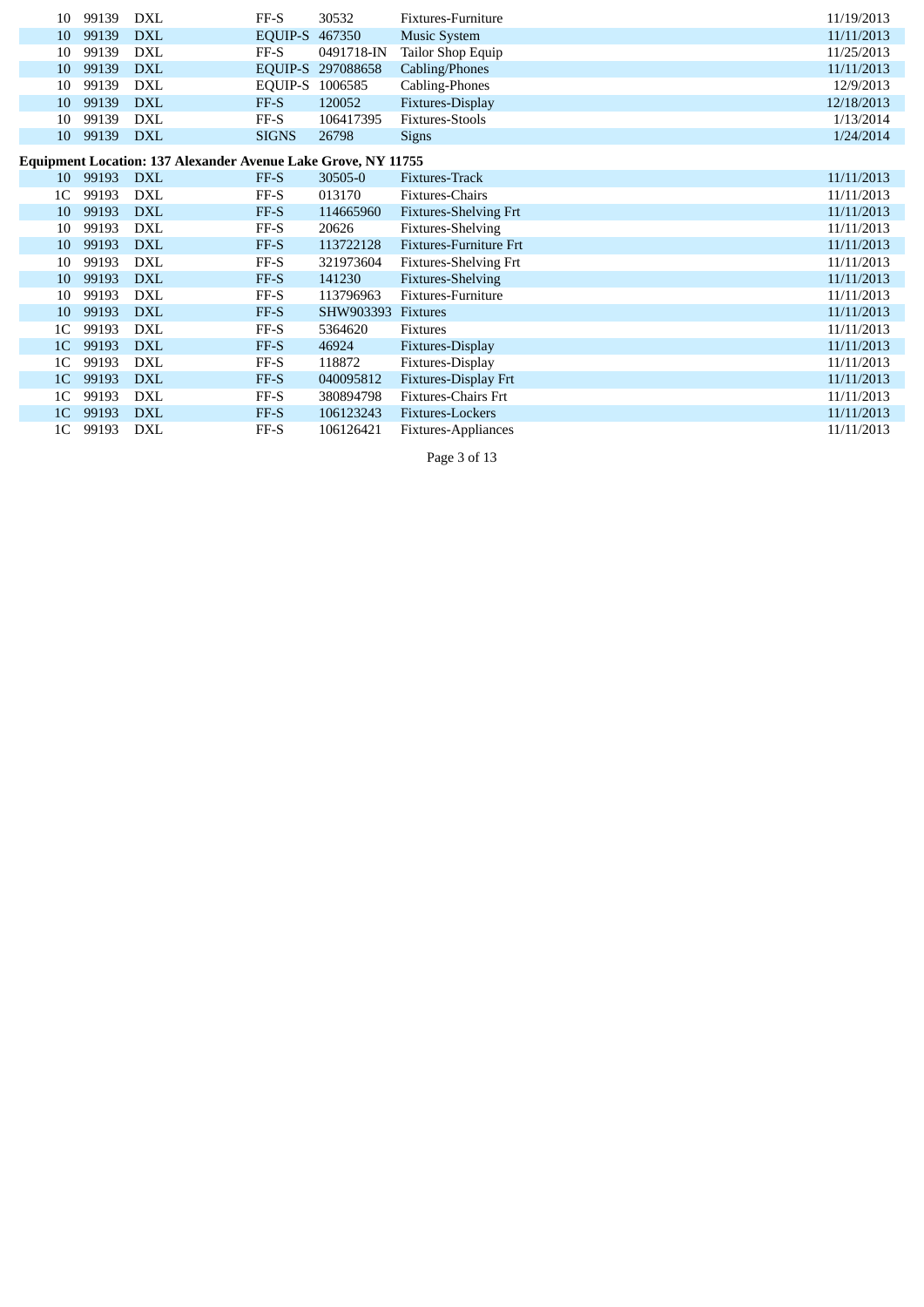| Company  | Division          | <b>Type</b>                                                 | Asset Type                             | Invoice                | Description                                         | <b>Insrv Date</b>        |
|----------|-------------------|-------------------------------------------------------------|----------------------------------------|------------------------|-----------------------------------------------------|--------------------------|
| 10       | 99193             | <b>DXL</b>                                                  | FF-S                                   | 10102013               | <b>Fixtures-Display Cabinet</b>                     | 11/11/2013               |
| 10       | 99193             | <b>DXL</b>                                                  | $\rm FF\text{-}S$                      | 47509                  | Fixtures-Display                                    | 11/12/2013               |
| 10       | 99193             | <b>DXL</b>                                                  | $FF-S$                                 | 47513                  | Fixtures-Display                                    | 11/12/2013               |
| 10       | 99193             | <b>DXL</b>                                                  | $\ensuremath{\mathsf{FF-S}}$           | 216562376              | Fixtures-Display Frt                                | 11/11/2013               |
| 10       | 99193             | <b>DXL</b>                                                  | FF-S                                   |                        | 0489784-IN Tailor Shop Equip                        | 11/11/2013               |
| 10       | 99193             | <b>DXL</b>                                                  | $\rm FF\text{-}S$                      |                        | 0489785-IN Tailor Shop Equip                        | 11/11/2013               |
| 10       | 99193             | <b>DXL</b>                                                  | $FF-S$                                 | 8506187                | <b>Fixtures-Shoe Fixtures</b>                       | 11/11/2013               |
| 10       | 99193             | <b>DXL</b>                                                  | $\rm FF\text{-}S$                      | 427221                 | Fixtures-Appliances                                 | 11/11/2013               |
| 10       | 99193             | <b>DXL</b>                                                  | $FF-S$                                 | 054695210              | Fixtures-Tailor Shop Equip Frt                      | 11/11/2013               |
| 10       | 99193             | <b>DXL</b>                                                  | FF-S                                   | 47560                  | Fixtures-Display                                    | 11/11/2013               |
| 10       | 99193             | <b>DXL</b>                                                  | $FF-S$                                 | 216573536              | Fixtures-Display Frt                                | 11/11/2013               |
| 10       | 99193             | <b>DXL</b>                                                  | $\rm FF\text{-}S$                      | 216573541              | Fixtures-Display Frt                                | 11/11/2013               |
| 10       | 99193             | <b>DXL</b>                                                  | $FF-S$                                 | 380870907              | Fixtures-Display Frt                                | 11/11/2013               |
| 10       | 99193             | <b>DXL</b>                                                  | $\ensuremath{\mathsf{FF-S}}$           | 057853                 | Fixtures-Display                                    | 11/11/2013               |
| 10       | 99193             | <b>DXL</b>                                                  | $FF-S$                                 | 057857                 | Fixtures-Display                                    | 11/11/2013               |
| 10       | 99193             | <b>DXL</b>                                                  | $\rm FF\text{-}S$                      | 241779859              | Fixtures-Display Frt                                | 11/11/2013               |
| 10       | 99193             | <b>DXL</b>                                                  | $FF-S$                                 | DI 655284              | <b>Fixtures-Shoe Fixtures</b>                       | 11/12/2013               |
| 10       | 99193             | <b>DXL</b>                                                  | FF-S                                   | 19538                  | Fixtures-Display                                    | 11/11/2013               |
| 10       | 99193             | <b>DXL</b>                                                  | $FF-S$                                 | 335575298              | Fixtures-Display Frt                                | 11/11/2013               |
| 10       | 99193             | <b>DXL</b>                                                  | $FF-S$                                 | 119186                 | Fixtures-Display                                    | 11/12/2013               |
| 10       | 99193             | <b>DXL</b>                                                  | $FF-S$                                 | 101041 RI              | Ladders                                             | 11/11/2013               |
| 10       | 99193             | <b>DXL</b>                                                  | FF-S                                   | 1053812                | <b>Fixtures-Shoe Risers</b>                         | 11/11/2013               |
| 10       | 99193             | <b>DXL</b>                                                  | $FF-S$                                 | 119258                 | Fixtures-Display                                    | 11/11/2013               |
| 10       | 99193             | <b>DXL</b>                                                  | $\rm FF\text{-}S$                      | 037366                 | Fixtures-Display                                    | 11/11/2013               |
| 10       | 99193<br>99193    | <b>DXL</b>                                                  | $FF-S$                                 | 037367                 | Fixtures-Display                                    | 11/11/2013               |
| 10<br>10 | 99193             | <b>DXL</b><br><b>DXL</b>                                    | $\rm FF\text{-}S$<br>$FF-S$            | 058110                 | Fixtures-Display                                    | 11/11/2013               |
|          | 99193             | <b>DXL</b>                                                  | FF-S                                   | 121350<br>35141        | Fixtures-Mannequins<br><b>Fixtures</b>              | 11/11/2013<br>11/11/2013 |
| 10<br>10 | 99193             | <b>DXL</b>                                                  | FF-S                                   | 759638                 | <b>Fixtures-Shoe Stands</b>                         | 11/11/2013               |
| 10       | 99193             | <b>DXL</b>                                                  | $\ensuremath{\mathsf{FF-S}}$           | 326556506              | Fixtures-Furniture Frt                              | 11/11/2013               |
| 10       | 99193             | <b>DXL</b>                                                  | $FF-S$                                 |                        | 0490643-IN Tailor Shop Equip                        | 11/11/2013               |
| 10       | 99193             | <b>DXL</b>                                                  | $FF-S$                                 | 3105                   | Fixtures-Pool Table                                 | 11/11/2013               |
| 10       | 99193             | <b>DXL</b>                                                  | $FF-S$                                 | 20652                  | <b>Fixtures-Shelving</b>                            | 11/11/2013               |
| 10       | 99193             | <b>DXL</b>                                                  | $\rm FF\text{-}S$                      | 037489                 | Fixtures-Display                                    | 11/13/2013               |
| 10       | 99193             | <b>DXL</b>                                                  | EQUIP-S                                | 1002682                | Cabling/Phones                                      | 11/11/2013               |
| 10       | 99193             | <b>DXL</b>                                                  | $FF-S$                                 | 30595                  | Fixtures-Furniture                                  | 11/21/2013               |
| 10       | 99193             | <b>DXL</b>                                                  | $FF-S$                                 | 037643                 | Fixtures-Display                                    | 11/22/2013               |
| 10       | 99193             | <b>DXL</b>                                                  | EQUIP-S 466844                         |                        | Music System                                        | 11/11/2013               |
| 10       | 99193             | <b>DXL</b>                                                  | <b>SIGNS</b>                           | 26539                  | Signage                                             | 11/11/2013               |
| 10       | 99193             | DXL                                                         | LHI-S                                  | 50978947               | <b>Security System</b>                              | 11/11/2013               |
|          | 10 99193 DXL      |                                                             | $_{\rm LHI-S}$                         | 50978948               | <b>Security System</b>                              | 11/11/2013               |
| 10       | 99193             | <b>DXL</b>                                                  | $\rm FF\text{-}S$                      | 13055                  | Fixtures-Lighting                                   | 12/2/2013                |
| 10       | 99193             | $\mathbf{D}\mathbf{X}\mathbf{L}$                            | $FF-S$                                 | 120013                 | Fixtures-Display                                    | 12/18/2013               |
| 10       | 99193             | <b>DXL</b>                                                  | EQUIP-S 1103027                        |                        | Cabling-Phones                                      | 12/18/2013               |
| 10       | 99193             | <b>DXL</b>                                                  | HW-S                                   | 5088191-B              | <b>DSL</b>                                          | 1/3/2014                 |
| 10       | 99193             | DXL                                                         | <b>SIGNS</b>                           | 26709                  | Signs                                               | 1/13/2014                |
|          |                   |                                                             |                                        |                        |                                                     |                          |
|          |                   | Equipment Location: 8303 E. Kellogg Drive Wichita, KS 67207 |                                        |                        |                                                     |                          |
| 10       | 10 99223<br>99223 | DXL                                                         | $\rm FF\text{-}S$                      | 189011349              | <b>Fixtures Frt</b>                                 | 11/27/2013               |
| 10       | 99223             | <b>DXL</b><br><b>DXL</b>                                    | $\ensuremath{\mathsf{FF-S}}$<br>$FF-S$ | 321665861<br>189011080 | <b>Fixtures-Shelving Frt</b><br><b>Fixtures Frt</b> | 11/27/2013<br>11/27/2013 |
| 10       | 99223             | <b>DXL</b>                                                  | $\ensuremath{\mathsf{FF-S}}$           | 138640                 | <b>Fixtures-Shelving</b>                            | 11/27/2013               |
| 10       | 99223             | <b>DXL</b>                                                  | $\rm FF\text{-}S$                      | 8511351                | <b>Fixtures-Shoe Fixtures</b>                       | 11/27/2013               |
| 10       | 99223             | <b>DXL</b>                                                  | EQUIP-S 948606                         |                        | Cabling/Phones                                      | 11/27/2013               |
| 10       | 99223             | <b>DXL</b>                                                  | <b>SIGNS</b>                           | 26012                  | Signage                                             | 11/27/2013               |
| 10       | 99223             | <b>DXL</b>                                                  | $\ensuremath{\mathsf{FF-S}}$           | 30413-0                | Fixtures-Track                                      | 11/27/2013               |
| 10       | 99223             | <b>DXL</b>                                                  | $\rm FF\text{-}S$                      | 013011                 | Fixtures-Chairs                                     | 11/27/2013               |
| 10       | 99223             | <b>DXL</b>                                                  | $LHI-S$                                | 50076685               | <b>Security System</b>                              | 11/27/2013               |
| 10       | 99223             | <b>DXL</b>                                                  | EQUIP-S 954804                         |                        | Cabling/Phones                                      | 11/27/2013               |
| 10       | 99223             | <b>DXL</b>                                                  | EQUIP-S 444730                         |                        | <b>Music System</b>                                 | 11/27/2013               |
| 10       | 99223             | <b>DXL</b>                                                  | $FF-S$                                 | 59976D                 | Fixtures                                            | 11/27/2013               |
| 10       | 99223             | <b>DXL</b>                                                  | $\ensuremath{\mathsf{FF-S}}$           | 20631                  | Fixtures-Shelving                                   | 11/27/2013               |
| 10       | 99223             | <b>DXL</b>                                                  | $\rm FF\text{-}S$                      | 114665965              | <b>Fixtures-Shelving Frt</b>                        | 11/27/2013               |
| 10       | 99223             | <b>DXL</b>                                                  | $FF-S$                                 | 036786                 | Fixtures-Display                                    | 11/27/2013               |
| 10       | 99223             | <b>DXL</b>                                                  | $\ensuremath{\mathsf{FF-S}}$           | 5365475                | Fixtures                                            | 11/27/2013               |
| 10       | 99223             | <b>DXL</b>                                                  | $\ensuremath{\mathsf{FF-S}}$           | 321973838              | <b>Fixtures-Shelving Frt</b>                        | 11/27/2013               |
| 10       | 99223             | <b>DXL</b>                                                  | $FF-S$                                 | 205056                 | Fixtures-Shelving                                   | 11/27/2013               |
| 10       | 99223             | <b>DXL</b>                                                  | $FF-S$                                 | 106136904              | Fixtures-Appliances                                 | 11/27/2013               |
| 10       | 99223             | <b>DXL</b>                                                  | $\rm FF\text{-}S$                      | 106137465              | Fixtures-Lockers                                    | 11/27/2013               |
| 10       | 99223             | <b>DXL</b>                                                  | $\ensuremath{\mathsf{FF-S}}$           | 3162024                | <b>Visual</b>                                       | 11/27/2013               |
| 10       | 99223             | <b>DXL</b>                                                  | $FF-S$                                 | 93395                  | <b>Fixtures-Display Cabinet</b>                     | 11/27/2013               |
| 10       | 99223             | <b>DXL</b>                                                  | $FF-S$                                 | 93395A                 | <b>Fixtures-Display Cabinet</b>                     | 11/27/2013               |
| 10       | 99223             | <b>DXL</b>                                                  | $\rm FF\text{-}S$                      | 106146260              | <b>Fixtures-Stools</b>                              | 11/27/2013               |
| 10       | 99223             | <b>DXL</b>                                                  | FF-S                                   | 47455                  | Fixtures-Display                                    | 11/26/2013               |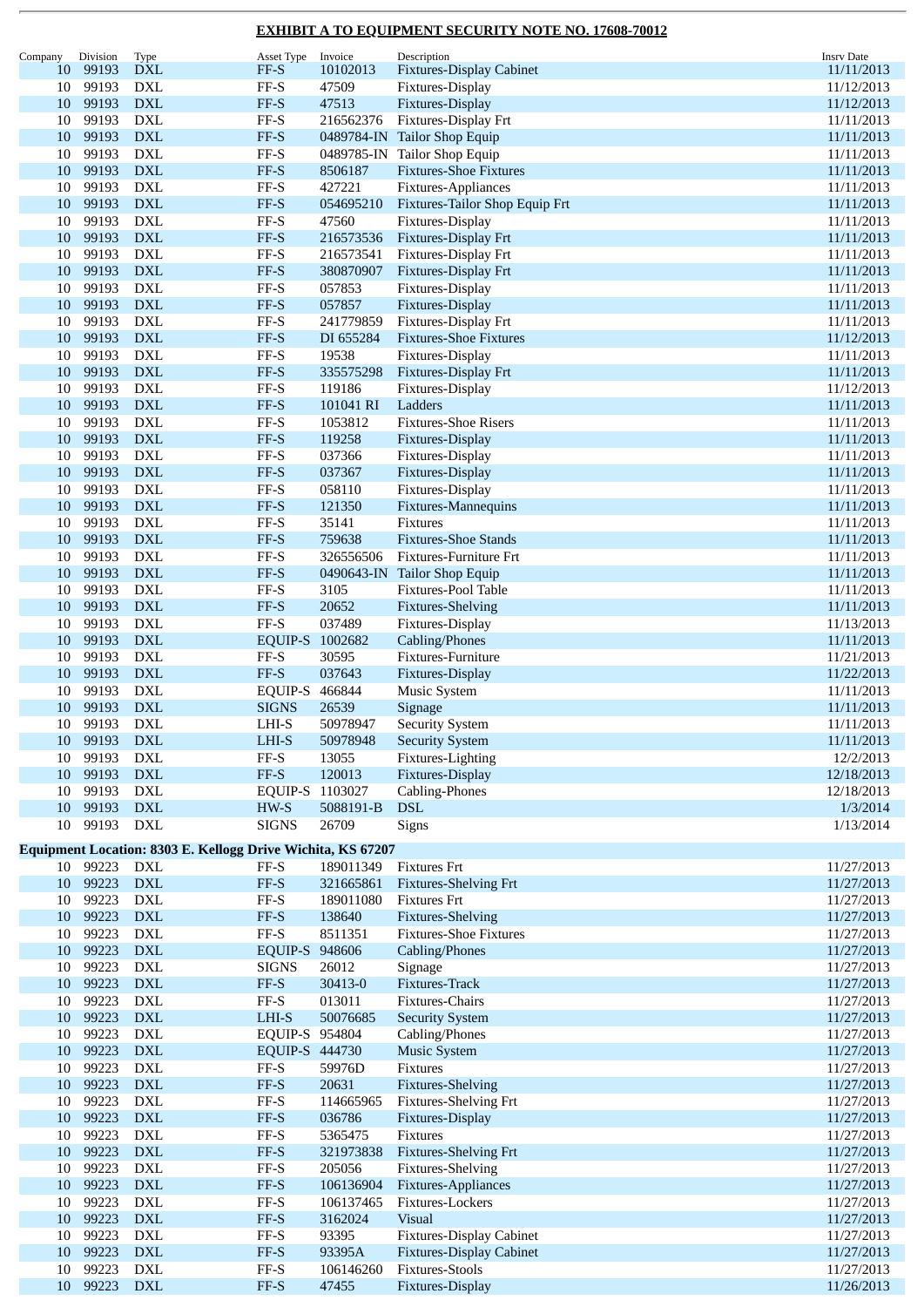| 10 | 99223 | <b>DXL</b> | FF-S   | 696333     | Fixtures-Appliances            | 11/27/2013 |
|----|-------|------------|--------|------------|--------------------------------|------------|
| 10 | 99223 | <b>DXL</b> | FF-S   | 040087098  | Fixtures-Display Frt           | 11/27/2013 |
| 10 | 99223 | <b>DXL</b> | FF-S   | 380868357  | Fixtures-Display Frt           | 11/27/2013 |
| 10 | 99223 | <b>DXL</b> | FF-S   | 119091     | Fixtures-Display               | 11/27/2013 |
| 10 | 99223 | <b>DXL</b> | $FF-S$ | I14275203  | Fixtures-Furniture Frt         | 11/27/2013 |
| 10 | 99223 | <b>DXL</b> | FF-S   | I14346513  | Fixtures-Furniture             | 11/27/2013 |
| 10 | 99223 | <b>DXL</b> | FF-S   | 1053772    | <b>Fixtures-Shoe Risers</b>    | 10/25/2013 |
| 10 | 99223 | <b>DXL</b> | FF-S   | 120800     | <b>Fixtures-Mannequins</b>     | 11/27/2013 |
| 10 | 99223 | <b>DXL</b> | FF-S   | 074237835  | Fixtures-Mannequins Frt        | 11/27/2013 |
| 10 | 99223 | <b>DXL</b> | FF-S   | 46791      | Fixtures-Display               | 11/27/2013 |
| 10 | 99223 | <b>DXL</b> | FF-S   | 119342     | Fixtures-Display               | 10/31/2013 |
| 10 | 99223 | <b>DXL</b> | FF-S   | 037365     | Fixtures-Display               | 10/31/2013 |
| 10 | 99223 | <b>DXL</b> | FF-S   | 101089RI   | Ladders                        | 11/27/2013 |
| 10 | 99223 | <b>DXL</b> | FF-S   | 161356932  | Fixtures-Display Frt           | 11/27/2013 |
| 10 | 99223 | <b>DXL</b> | FF-S   | 216560739  | Fixtures-Display Frt           | 11/27/2013 |
| 10 | 99223 | <b>DXL</b> | FF-S   | 335576257  | Fixtures-Display Frt           | 11/27/2013 |
| 10 | 99223 | <b>DXL</b> | $FF-S$ | Dl 656943  | <b>Fixtures-Shoe Fixtures</b>  | 11/27/2013 |
| 10 | 99223 | <b>DXL</b> | FF-S   | 12883      | Fixtures-Lighting              | 11/27/2013 |
| 10 | 99223 | <b>DXL</b> | FF-S   | 058200     | Fixtures-Display               | 11/27/2013 |
| 10 | 99223 | <b>DXL</b> | FF-S   | 058201     | Fixtures-Display               | 11/27/2013 |
| 10 | 99223 | <b>DXL</b> | FF-S   | 759632     | <b>Fixtures-Shoe Stands</b>    | 11/27/2013 |
| 10 | 99223 | <b>DXL</b> | FF-S   | 216562123  | Fixtures-Display Frt           | 11/27/2013 |
| 10 | 99223 | <b>DXL</b> | FF-S   | 19633      | Fixtures-Display               | 11/27/2013 |
| 10 | 99223 | <b>DXL</b> | FF-S   | 0490870-IN | Tailor Shop Equip              | 11/27/2013 |
| 10 | 99223 | <b>DXL</b> | FF-S   | 0490873-IN | Tailor Shop Equip              | 11/27/2013 |
| 10 | 99223 | <b>DXL</b> | FF-S   | 054677247  | Fixtures-Tailor Shop Equip Frt | 11/27/2013 |
|    |       |            |        |            |                                |            |

Page 4 of 13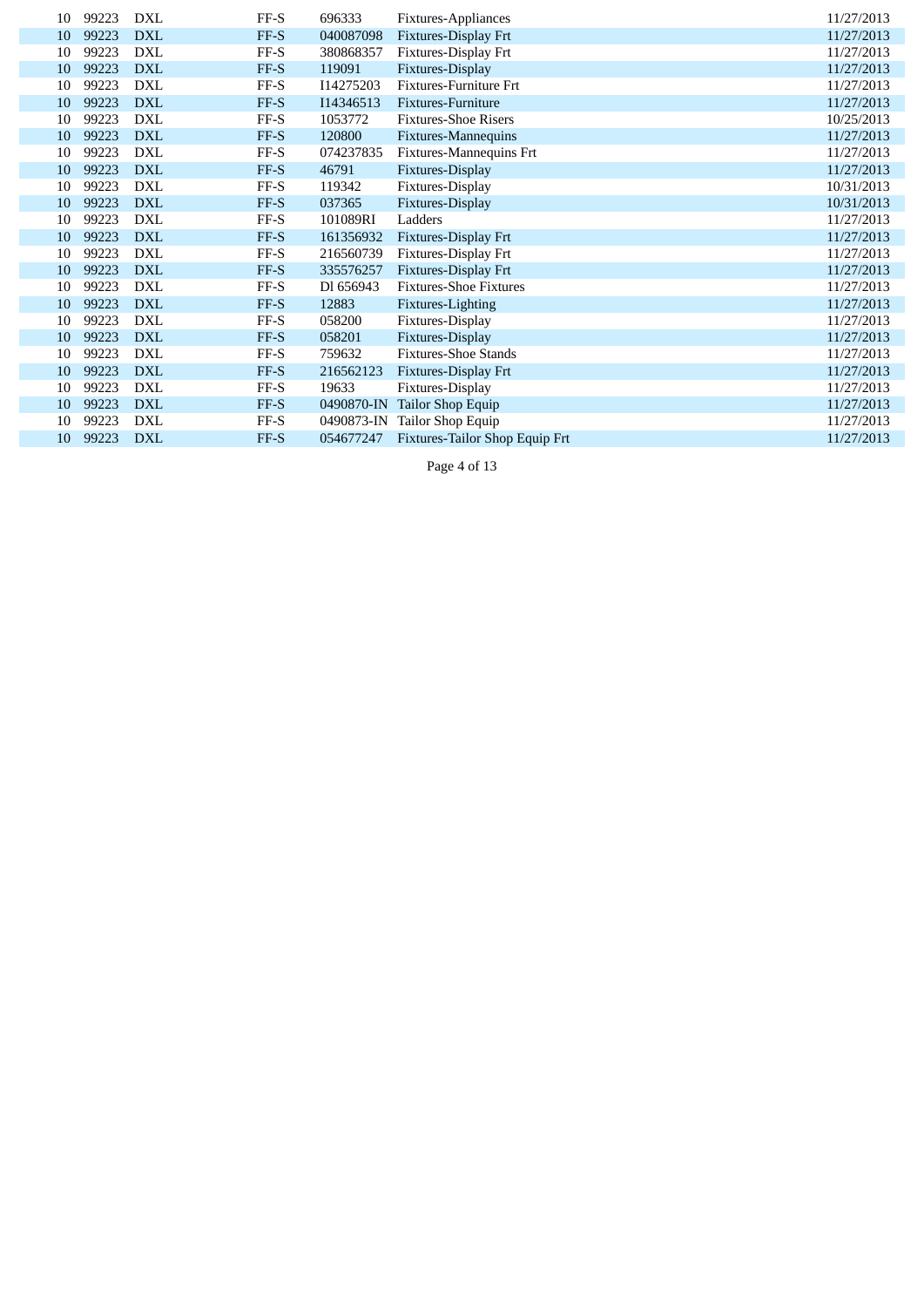| Company         | Division     | Type                                                                | Asset Type                   | Invoice            | Description                    | <b>Insrv Date</b> |
|-----------------|--------------|---------------------------------------------------------------------|------------------------------|--------------------|--------------------------------|-------------------|
| 10              | 99223        | <b>DXL</b>                                                          | FF-S                         | 241779877          | <b>Fixtures-Chairs Frt</b>     | 11/27/2013        |
| 10              | 99223        | <b>DXL</b>                                                          | $FF-S$                       | 35381              | Fixtures                       | 11/27/2013        |
| 10              | 99223        | <b>DXL</b>                                                          | $FF-S$                       | LNL5375            | <b>Fixtures-Headsets</b>       | 11/27/2013        |
| 10              | 99223        | <b>DXL</b>                                                          | $\ensuremath{\mathsf{FF-S}}$ | 48253              | Fixtures-Display               | 11/27/2013        |
| 10              | 99223        | <b>DXL</b>                                                          | FF-S                         | 3114               | <b>Fixtures-Pool Table</b>     | 11/27/2013        |
| 10              | 99223        | <b>DXL</b>                                                          | $FF-S$                       | 8308983            | Fixtures-Furniture             | 11/27/2013        |
| 10              | 99223        | <b>DXL</b>                                                          | $FF-S$                       | 0491463-IN         | <b>Tailor Shop Equip</b>       | 11/27/2013        |
| 10              | 99223        | <b>DXL</b>                                                          | $\rm FF\text{-}S$            | 037633             | Fixtures-Display               | 11/27/2013        |
| 10              | 99223        | <b>DXL</b>                                                          | LHI-S                        | 50981409           | <b>Security System</b>         | 11/27/2013        |
| 10              | 99223        | <b>DXL</b>                                                          | $LHI-S$                      | 51013942           | <b>Security System</b>         | 11/29/2013        |
|                 |              |                                                                     |                              |                    |                                |                   |
| 10              | 99223        | <b>DXL</b>                                                          |                              | EQUIP-S 297088658  | Cabling/Phones                 | 11/27/2013        |
| 10              | 99223        | <b>DXL</b>                                                          | EQUIP-S 1102051              |                    | Cabling-Phones                 | 12/14/2013        |
| 10              | 99223        | <b>DXL</b>                                                          | $FF-S$                       | 119995             | Fixtures-Display               | 12/17/2013        |
| 10              | 99223        | <b>DXL</b>                                                          | EQUIP-S 469382               |                    | <b>Music System</b>            | 12/19/2013        |
| 10              | 99223        | <b>DXL</b>                                                          | FF-S                         | 3172732            | <b>Visual</b>                  | 12/31/2013        |
| 10              | 99223        | <b>DXL</b>                                                          | <b>SIGNS</b>                 | 26743              | Signs                          | 1/16/2014         |
|                 |              |                                                                     |                              |                    |                                |                   |
|                 |              | <b>Equipment Location: 4385 Miller Road Flint, MI 48507</b>         |                              |                    |                                |                   |
| 10              | 99235        | DXL                                                                 | FF-S                         | 30552-D            | Fixtures-Track                 | 11/26/2013        |
| 10              | 99235        | <b>DXL</b>                                                          | $FF-S$                       | SHW910761 Fixtures |                                | 11/26/2013        |
| 10              | 99235        | <b>DXL</b>                                                          | $\ensuremath{\mathsf{FF-S}}$ | 5366158            | <b>Fixtures</b>                | 11/26/2013        |
| 10              | 99235        | <b>DXL</b>                                                          | $FF-S$                       | 106141841          | <b>Fixtures-Stools</b>         | 11/26/2013        |
| 10              | 99235        | <b>DXL</b>                                                          | $\ensuremath{\mathsf{FF-S}}$ | 106144080          | Fixtures-Lockers               | 11/26/2013        |
| 10              | 99235        | <b>DXL</b>                                                          | $FF-S$                       | 106144298          | Fixtures-Appliances            | 11/26/2013        |
| 10              | 99235        | <b>DXL</b>                                                          | $\ensuremath{\mathsf{FF-S}}$ | 321973887          | <b>Fixtures-Shelving Frt</b>   | 11/26/2013        |
|                 |              |                                                                     |                              |                    |                                |                   |
| 10              | 99235        | <b>DXL</b>                                                          | $FF-S$                       | 204842             | <b>Fixtures-Shelving</b>       | 11/26/2013        |
| 10              | 99235        | <b>DXL</b>                                                          | $FF-S$                       | 47370              | Fixtures-Display               | 11/26/2013        |
| 10              | 99235        | <b>DXL</b>                                                          | $FF-S$                       | 141750             | <b>Fixtures-Shelving</b>       | 11/26/2013        |
| 10              | 99235        | <b>DXL</b>                                                          | $FF-S$                       | 380868930          | Fixtures-Display Frt           | 11/26/2013        |
| 10              | 99235        | <b>DXL</b>                                                          | $FF-S$                       | 040087095          | Fixtures-Display Frt           | 11/26/2013        |
| 10              | 99235        | <b>DXL</b>                                                          | $\ensuremath{\mathsf{FF-S}}$ | 119073             | Fixtures-Display               | 11/26/2013        |
| 10              | 99235        | <b>DXL</b>                                                          | $FF-S$                       | 10232013           | Fixtures-Lighting              | 11/26/2013        |
| 10              | 99235        | <b>DXL</b>                                                          | $\ensuremath{\mathsf{FF-S}}$ | 216562116          | Fixtures-Display Frt           | 11/26/2013        |
| 10              | 99235        | <b>DXL</b>                                                          | $FF-S$                       | 47852              | Fixtures-Display               | 10/30/2013        |
| 10              | 99235        | <b>DXL</b>                                                          | $\ensuremath{\mathsf{FF-S}}$ | DI 656773          | <b>Fixtures-Shoe Fixtures</b>  | 11/26/2013        |
|                 |              |                                                                     |                              |                    |                                |                   |
| 10              | 99235        | <b>DXL</b>                                                          | $FF-S$                       | 119343             | Fixtures-Display               | 11/26/2013        |
| 10              | 99235        | <b>DXL</b>                                                          | $FF-S$                       | 119353             | Fixtures-Display               | 11/26/2013        |
| 10              | 99235        | <b>DXL</b>                                                          | $FF-S$                       | 1054042            | <b>Fixtures-Shoe Risers</b>    | 11/26/2013        |
| 10              | 99235        | <b>DXL</b>                                                          | FF-S                         | 037357             | Fixtures-Display               | 11/26/2013        |
| 10              | 99235        | <b>DXL</b>                                                          | $FF-S$                       | 037358             | Fixtures-Display               | 11/26/2013        |
| 10              | 99235        | <b>DXL</b>                                                          | FF-S                         | 47891              | Fixtures-Display               | 11/26/2013        |
| 10              | 99235        | DXL                                                                 | FF-S                         | 101090RI           | Ladders                        | 11/26/2013        |
| 10              | 99235        | DXL                                                                 | $\ensuremath{\mathsf{FF-S}}$ | 216560738          | Fixtures-Display Frt           | 11/26/2013        |
| 10              | 99235        | <b>DXL</b>                                                          | $FF-S$                       | 335576258          | Fixtures-Display Frt           | 11/26/2013        |
| 10              | 99235        | <b>DXL</b>                                                          | $FF-S$                       | 380868096          | Fixtures-Display Frt           | 11/26/2013        |
|                 |              |                                                                     |                              |                    |                                |                   |
| 10              | 99235        | <b>DXL</b>                                                          | $FF-S$                       | 058199             | Fixtures-Display               | 11/26/2013        |
| 10              | 99235        | <b>DXL</b>                                                          | $\ensuremath{\mathsf{FF-S}}$ | 35143              | Fixtures                       | 11/26/2013        |
| 10              | 99235        | $\mathbf{DXL}$                                                      | $FF-S$                       | 759635             | <b>Fixtures-Shoe Stands</b>    | 11/26/2013        |
| 10              | 99235        | <b>DXL</b>                                                          | $\rm FF\text{-}S$            | 496267             | Fixtures-Appliances            | 11/26/2013        |
| 10              | 99235        | $\mathbf{DXL}$                                                      | $\ensuremath{\mathsf{FF-S}}$ | 3109               | Fixtures-Pool Table            | 11/26/2013        |
| 10              | 99235        | <b>DXL</b>                                                          | $FF-S$                       | 19645              | Fixtures-Display               | 11/26/2013        |
| 10              | 99235        | <b>DXL</b>                                                          | $\ensuremath{\mathsf{FF-S}}$ | 121545             | Fixtures-Mannequins            | 11/26/2013        |
| 10              | 99235        | <b>DXL</b>                                                          | $FF-S$                       | I14835279          | Fixtures-Furniture Frt         | 11/26/2013        |
| 10              | 99235        | <b>DXL</b>                                                          | $\ensuremath{\mathsf{FF-S}}$ | 241779883          | Fixtures-Chairs Frt            | 11/26/2013        |
| 10              | 99235        | <b>DXL</b>                                                          | $FF-S$                       | 326556424          | Fixtures-Furniture Frt         | 11/26/2013        |
| 10              | 99235        | <b>DXL</b>                                                          | $FF-S$                       | 8512724            | <b>Fixtures-Shoe Fixtures</b>  | 11/26/2013        |
|                 |              |                                                                     |                              |                    |                                |                   |
| 10              | 99235        | <b>DXL</b>                                                          | $\ensuremath{\mathsf{FF-S}}$ | 0491226-IN         | Tailor Shop Equip              | 11/26/2013        |
| 10 <sup>1</sup> | 99235        | $\mathbf{DXL}$                                                      | $FF-S$                       | 054685208          | Fixtures-Tailor Shop Equip Frt | 11/26/2013        |
| 10              | 99235        | <b>DXL</b>                                                          | $\rm FF\text{-}S$            | 037636             | Fixtures-Display               | 11/26/2013        |
| 10              | 99235        | $\mathbf{DXL}$                                                      | $FF-S$                       | 30600              | Fixtures-Furniture             | 11/26/2013        |
| 10              | 99235        | $\mathop{\rm DXL}\nolimits$                                         | $FF-S$                       | I14967125          | Fixtures-Furniture             | 11/26/2013        |
| 10              | 99235        | ${\rm DXL}$                                                         | LHI-S                        | 50981416           | <b>Security System</b>         | 11/26/2013        |
| 10              | 99235        | DXL                                                                 | EQUIP-S 1005271              |                    | Cabling-Phones                 | 11/26/2013        |
| 10              | 99235        | <b>DXL</b>                                                          | $FF-S$                       | 0491884-IN         | <b>Tailor Shop Equip</b>       | 11/26/2013        |
| 10              | 99235        | <b>DXL</b>                                                          | $LHI-S$                      | 51013967           | <b>Security System</b>         | 11/29/2013        |
|                 |              |                                                                     |                              |                    |                                |                   |
| 10              | 99235        | $\mathbf{DXL}$                                                      | LHI-S                        | 51013971           | <b>Security System</b>         | 11/29/2013        |
| 10              | 99235        | DXL                                                                 |                              | EQUIP-S 297088658  | Cabling/Phones                 | 11/26/2013        |
| 10              | 99235        | $\mathbf{DXL}$                                                      | $HW-S$                       | 5014676-C          | $\operatorname{DSL}$           | 11/26/2013        |
| 10              | 99235        | <b>DXL</b>                                                          | $FF-S$                       | 13056              | Fixtures-Lighting              | 12/2/2013         |
| $10\,$          | 99235        | <b>DXL</b>                                                          | $LHI-S$                      | 51241910           | <b>Security System</b>         | 12/31/2013        |
| 10              | 99235        | <b>DXL</b>                                                          | <b>SIGNS</b>                 | 26704              | Signs                          | 1/13/2014         |
|                 |              |                                                                     |                              |                    |                                |                   |
|                 |              | Equipment Location: 315 St. Clair Square Fairview Heights, IL 62208 |                              |                    |                                |                   |
|                 | 10 99250 DXL |                                                                     | FF-S                         | 013471             | Fixtures-Chairs                | 12/17/2013        |

×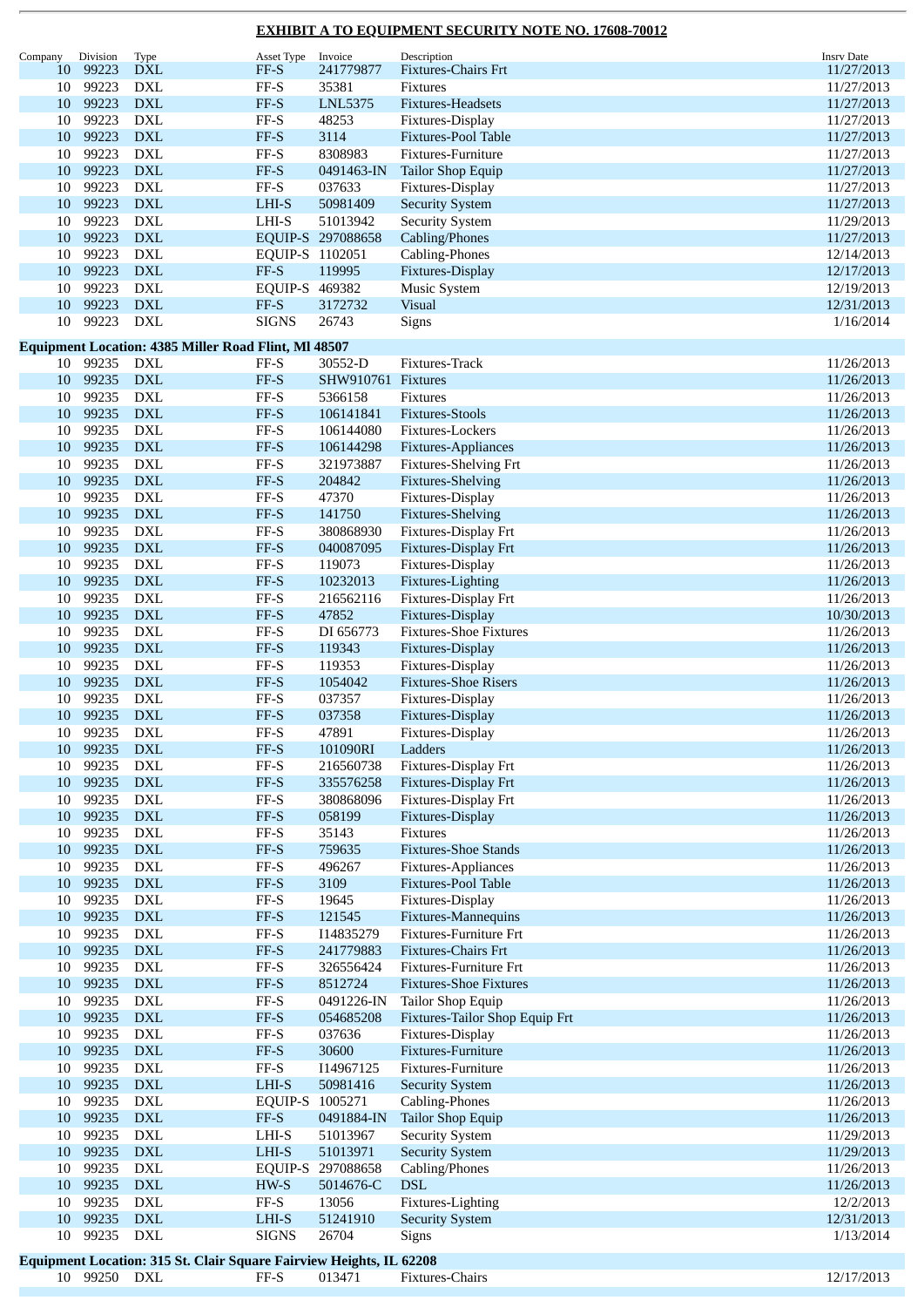| 10 | 99250 | <b>DXL</b> | FF-S   | 30672-0    | Fixtures-Track                | 12/17/2013 |
|----|-------|------------|--------|------------|-------------------------------|------------|
| 10 | 99250 | <b>DXL</b> | $FF-S$ | 3030934    | Fixtures-Hangers              | 12/17/2013 |
| 10 | 99250 | <b>DXL</b> | FF-S   | 10232013   | Fixtures-Lighting             | 12/17/2013 |
| 10 | 99250 | <b>DXL</b> | FF-S   | 321974150  | Fixtures-Shelving Frt         | 12/17/2013 |
| 10 | 99250 | <b>DXL</b> | FF-S   | 142810     | <b>Fixtures-Shelving</b>      | 12/17/2013 |
| 10 | 99250 | <b>DXL</b> | $FF-S$ | 114665984  | <b>Fixtures-Shelving Frt</b>  | 12/17/2013 |
| 10 | 99250 | <b>DXL</b> | FF-S   | 20647      | <b>Fixtures-Shelving</b>      | 12/17/2013 |
| 10 | 99250 | <b>DXL</b> | $FF-S$ | 48113      | Fixtures-Display              | 11/11/2013 |
| 10 | 99250 | <b>DXL</b> | FF-S   | 5369999    | <b>Fixtures</b>               | 12/17/2013 |
| 10 | 99250 | <b>DXL</b> | $FF-S$ | 380869168  | Fixtures-Display Frt          | 12/17/2013 |
| 10 | 99250 | <b>DXL</b> | FF-S   | I14806709  | <b>Fixtures-Furniture Frt</b> | 12/17/2013 |
| 10 | 99250 | <b>DXL</b> | $FF-S$ | 040102950  | Fixtures-Display Frt          | 12/17/2013 |
| 10 | 99250 | <b>DXL</b> | FF-S   | 48274      | Fixtures-Display              | 12/17/2013 |
| 10 | 99250 | <b>DXL</b> | $FF-S$ | 119595     | Fixtures-Display              | 12/17/2013 |
| 10 | 99250 | <b>DXL</b> | FF-S   | I14854706  | Fixtures-Furniture            | 12/17/2013 |
| 10 | 99250 | <b>DXL</b> | FF-S   | 19653      | Fixtures-Display              | 12/17/2013 |
| 10 | 99250 | <b>DXL</b> | FF-S   | DI 660438  | <b>Fixtures-Shoe Fixtures</b> | 12/17/2013 |
| 10 | 99250 | <b>DXL</b> | $FF-S$ | 119756     | Fixtures-Display              | 12/17/2013 |
| 10 | 99250 | <b>DXL</b> | FF-S   | 1055159    | <b>Fixtures-Shoe Risers</b>   | 12/17/2013 |
| 10 | 99250 | <b>DXL</b> | $FF-S$ | 760023     | <b>Fixtures-Shoe Stands</b>   | 12/17/2013 |
| 10 | 99250 | <b>DXL</b> | FF-S   | 101228 RI  | Ladders                       | 12/17/2013 |
| 10 | 99250 | <b>DXL</b> | $FF-S$ | 038004     | Fixtures-Display              | 12/17/2013 |
| 10 | 99250 | <b>DXL</b> | FF-S   | 13062      | Fixtures-Lighting             | 12/17/2013 |
| 10 | 99250 | <b>DXL</b> | FF-S   | 058675     | Fixtures-Display              | 12/17/2013 |
| 10 | 99250 | <b>DXL</b> | FF-S   | 35548      | <b>Fixtures</b>               | 12/17/2013 |
| 10 | 99250 | <b>DXL</b> | FF-S   | 0492296-IN | Tailor Shop Equip             | 12/17/2013 |
|    |       |            |        |            |                               |            |

Page 5 of 13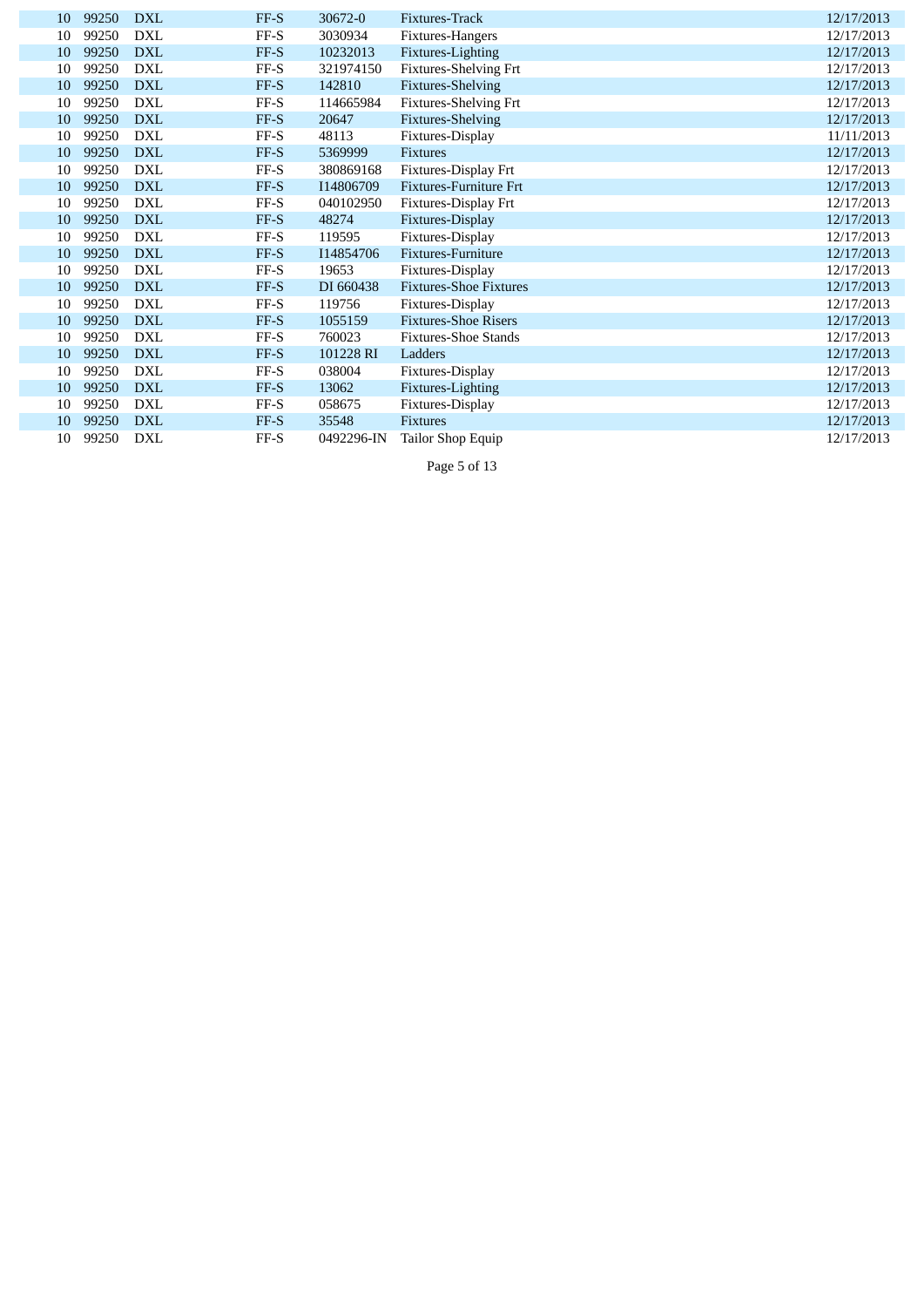| Company | Division | Type                             | Asset Type                                                     | Invoice    | Description                     | <b>Insrv Date</b> |
|---------|----------|----------------------------------|----------------------------------------------------------------|------------|---------------------------------|-------------------|
| 10      | 99250    | <b>DXL</b>                       | $FF-S$                                                         | 0492297-IN | <b>Tailor Shop Equip</b>        | 12/17/2013        |
| 10      | 99250    | DXL                              | $\rm FF\text{-}S$                                              | SHW943215  | Fixtures                        | 12/17/2013        |
| 10      | 99250    | $\mathbf{DXL}$                   | $FF-S$                                                         | 430254     |                                 | 12/17/2013        |
|         |          |                                  |                                                                |            | Fixtures-Appliances             |                   |
| 10      | 99250    | <b>DXL</b>                       | $\rm FF\text{-}S$                                              | 119883     | Fixtures-Display                | 12/17/2013        |
| 10      | 99250    | <b>DXL</b>                       | $FF-S$                                                         | 106333930  | <b>Fixtures-Stools</b>          | 12/17/2013        |
| 10      | 99250    | <b>DXL</b>                       | $\rm FF\text{-}S$                                              | 106338800  | Fixtures-Lockers                | 12/17/2013        |
| 10      | 99250    | <b>DXL</b>                       | $FF-S$                                                         | 61771      | <b>Fixtures</b>                 | 12/17/2013        |
| 10      | 99250    | <b>DXL</b>                       | $\rm FF\text{-}S$                                              | 119968     | Fixtures-Display                | 12/17/2013        |
| 10      | 99250    | <b>DXL</b>                       | $FF-S$                                                         | 106343755  | Fixtures-Appliances             | 12/17/2013        |
| 10      | 99250    | <b>DXL</b>                       | $\rm FF\text{-}S$                                              | 30835      |                                 |                   |
|         |          |                                  |                                                                |            | Fixtures-Furniture              | 12/17/2013        |
| 10      | 99250    | $\mathbf{DXL}$                   | $FF-S$                                                         | 038304     | Fixtures-Display                | 12/17/2013        |
| 10      | 99250    | <b>DXL</b>                       | $\rm FF\text{-}S$                                              | 038305     | Fixtures-Display                | 12/17/2013        |
| 10      | 99250    | $\mathop{\rm DXL}\nolimits$      | $LHI-S$                                                        | 51082030   | <b>Security System</b>          | 12/17/2013        |
| 10      | 99250    | $\mathop{\rm DXL}\nolimits$      | $LHI-S$                                                        | 51082031   | <b>Security System</b>          | 12/17/2013        |
| 10      | 99250    | <b>DXL</b>                       | FF-S                                                           | 120017     | Fixtures-Display                | 12/18/2013        |
| 10      | 99250    | <b>DXL</b>                       | <b>EQUIP-S</b>                                                 | 464463     | Music System                    | 12/19/2013        |
| 10      | 99250    | <b>DXL</b>                       | $FF-S$                                                         | 0493188-IN | <b>Tailor Shop Equip</b>        | 12/30/2013        |
| 10      | 99250    | <b>DXL</b>                       | $HW-S$                                                         | 5088191-C  | <b>DSL</b>                      | 1/3/2014          |
|         |          |                                  |                                                                |            |                                 |                   |
| 10      | 99250    | $\mathbf{DXL}$                   | $FF-S$                                                         | 48696      | Fixtures-Display                | 1/10/2014         |
| 10      | 99250    | <b>DXL</b>                       | <b>SIGNS</b>                                                   | 26703      | Signs                           | 1/13/2014         |
| 10      | 99250    | $\mathbf{DXL}$                   | <b>EQUIP-S</b>                                                 | 1106940    | <b>Cabling-Phones</b>           | 1/14/2014         |
| 10      | 99250    | <b>DXL</b>                       | $\rm FF\text{-}S$                                              | 36612      | Fixtures-Display                | 1/20/2014         |
|         |          |                                  |                                                                |            |                                 |                   |
|         |          |                                  | Equipment Location: 5063 Shelbyville Road Louisville, KY 40207 |            |                                 |                   |
| 10      | 99381    | DXL                              | FF-S                                                           | 30447-0    | Fixtures-Track                  | 10/29/2013        |
| 10      | 99381    | $\mathbf{DXL}$                   | $FF-S$                                                         | 040083862  | Fixtures-Display Frt            | 10/29/2013        |
| 10      | 99381    | $\mathop{\rm DXL}\nolimits$      | $\rm FF\text{-}S$                                              | 118205     | Fixtures-Display                | 10/29/2013        |
| 10      | 99381    | $\mathop{\rm DXL}\nolimits$      | $FF-S$                                                         | 013075     | Fixtures-Chairs                 | 10/29/2013        |
| 10      | 99381    | <b>DXL</b>                       | $\rm FF\text{-}S$                                              | 46320      | Fixtures-Display                | 10/29/2013        |
| 10      | 99381    | <b>DXL</b>                       | FF-S                                                           | 59976G     | <b>Fixtures</b>                 | 10/29/2013        |
| 10      | 99381    | <b>DXL</b>                       | <b>EQUIP-S</b>                                                 | 289224568  | Cabling/Phones                  | 10/29/2013        |
|         |          |                                  |                                                                |            |                                 |                   |
| 10      | 99381    | <b>DXL</b>                       | $FF-S$                                                         | 5362032    | <b>Fixtures</b>                 | 10/29/2013        |
| 10      | 99381    | DXL                              | $FF-S$                                                         | 114665957  | Fixtures-Shelving Frt           | 10/29/2013        |
| 10      | 99381    | $\mathbf{DXL}$                   | $FF-S$                                                         | 380884486  | Fixtures-Display Frt            | 10/29/2013        |
| 10      | 99381    | <b>DXL</b>                       | $FF-S$                                                         | 20624      | Fixtures-Shelving               | 10/29/2013        |
| 10      | 99381    | $\mathbf{DXL}$                   | $FF-S$                                                         | I13436258  | Fixtures-Furniture Frt          | 10/29/2013        |
| 10      | 99381    | $\mathop{\rm DXL}\nolimits$      | FF-S                                                           | SHW893508  | Fixtures                        | 10/29/2013        |
| 10      | 99381    | <b>DXL</b>                       | $FF-S$                                                         | SHW893508A | <b>Fixtures</b>                 | 10/29/2013        |
| 10      | 99381    | DXL                              | $FF-S$                                                         | I13486132  | Fixtures-Furniture              | 10/29/2013        |
| 10      | 99381    | <b>DXL</b>                       | $FF-S$                                                         | 321973515  | <b>Fixtures-Shelving Frt</b>    | 10/29/2013        |
|         |          |                                  |                                                                |            |                                 |                   |
| 10      | 99381    | <b>DXL</b>                       | FF-S                                                           | 141870     | <b>Fixtures-Shelving</b>        | 10/29/2013        |
| $10\,$  | 99381    | $\mathop{\rm DXL}\nolimits$      | $\ensuremath{\mathsf{FF-S}}$                                   | 040095756  | Fixtures-Chairs Frt             | 10/29/2013        |
| 10      | 99381    | $\mathop{\rm DXL}\nolimits$      | $FF-S$                                                         | 118666     | Fixtures-Display                | 10/29/2013        |
| 10      | 99381    | $\mathop{\rm DXL}\nolimits$      | $FF-S$                                                         | 106077415  | <b>Fixtures-Stools</b>          | 10/29/2013        |
| 10      | 99381    | $\mathop{\rm DXL}\nolimits$      | $FF-S$                                                         | 106081465  | Fixtures-Lockers                | 10/29/2013        |
| 10      | 99381    | $\mathbf{DXL}$                   | $FF-S$                                                         | 321973629  | <b>Fixtures-Shelving Frt</b>    | 10/29/2013        |
| 10      | 99381    | $\mathop{\rm DXL}\nolimits$      | $\ensuremath{\mathsf{FF-S}}$                                   | 141871     | Fixtures-Shelving               | 10/29/2013        |
| 10      | 99381    | $\mathbf{D}\mathbf{X}\mathbf{L}$ | $FF-S$                                                         | 302583     | Fixtures-Hangers                | 10/29/2013        |
| 10      | 99381    | $\mathop{\rm DXL}\nolimits$      | $\ensuremath{\mathsf{FF-S}}$                                   | 036776     | Fixtures-Display                | 10/29/2013        |
| 10      | 99381    | $\mathbf{DXL}$                   | $FF-S$                                                         | 036777     | Fixtures-Display                | 10/29/2013        |
|         |          |                                  |                                                                |            |                                 |                   |
| 10      | 99381    | $\mathop{\rm DXL}\nolimits$      | $\ensuremath{\mathsf{FF-S}}$                                   | 47117      | Fixtures-Display                | 10/29/2013        |
| 10      | 99381    | $\mathbf{DXL}$                   | FF-S                                                           | 205262     | <b>Fixtures-Shelving</b>        | 10/29/2013        |
| 10      | 99381    | $\mathop{\rm DXL}\nolimits$      | $FF-S$                                                         | 93347      | <b>Fixtures-Display Cabinet</b> | 10/29/2013        |
| 10      | 99381    | $\mathop{\rm DXL}\nolimits$      | $FF-S$                                                         | 114665972  | <b>Fixtures-Shelving Frt</b>    | 10/29/2013        |
| 10      | 99381    | $\mathop{\rm DXL}\nolimits$      | $\ensuremath{\mathsf{FF-S}}$                                   | 19412      | Fixtures-Display                | 10/29/2013        |
| 10      | 99381    | $\mathbf{DXL}$                   | $FF-S$                                                         | 47276      | Fixtures-Display                | 10/29/2013        |
| 10      | 99381    | $\mathop{\rm DXL}\nolimits$      | $\ensuremath{\mathsf{FF-S}}$                                   | SHW910764  | Fixtures                        | 10/29/2013        |
| 10      | 99381    | $\mathbf{D}\mathbf{X}\mathbf{L}$ | $FF-S$                                                         | 216545226  | Fixtures-Display Frt            | 10/29/2013        |
| 10      | 99381    | $\mathop{\rm DXL}\nolimits$      | $\ensuremath{\mathsf{FF-S}}$                                   | 216558093  | Fixtures-Display Frt            | 10/29/2013        |
|         |          |                                  |                                                                |            |                                 |                   |
| 10      | 99381    | $\mathbf{DXL}$                   | $FF-S$                                                         | 335578279  | Fixtures-Display Frt            | 10/29/2013        |
| 10      | 99381    | $\mathop{\rm DXL}\nolimits$      | $FF-S$                                                         | 3162034    | Visual                          | 10/29/2013        |
| 10      | 99381    | $\mathbf{DXL}$                   | $FF-S$                                                         | 119015     | Fixtures-Display                | 10/29/2013        |
| 10      | 99381    | $\mathop{\rm DXL}\nolimits$      | $FF-S$                                                         | 8504407    | <b>Fixtures-Shoe Fixtures</b>   | 10/29/2013        |
| 10      | 99381    | $\mathop{\rm DXL}\nolimits$      | $\ensuremath{\mathsf{FF-S}}$                                   | 057736     | Fixtures-Display                | 10/29/2013        |
| 10      | 99381    | $\mathop{\rm DXL}\nolimits$      | FF-S                                                           | 100955RI   | Ladders                         | 10/29/2013        |
| 10      | 99381    | $\mathbf{DXL}$                   | $FF-S$                                                         | 380868925  | Fixtures-Display Frt            | 10/29/2013        |
| 10      | 99381    | $\mathop{\rm DXL}\nolimits$      | $\ensuremath{\mathsf{FF-S}}$                                   | Dl 654069  | <b>Fixtures-Shoe Fixtures</b>   | 10/11/2013        |
| 10      | 99381    | $\mathbf{D}\mathbf{X}\mathbf{L}$ | $FF-S$                                                         | 0489708-IN | <b>Tailor Shop Equip</b>        | 10/29/2013        |
|         |          |                                  |                                                                |            |                                 |                   |
| 10      | 99381    | $\mathop{\rm DXL}\nolimits$      | $FF-S$                                                         | 0489709-IN | Tailor Shop Equip               | 10/29/2013        |
| 10      | 99381    | $\mathbf{DXL}$                   | FF-S                                                           | 34595      | Fixtures                        | 10/29/2013        |
| 10      | 99381    | $\mathop{\rm DXL}\nolimits$      | $FF-S$                                                         | 054674545  | Fixtures-Tailor Shop Equip Frt  | 10/29/2013        |
| 10      | 99381    | <b>DXL</b>                       | $FF-S$                                                         | 120194     | Fixtures-Mannequins             | 10/29/2013        |
| 10      | 99381    | $\mathop{\rm DXL}\nolimits$      | $FF-S$                                                         | LNL5154    | <b>Fixtures-Headsets</b>        | 10/29/2013        |
| $10\,$  | 99381    | $\mathbf{D}\mathbf{X}\mathbf{L}$ | $FF-S$                                                         | 074237830  | <b>Fixtures-Mannequins Frt</b>  | 10/29/2013        |
|         |          |                                  |                                                                |            |                                 |                   |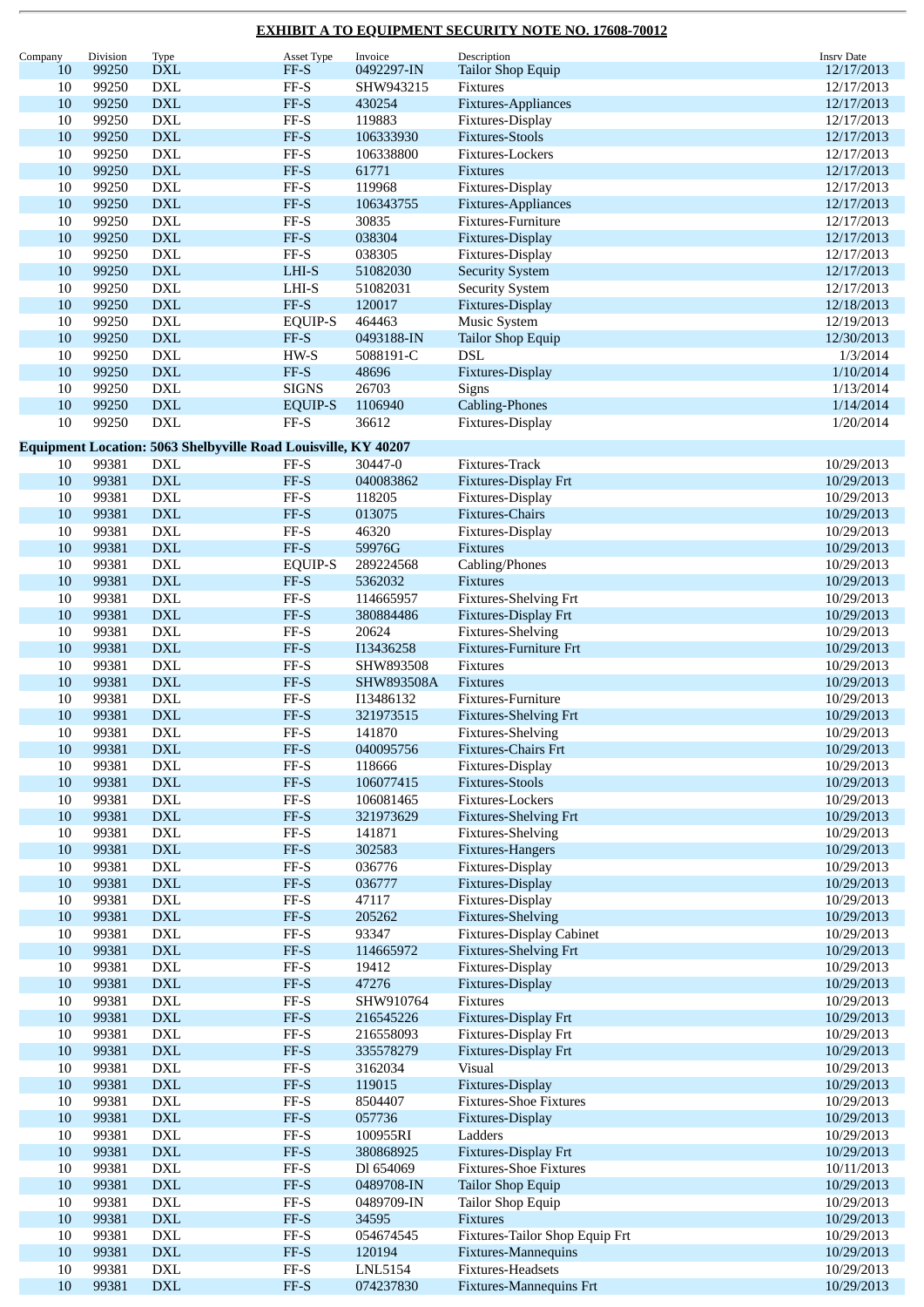| 10 | 99381 | <b>DXL</b>                                                   | FF-S           | 326556450  | Fixtures-Furniture Frt      | 10/29/2013 |
|----|-------|--------------------------------------------------------------|----------------|------------|-----------------------------|------------|
| 10 | 99381 | <b>DXL</b>                                                   | FF-S           | 119145     | Fixtures-Display            | 10/29/2013 |
| 10 | 99381 | DXL                                                          | FF-S           | 241779860  | <b>Fixtures-Chairs Frt</b>  | 10/29/2013 |
| 10 | 99381 | <b>DXL</b>                                                   | FF-S           | 30164      | Fixtures-Furniture          | 10/29/2013 |
| 10 | 99381 | DXL                                                          | FF-S           | 1053787    | <b>Fixtures-Shoe Risers</b> | 10/29/2013 |
| 10 | 99381 | <b>DXL</b>                                                   | FF-S           | 216562279  | Fixtures-Display Frt        | 10/29/2013 |
| 10 | 99381 | DXL                                                          | $FF-S$         | 3099       | Fixtures-Pool Table         | 10/29/2013 |
| 10 | 99381 | <b>DXL</b>                                                   | LHI-S          | 50789337   | <b>Security System</b>      | 10/29/2013 |
| 10 | 99381 | DXL                                                          | LHI-S          | 50789338   | <b>Security System</b>      | 10/29/2013 |
| 10 | 99381 | <b>DXL</b>                                                   | FF-S           | 058063     | Fixtures-Display            | 10/29/2013 |
| 10 | 99381 | <b>DXL</b>                                                   | <b>EQUIP-S</b> | 465095     | <b>Music System</b>         | 10/29/2013 |
| 10 | 99381 | <b>DXL</b>                                                   | <b>EQUIP-S</b> | 976387     | Cabling/Phones              | 10/29/2013 |
| 10 | 99381 | <b>DXL</b>                                                   | FF-S           | 037364     | Fixtures-Display            | 10/31/2013 |
| 10 | 99381 | <b>DXL</b>                                                   | FF-S           | 12892      | Fixtures-Lighting           | 11/1/2013  |
| 10 | 99381 | <b>DXL</b>                                                   | FF-S           | 759633     | <b>Fixtures-Shoe Stands</b> | 10/29/2013 |
| 10 | 99381 | <b>DXL</b>                                                   | HW-S           | 4928766-D  | <b>DSL</b>                  | 10/29/2013 |
| 10 | 99381 | <b>DXL</b>                                                   | FF-S           | 0490757-IN | Tailor Shop Equip           | 10/29/2013 |
| 10 | 99381 | <b>DXL</b>                                                   | FF-S           | 999172     | Fixtures-Appliances         | 10/29/2013 |
| 10 | 99381 | <b>DXL</b>                                                   | FF-S           | 119549     | Fixtures-Display            | 11/14/2013 |
| 10 | 99381 | <b>DXL</b>                                                   | <b>SIGNS</b>   | 26538      | Signage                     | 10/29/2013 |
| 10 | 99381 | <b>DXL</b>                                                   | $FF-S$         | 120022     | Fixtures-Display            | 12/18/2013 |
| 10 | 99381 | <b>DXL</b>                                                   | EQUIP-S        | 469782     | <b>Music System</b>         | 12/19/2013 |
| 10 | 99381 | DXL                                                          | EQUIP-S        | 1109850    | Cabling-Phones              | 2/4/2014   |
|    |       | Equipment Location: 10610 D Centrum Pkwy Pineville, NC 28134 |                |            |                             |            |

10 99407 D X L

A27670-0 Fixtures-Track

F F - S

11/19/2013

Page 6 of 13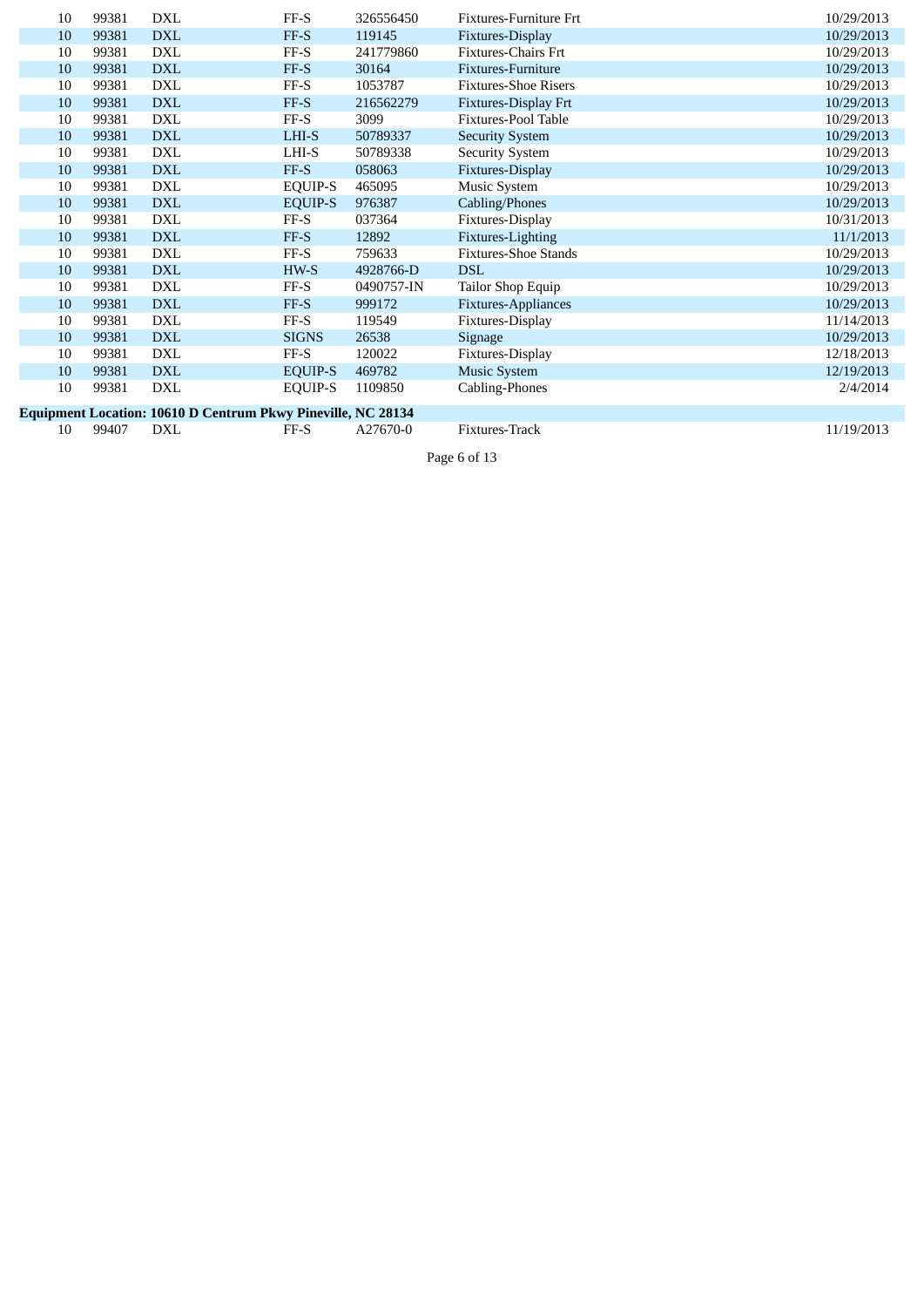| Company | Division | Type                        | Asset Type                                                          | Invoice        | Description                     | <b>Insrv Date</b> |
|---------|----------|-----------------------------|---------------------------------------------------------------------|----------------|---------------------------------|-------------------|
| 10      | 99407    | <b>DXL</b>                  | FF-S                                                                | 43103          | Fixtures-Display                | 11/19/2013        |
| 10      | 99407    | <b>DXL</b>                  | $\ensuremath{\mathsf{FF-S}}$                                        | 380881912      | Fixtures-Display Frt            | 11/19/2013        |
| 10      | 99407    | <b>DXL</b>                  | $FF-S$                                                              | 114665942      | <b>Fixtures-Shelving Frt</b>    | 11/19/2013        |
| 10      | 99407    | <b>DXL</b>                  | $\ensuremath{\mathsf{FF-S}}$                                        | 20600          | Fixtures-Shelving               | 11/19/2013        |
|         |          |                             |                                                                     |                |                                 |                   |
| 10      | 99407    | <b>DXL</b>                  | $FF-S$                                                              | 216530657      | Fixtures-Display Frt            | 11/19/2013        |
| 10      | 99407    | <b>DXL</b>                  | $\ensuremath{\mathsf{FF-S}}$                                        | 012577         | Fixtures-Chairs                 | 11/19/2013        |
| 10      | 99407    | <b>DXL</b>                  | $FF-S$                                                              | 45535          | Fixtures-Display                | 11/19/2013        |
| 10      | 99407    | <b>DXL</b>                  | $FF-S$                                                              | SHW875936      | Fixtures                        | 11/19/2013        |
| 10      | 99407    | <b>DXL</b>                  | $FF-S$                                                              | 040083854      | Fixtures-Display Frt            | 11/19/2013        |
| 10      | 99407    | <b>DXL</b>                  | $\ensuremath{\mathsf{FF-S}}$                                        | 118173         |                                 |                   |
|         |          |                             |                                                                     |                | Fixtures-Display                | 11/19/2013        |
| 10      | 99407    | <b>DXL</b>                  | $FF-S$                                                              | 91376          | <b>Fixtures-Display Cabinet</b> | 11/19/2013        |
| 10      | 99407    | <b>DXL</b>                  | $\ensuremath{\mathsf{FF-S}}$                                        | I13163862      | Fixtures-Furniture Frt          | 11/19/2013        |
| 10      | 99407    | <b>DXL</b>                  | $FF-S$                                                              | 216536878      | Fixtures-Display Frt            | 11/19/2013        |
| 10      | 99407    | <b>DXL</b>                  | $\ensuremath{\mathsf{FF-S}}$                                        | 216554862      | Fixtures-Display Frt            | 11/19/2013        |
| 10      | 99407    | <b>DXL</b>                  | $FF-S$                                                              | 118401         | Fixtures-Display                | 11/19/2013        |
| 10      | 99407    | <b>DXL</b>                  | $\ensuremath{\mathsf{FF-S}}$                                        | 118402         | Fixtures-Display                |                   |
|         |          |                             |                                                                     |                |                                 | 11/19/2013        |
| 10      | 99407    | <b>DXL</b>                  | $FF-S$                                                              | 43206          | Fixtures-Display                | 11/19/2013        |
| 10      | 99407    | <b>DXL</b>                  | $\ensuremath{\mathsf{FF-S}}$                                        | 8492165        | <b>Fixtures-Shoe Fixtures</b>   | 11/19/2013        |
| 10      | 99407    | <b>DXL</b>                  | $FF-S$                                                              | 100742 RI      | Ladders                         | 11/19/2013        |
| 10      | 99407    | <b>DXL</b>                  | $\ensuremath{\mathsf{FF-S}}$                                        | 057106         | Fixtures-Display                | 11/19/2013        |
| 10      | 99407    | <b>DXL</b>                  | $FF-S$                                                              | 335572306      | Fixtures-Display Frt            | 11/19/2013        |
| 10      | 99407    | <b>DXL</b>                  | $\ensuremath{\mathsf{FF-S}}$                                        | DI 648314      | <b>Fixtures-Shoe Fixtures</b>   | 11/19/2013        |
|         |          |                             |                                                                     |                |                                 |                   |
| 10      | 99407    | <b>DXL</b>                  | $FF-S$                                                              | I13291454      | Fixtures-Furniture              | 11/19/2013        |
| 10      | 99407    | <b>DXL</b>                  | $\ensuremath{\mathsf{FF-S}}$                                        | 380884468      | Fixtures-Display Frt            | 11/19/2013        |
| 10      | 99407    | <b>DXL</b>                  | <b>SIGNS</b>                                                        | 1028793        | Signs                           | 11/19/2013        |
| 10      | 99407    | <b>DXL</b>                  | $\ensuremath{\mathsf{FF-S}}$                                        | 59976F         | Fixtures                        | 11/19/2013        |
| 10      | 99407    | <b>DXL</b>                  | $FF-S$                                                              | 118506         | Fixtures-Display                | 11/19/2013        |
| 10      | 99407    | <b>DXL</b>                  | $\ensuremath{\mathsf{FF-S}}$                                        | 106030284      | Fixtures-Appliances             | 11/19/2013        |
|         |          |                             |                                                                     |                |                                 |                   |
| 10      | 99407    | <b>DXL</b>                  | $FF-S$                                                              | 106031367      | <b>Fixtures-Stools</b>          | 11/19/2013        |
| 10      | 99407    | <b>DXL</b>                  | $\ensuremath{\mathsf{FF-S}}$                                        | 106041129      | Fixtures-Lockers                | 11/19/2013        |
| 10      | 99407    | <b>DXL</b>                  | $FF-S$                                                              | 5363327        | Fixtures                        | 11/19/2013        |
| 10      | 99407    | <b>DXL</b>                  | $\ensuremath{\mathsf{FF-S}}$                                        | 321973550      | Fixtures-Shelving Frt           | 11/19/2013        |
| 10      | 99407    | <b>DXL</b>                  | $FF-S$                                                              | 141200         | Fixtures-Shelving               | 11/19/2013        |
| 10      | 99407    | <b>DXL</b>                  | $\ensuremath{\mathsf{FF-S}}$                                        | 302502         | Fixtures-Hangers                | 11/19/2013        |
|         |          |                             |                                                                     |                |                                 |                   |
| 10      | 99407    | <b>DXL</b>                  | $FF-S$                                                              | 30634-0        | Fixtures-Track                  | 11/19/2013        |
| 10      | 99407    | <b>DXL</b>                  | $\ensuremath{\mathsf{FF-S}}$                                        | 118823         | Fixtures-Display                | 11/19/2013        |
| 10      | 99407    | <b>DXL</b>                  | $FF-S$                                                              | 036798         | Fixtures-Display                | 11/19/2013        |
| 10      | 99407    | <b>DXL</b>                  | $\ensuremath{\mathsf{FF-S}}$                                        | 036799         | Fixtures-Display                | 11/19/2013        |
| 10      | 99407    | <b>DXL</b>                  | $FF-S$                                                              | 47123          | Fixtures-Display                | 11/19/2013        |
| 10      | 99407    | <b>DXL</b>                  | $\rm FF\text{-}S$                                                   | 3161970        | Visual                          | 11/19/2013        |
|         | 99407    |                             | FF-S                                                                |                |                                 |                   |
| 10      |          | <b>DXL</b>                  |                                                                     | 241779854      | <b>Fixtures-Chairs Frt</b>      | 11/19/2013        |
| $10\,$  | 99407    | <b>DXL</b>                  | $\ensuremath{\mathsf{FF-S}}$                                        | 8307902        | Fixtures-Furniture              | 11/19/2013        |
| $10\,$  | 99407    | <b>DXL</b>                  | $\ensuremath{\mathsf{FF-S}}$                                        | 19546          | Fixtures-Display                | 11/19/2013        |
| 10      | 99407    | ${\rm DXL}$                 | $\ensuremath{\mathsf{FF-S}}$                                        | 216558642      | Fixtures-Display Frt            | 11/19/2013        |
| 10      | 99407    | <b>DXL</b>                  | $FF-S$                                                              | 1053846        | <b>Fixtures-Shoe Risers</b>     | 11/19/2013        |
| 10      | 99407    | <b>DXL</b>                  | $\ensuremath{\mathsf{FF-S}}$                                        | 037363         | Fixtures-Display                | 11/19/2013        |
| 10      | 99407    | ${\rm DXL}$                 | $\ensuremath{\mathsf{FF-S}}$                                        | 12888          | Fixtures-Lighting               | 11/19/2013        |
|         |          |                             |                                                                     |                |                                 |                   |
| $10\,$  | 99407    | ${\rm DXL}$                 | $FF-S$                                                              | 759712         | <b>Fixtures-Shoe Stands</b>     | 11/19/2013        |
| 10      | 99407    | <b>DXL</b>                  | $HW-S$                                                              | 4928766-E      | <b>DSL</b>                      | 11/19/2013        |
| 10      | 99407    | <b>DXL</b>                  | $\operatorname{FF-S}$                                               | 121360         | Fixtures-Mannequins             | 11/19/2013        |
| 10      | 99407    | ${\rm DXL}$                 | $FF-S$                                                              | 48035          | Fixtures-Display                | 11/19/2013        |
| $10\,$  | 99407    | <b>DXL</b>                  | $\ensuremath{\mathsf{FF-S}}$                                        | 074237838      | Fixtures-Mannequins Frt         | 11/19/2013        |
| $10\,$  | 99407    | ${\rm DXL}$                 | $\ensuremath{\mathsf{FF-S}}$                                        | <b>LNL5326</b> | Fixtures-Headsets               | 11/19/2013        |
| $10\,$  | 99407    | ${\rm DXL}$                 | $FF-S$                                                              | 3114           | Fixtures-Pool Table             | 11/18/2013        |
|         |          |                             |                                                                     |                |                                 |                   |
| 10      | 99407    | <b>DXL</b>                  | <b>EQUIP-S</b>                                                      | 455984         | <b>Music System</b>             | 11/19/2013        |
| 10      | 99407    | <b>DXL</b>                  | <b>SIGNS</b>                                                        | 005.22761-     | Signs                           | 11/22/2013        |
| 10      | 99407    | ${\rm DXL}$                 | $\ensuremath{\mathsf{FF-S}}$                                        | 037639         | Fixtures-Display                | 11/22/2013        |
| $10\,$  | 99407    | ${\rm DXL}$                 | $LHI-S$                                                             | 50978931       | <b>Security System</b>          | 11/19/2013        |
| 10      | 99407    | <b>DXL</b>                  | $LHI-S$                                                             | 50981391       | <b>Security System</b>          | 11/19/2013        |
| 10      | 99407    | <b>DXL</b>                  | <b>EQUIP-S</b>                                                      | 1005558        | Cabling-Phones                  | 11/26/2013        |
|         |          |                             |                                                                     |                |                                 |                   |
| 10      | 99407    | ${\rm DXL}$                 | $FF-S$                                                              | 0492557-IN     | <b>Tailor Shop Equip</b>        | 12/12/2013        |
| $10\,$  | 99407    | <b>DXL</b>                  | $\ensuremath{\mathsf{FF-S}}$                                        | 0492558-IN     | Tailor Shop Equip               | 12/12/2013        |
| $10\,$  | 99407    | ${\rm DXL}$                 | $FF-S$                                                              | 120026         | Fixtures-Display                | 12/18/2013        |
| 10      | 99407    | DXL                         | $FF-S$                                                              | 0493110-IN     | Tailor Shop Equip               | 12/27/2013        |
| 10      | 99407    | ${\rm DXL}$                 | <b>EQUIP-S</b>                                                      | 300253983      | Cabling-Phones                  | 2/1/2014          |
| $10\,$  | 99407    | $\mathop{\rm DXL}\nolimits$ | $\ensuremath{\mathsf{FF-S}}$                                        | 635964         | Fixtures-Microwave              | 2/18/2014         |
|         |          |                             |                                                                     |                |                                 |                   |
|         |          |                             | <b>Equipment Location: 6601 Menaul Street Albuquerque, NM 87110</b> |                |                                 |                   |
| 10      | 99414    | ${\rm DXL}$                 | $\rm FF\text{-}S$                                                   | 30551-0        | Fixtures-Track                  | 11/19/2013        |
|         | 99414    |                             | $FF-S$                                                              |                |                                 |                   |
| 10      |          | <b>DXL</b>                  |                                                                     | 5361451        | Fixtures                        | 11/19/2013        |
| $10\,$  | 99414    | <b>DXL</b>                  | $\ensuremath{\mathsf{FF-S}}$                                        | 040087120      | Fixtures-Display Frt            | 11/19/2013        |
| 10      | 99414    | $\mathbf{DXL}$              | $FF-S$                                                              | 118427         | Fixtures-Display                | 11/19/2013        |
| $10\,$  | 99414    | <b>DXL</b>                  | $\operatorname{FF-S}$                                               | 46259          | Fixtures-Display                | 11/19/2013        |
| $10\,$  | 99414    | <b>DXL</b>                  | $FF-S$                                                              | 161363705      | Fixtures-Display Frt            | 11/19/2013        |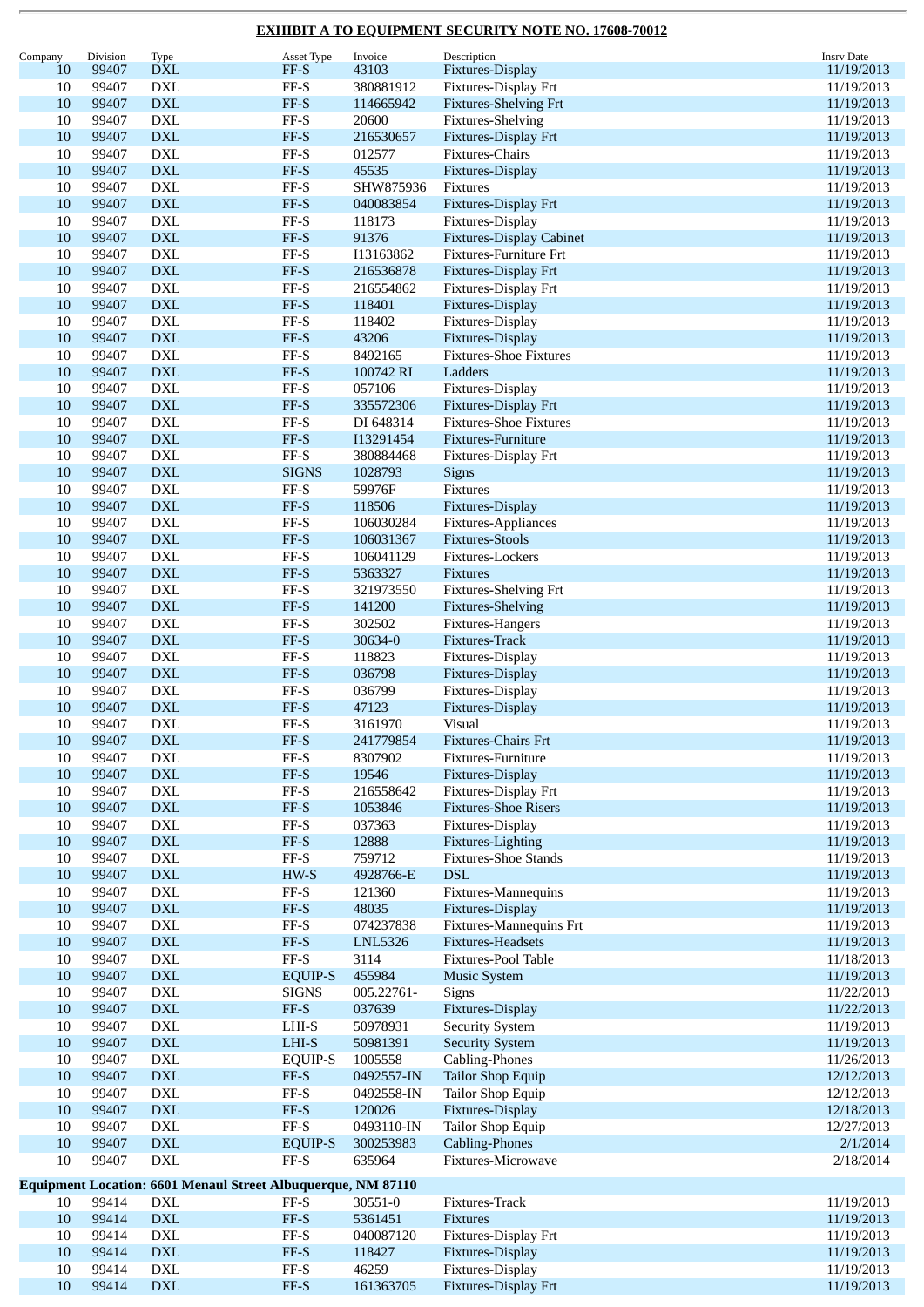| 10 | 99414 | <b>DXL</b> | FF-S   | 036359    | Fixtures-Display                | 11/19/2013 |
|----|-------|------------|--------|-----------|---------------------------------|------------|
| 10 | 99414 | <b>DXL</b> | FF-S   | 106021865 | Fixtures-Appliances             | 11/19/2013 |
| 10 | 99414 | <b>DXL</b> | FF-S   | 106024067 | <b>Fixtures-Stools</b>          | 11/19/2013 |
| 10 | 99414 | <b>DXL</b> | FF-S   | 106026960 | Fixtures-Lockers                | 11/19/2013 |
| 10 | 99414 | <b>DXL</b> | $FF-S$ | 013327    | Fixtures-Chairs                 | 11/19/2013 |
| 10 | 99414 | <b>DXL</b> | FF-S   | 321973420 | <b>Fixtures-Shelving Frt</b>    | 11/19/2013 |
| 10 | 99414 | <b>DXL</b> | FF-S   | 46548     | Fixtures-Display                | 11/19/2013 |
| 10 | 99414 | <b>DXL</b> | FF-S   | 5362750   | <b>Fixtures</b>                 | 11/19/2013 |
| 10 | 99414 | <b>DXL</b> | FF-S   | 245591    | Fixtures-Appliances             | 11/19/2013 |
| 10 | 99414 | <b>DXL</b> | FF-S   | 335572296 | <b>Fixtures-Shelving Frt</b>    | 11/19/2013 |
| 10 | 99414 | <b>DXL</b> | $FF-S$ | 141630    | Fixtures-Shelving               | 11/19/2013 |
| 10 | 99414 | <b>DXL</b> | FF-S   | 118593    | Fixtures-Display                | 11/19/2013 |
| 10 | 99414 | <b>DXL</b> | FF-S   | 114665961 | <b>Fixtures-Shelving Frt</b>    | 11/19/2013 |
| 10 | 99414 | <b>DXL</b> | FF-S   | 20627     | <b>Fixtures-Shelving</b>        | 11/19/2013 |
| 10 | 99414 | <b>DXL</b> | $FF-S$ | 12811     | Fixtures-Lighting               | 11/19/2013 |
| 10 | 99414 | <b>DXL</b> | FF-S   | 036784    | Fixtures-Display                | 11/19/2013 |
| 10 | 99414 | <b>DXL</b> | $FF-S$ | 47126     | Fixtures-Display                | 11/19/2013 |
| 10 | 99414 | <b>DXL</b> | FF-S   | 93348A    | <b>Fixtures-Display Cabinet</b> | 11/19/2013 |
| 10 | 99414 | <b>DXL</b> | FF-S   | 93348     | <b>Fixtures-Display Cabinet</b> | 11/19/2013 |
| 10 | 99414 | <b>DXL</b> | FF-S   | 118949    | Fixtures-Display                | 11/19/2013 |
| 10 | 99414 | <b>DXL</b> | FF-S   | SHW909981 | Fixtures                        | 11/19/2013 |
| 10 | 99414 | <b>DXL</b> | FF-S   | 100939RI  | Ladders                         | 11/19/2013 |
| 10 | 99414 | <b>DXL</b> | $FF-S$ | 114665975 | <b>Fixtures-Shelving Frt</b>    | 11/19/2013 |
| 10 | 99414 | <b>DXL</b> | FF-S   | 20643     | <b>Fixtures-Shelving</b>        | 11/19/2013 |
| 10 | 99414 | <b>DXL</b> | FF-S   | 19464     | Fixtures-Display                | 11/19/2013 |
| 10 | 99414 | <b>DXL</b> | FF-S   | 8504406   | <b>Fixtures-Shoe Fixtures</b>   | 11/19/2013 |

Page 7 of 13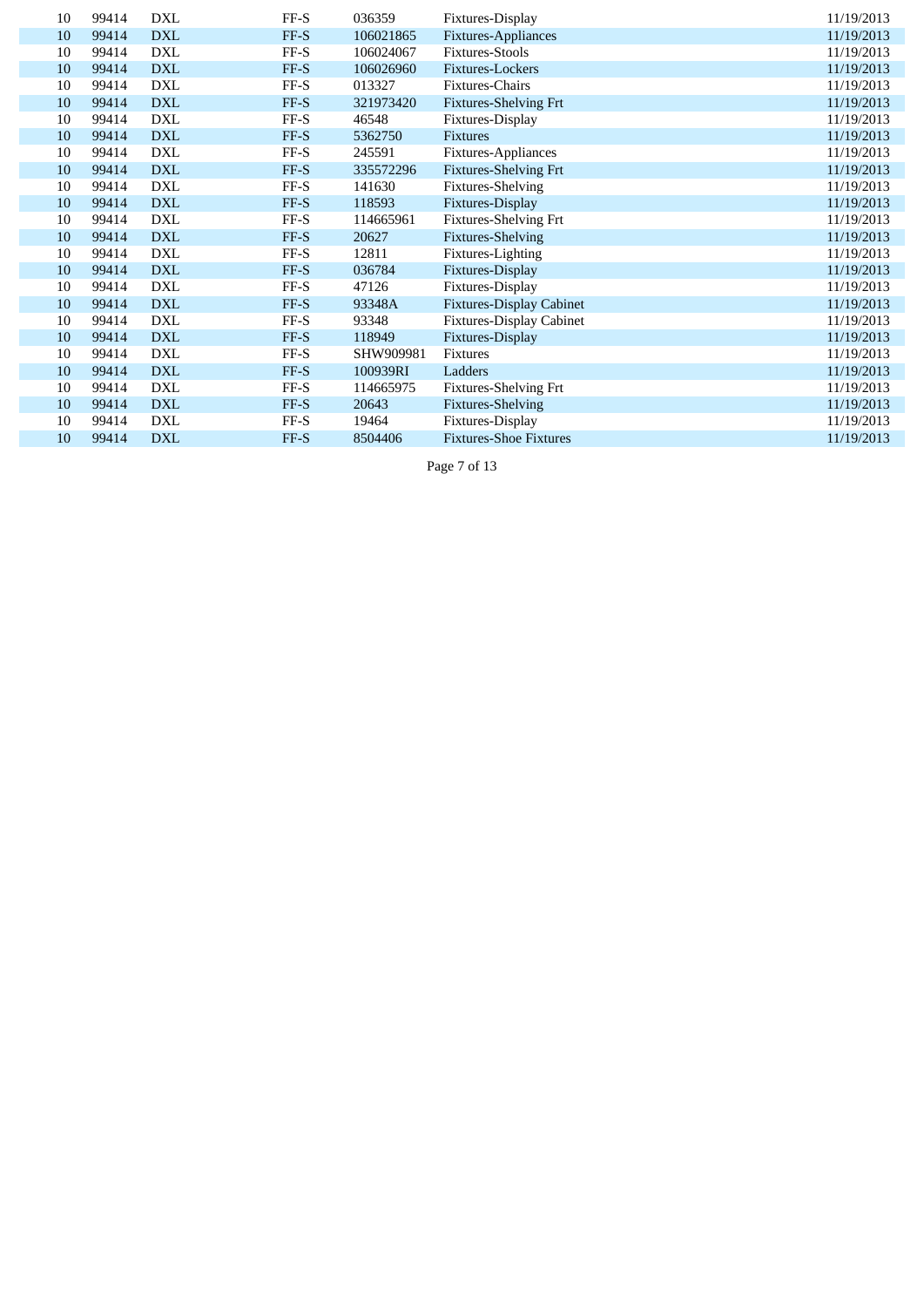| Company | Division | Type                             | Asset Type                                                         | Invoice               | Description                         | <b>Insrv Date</b>        |
|---------|----------|----------------------------------|--------------------------------------------------------------------|-----------------------|-------------------------------------|--------------------------|
| 10      | 99414    | <b>DXL</b>                       | FF-S                                                               | 47378                 | Fixtures-Display                    | 11/19/2013               |
| 10      | 99414    | <b>DXL</b>                       | $\ensuremath{\mathsf{FF-S}}$                                       | I14275351             | Fixtures-Furniture Frt              | 11/19/2013               |
| 10      | 99414    | <b>DXL</b>                       | $FF-S$                                                             | 47610                 | Fixtures-Display                    | 11/19/2013               |
| 10      | 99414    | $\mathbf{DXL}$                   | $\rm FF\text{-}S$                                                  | I14346521             | Fixtures-Furniture                  | 11/19/2013               |
| 10      | 99414    | $\mathbf{DXL}$                   | FF-S                                                               | 161356913             | Fixtures-Display Frt                | 11/19/2013               |
| 10      | 99414    | <b>DXL</b>                       | $\ensuremath{\mathsf{FF-S}}$                                       | 335576541             | Fixtures-Display Frt                | 11/19/2013               |
| 10      | 99414    | <b>DXL</b>                       | $FF-S$                                                             | 058074                | Fixtures-Display                    | 11/19/2013               |
| 10      | 99414    | <b>DXL</b>                       | $FF-S$                                                             | DI 656574             | <b>Fixtures-Shoe Fixtures</b>       | 11/19/2013               |
| 10      | 99414    | $\mathbf{DXL}$                   | $FF-S$                                                             | 1053970               | <b>Fixtures-Shoe Risers</b>         | 11/19/2013               |
| 10      | 99414    | $\mathbf{DXL}$                   | $\operatorname{FF-S}$                                              | 216562118             | Fixtures-Display Frt                | 11/19/2013               |
| 10      | 99414    | $\mathbf{DXL}$                   | $FF-S$                                                             | 119261                | Fixtures-Display                    | 11/19/2013               |
| 10      | 99414    | <b>DXL</b>                       | $\rm FF\text{-}S$                                                  | 119274                | Fixtures-Display                    | 11/19/2013               |
| 10      | 99414    | $\mathbf{DXL}$                   | $FF-S$                                                             | 119315                | Fixtures-Display                    | 11/19/2013               |
| 10      | 99414    | $\mathbf{DXL}$                   | $\rm FF\text{-}S$                                                  | 119378                | Fixtures-Display                    | 11/19/2013               |
| 10      | 99414    | $\mathbf{DXL}$                   | $FF-S$                                                             | 037376                | <b>Fixtures-Display</b>             | 11/19/2013               |
| 10      | 99414    | <b>DXL</b>                       | $\rm FF\text{-}S$                                                  | 037377                | Fixtures-Display                    | 11/19/2013               |
| 10      | 99414    | <b>DXL</b>                       | $FF-S$                                                             | 19608                 | Fixtures-Display                    | 11/19/2013               |
| 10      | 99414    | <b>DXL</b>                       | $\rm FF\text{-}S$                                                  | 35142                 | Fixtures                            | 11/19/2013               |
| 10      | 99414    | $\mathbf{DXL}$                   | $FF-S$                                                             | <b>LNL5328</b>        | Fixtures-Headsets                   | 11/19/2013               |
| 10      | 99414    | <b>DXL</b>                       | $\operatorname{FF-S}$                                              | 241779871             | Fixtures-Chairs Frt                 | 11/19/2013               |
| 10      | 99414    | $\mathbf{DXL}$                   | $FF-S$                                                             | 0490810-IN            | <b>Tailor Shop Equip</b>            | 11/19/2013               |
| 10      | 99414    | <b>DXL</b>                       | $\ensuremath{\mathsf{FF-S}}$                                       | 0490811-IN            | Tailor Shop Equip                   | 11/19/2013               |
| 10      | 99414    | $\mathbf{DXL}$                   | $FF-S$                                                             | 054652865             | Fixtures-Tailor Shop Equip Frt      | 11/19/2013               |
| 10      | 99414    | <b>DXL</b>                       | $FF-S$                                                             | 216562446             | Fixtures-Display Frt                | 11/19/2013               |
| 10      | 99414    | $\mathop{\rm DXL}\nolimits$      | $FF-S$                                                             | 326556452             | Fixtures-Furniture Frt              | 11/19/2013               |
| 10      | 99414    | <b>DXL</b>                       | $\rm FF\text{-}S$                                                  | 48116                 | Fixtures-Display                    | 11/19/2013               |
| 10      | 99414    | <b>DXL</b>                       | $FF-S$                                                             | 121547                | Fixtures-Mannequins                 | 11/19/2013               |
| 10      | 99414    | <b>DXL</b>                       | $\rm FF\text{-}S$                                                  | 074237842             | Fixtures-Mannequins Frt             | 11/19/2013               |
| 10      | 99414    | $\mathbf{DXL}$                   | $FF-S$                                                             | 759855                | <b>Fixtures-Shoe Stands</b>         | 11/19/2013               |
| 10      | 99414    | $\mathbf{DXL}$                   | $\ensuremath{\mathsf{FF-S}}$                                       | 48194                 | Fixtures-Display                    | 11/19/2013               |
| 10      | 99414    | <b>DXL</b>                       | $FF-S$                                                             | A27705-0              | Fixtures-Track                      | 11/19/2013               |
| 10      | 99414    | <b>DXL</b>                       | $FF-S$                                                             | A27705-1              | Fixtures-Track                      | 11/19/2013               |
| 10      | 99414    | $\mathbf{DXL}$                   | $LHI-S$                                                            | 50891492              | <b>Security System</b>              | 11/19/2013               |
| 10      | 99414    | $\mathop{\rm DXL}\nolimits$      | $LHI-S$                                                            | 50891493              | <b>Security System</b>              | 11/19/2013               |
| 10      | 99414    | $\mathbf{DXL}$                   | LHI-S                                                              | 50891718              | <b>Security System</b>              | 11/19/2013               |
| 10      | 99414    | <b>DXL</b>                       | $FF-S$                                                             | 3115                  | Fixtures-Pool Table                 | 11/19/2013               |
| 10      | 99414    | <b>DXL</b>                       | <b>EQUIP-S</b>                                                     | 466779                | <b>Music System</b>                 | 11/19/2013               |
| 10      | 99414    | <b>DXL</b>                       | $\ensuremath{\mathsf{FF-S}}$                                       | 30599                 | Fixtures-Furniture                  | 11/21/2013               |
| 10      | 99414    | <b>DXL</b>                       | <b>SIGNS</b>                                                       | 05.22836-0            | <b>Signs</b>                        | 11/25/2013               |
| 10      | 99414    | <b>DXL</b>                       |                                                                    |                       |                                     | 11/25/2013               |
| $10\,$  | 99414    | <b>DXL</b>                       | <b>EQUIP-S</b><br>$\ensuremath{\mathsf{FF-S}}$                     | 1005272<br>0491775-IN | Cabling-Phones<br>Tailor Shop Equip | 11/19/2013               |
| 10      | 99414    | DXL                              | $FF-S$                                                             | 037845                | Fixtures-Display                    | 11/30/2013               |
| 10      | 99414    | $\mathbf{DXL}$                   | $FF-S$                                                             | 037831                | Fixtures-Display                    | 11/30/2013               |
| $10\,$  | 99414    | <b>DXL</b>                       | $FF-S$                                                             | 037852                | Fixtures-Display                    | 11/30/2013               |
| 10      | 99414    | $\mathbf{D}\mathbf{X}\mathbf{L}$ | HW-S                                                               | 5014676-D             | <b>DSL</b>                          | 11/19/2013               |
| $10\,$  | 99414    | <b>DXL</b>                       | $\ensuremath{\mathsf{FF-S}}$                                       | 93348C                | <b>Fixtures-Display Cabinet</b>     |                          |
| 10      | 99414    | <b>DXL</b>                       | $\ensuremath{\mathsf{FF-S}}$                                       | 93348D                | <b>Fixtures-Display Cabinet</b>     | 11/19/2013<br>11/19/2013 |
| $10\,$  | 99414    | <b>DXL</b>                       | $\ensuremath{\mathsf{FF-S}}$                                       | 120027                | Fixtures-Display                    | 12/18/2013               |
|         |          |                                  |                                                                    |                       |                                     |                          |
|         |          |                                  | <b>Equipment Location: 3501 Paxton Street Harrisburg, PA 17109</b> |                       |                                     |                          |
| 10      | 99424    | <b>DXL</b>                       | $FF-S$                                                             | 30592-0               | Fixtures-Track                      | 11/19/2013               |
| 10      | 99424    | $\mathbf{DXL}$                   | $FF-S$                                                             | 013394                | Fixtures-Chairs                     | 11/19/2013               |
| 10      | 99424    | <b>DXL</b>                       | $\ensuremath{\mathsf{FF-S}}$                                       | 114665974             | Fixtures-Shelving Frt               | 11/19/2013               |
| 10      | 99424    | <b>DXL</b>                       | $FF-S$                                                             | 205167                | <b>Fixtures-Shelving</b>            | 11/19/2013               |
| $10\,$  | 99424    | $\mathop{\rm DXL}\nolimits$      | $\rm FF\text{-}S$                                                  | 5366351               | Fixtures                            | 11/19/2013               |
| 10      | 99424    | $\mathbf{D}\mathbf{X}\mathbf{L}$ | $\ensuremath{\mathsf{FF-S}}$                                       | 47456                 | Fixtures-Display                    | 11/12/2013               |
| $10\,$  | 99424    | <b>DXL</b>                       | $FF-S$                                                             | 47458                 | Fixtures-Display                    | 11/19/2013               |
| 10      | 99424    | $\mathop{\rm DXL}\nolimits$      | $FF-S$                                                             | SHW913650             | Fixtures                            | 11/19/2013               |
| $10\,$  | 99424    | <b>DXL</b>                       | $FF-S$                                                             | 040087099             | Fixtures-Display Frt                | 11/19/2013               |
| 10      | 99424    | $\mathbf{DXL}$                   | $FF-S$                                                             | 321973943             | <b>Fixtures-Shelving Frt</b>        | 11/19/2013               |
| $10\,$  | 99424    | $\mathop{\rm DXL}\nolimits$      | $\operatorname{FF-S}$                                              | 119095                | Fixtures-Display                    | 11/19/2013               |
| $10\,$  | 99424    | $\mathop{\rm DXL}\nolimits$      | $FF-S$                                                             | 142130                | <b>Fixtures-Shelving</b>            | 11/19/2013               |
| 10      | 99424    | <b>DXL</b>                       | $\rm FF\text{-}S$                                                  | 106167205             | <b>Fixtures-Stools</b>              | 11/19/2013               |
| 10      | 99424    | $\mathbf{DXL}$                   | $\ensuremath{\mathsf{FF-S}}$                                       | 380870903             | Fixtures-Display Frt                | 11/19/2013               |
| $10\,$  | 99424    | $\mathbf{DXL}$                   | $FF-S$                                                             | 106170261             | Fixtures-Lockers                    | 11/19/2013               |
| 10      | 99424    | $\mathop{\rm DXL}\nolimits$      | $FF-S$                                                             | I14303701             | <b>Fixtures-Furniture Frt</b>       | 11/19/2013               |
| $10\,$  | 99424    | <b>DXL</b>                       | $_{\rm FF-S}$                                                      | 106171088             | Fixtures-Appliances                 | 11/19/2013               |
| 10      | 99424    | $\mathop{\rm DXL}\nolimits$      | $FF-S$                                                             | I14346918             | Fixtures-Furniture                  | 11/19/2013               |
| $10\,$  | 99424    | <b>DXL</b>                       | $\rm FF\text{-}S$                                                  | 94115                 | <b>Fixtures-Display Cabinet</b>     | 11/19/2013               |
| 10      | 99424    | $\mathbf{DXL}$                   | $FF-S$                                                             | 47832                 | Fixtures-Display                    | 11/19/2013               |
| 10      | 99424    | $\mathop{\rm DXL}\nolimits$      | $\operatorname{FF-S}$                                              | 912534                | Fixtures-Appliances                 | 11/19/2013               |
| $10\,$  | 99424    | $\mathop{\rm DXL}\nolimits$      | $\ensuremath{\mathsf{FF-S}}$                                       | 216562114             | Fixtures-Display Frt                | 11/19/2013               |
| 10      | 99424    | DXL                              | $\rm FF\text{-}S$                                                  | 8509894               | <b>Fixtures-Shoe Fixtures</b>       | 11/19/2013               |
| 10      | 99424    | $\mathop{\rm DXL}\nolimits$      | $FF-S$                                                             | 161360412             | Fixtures-Display Frt                | 11/19/2013               |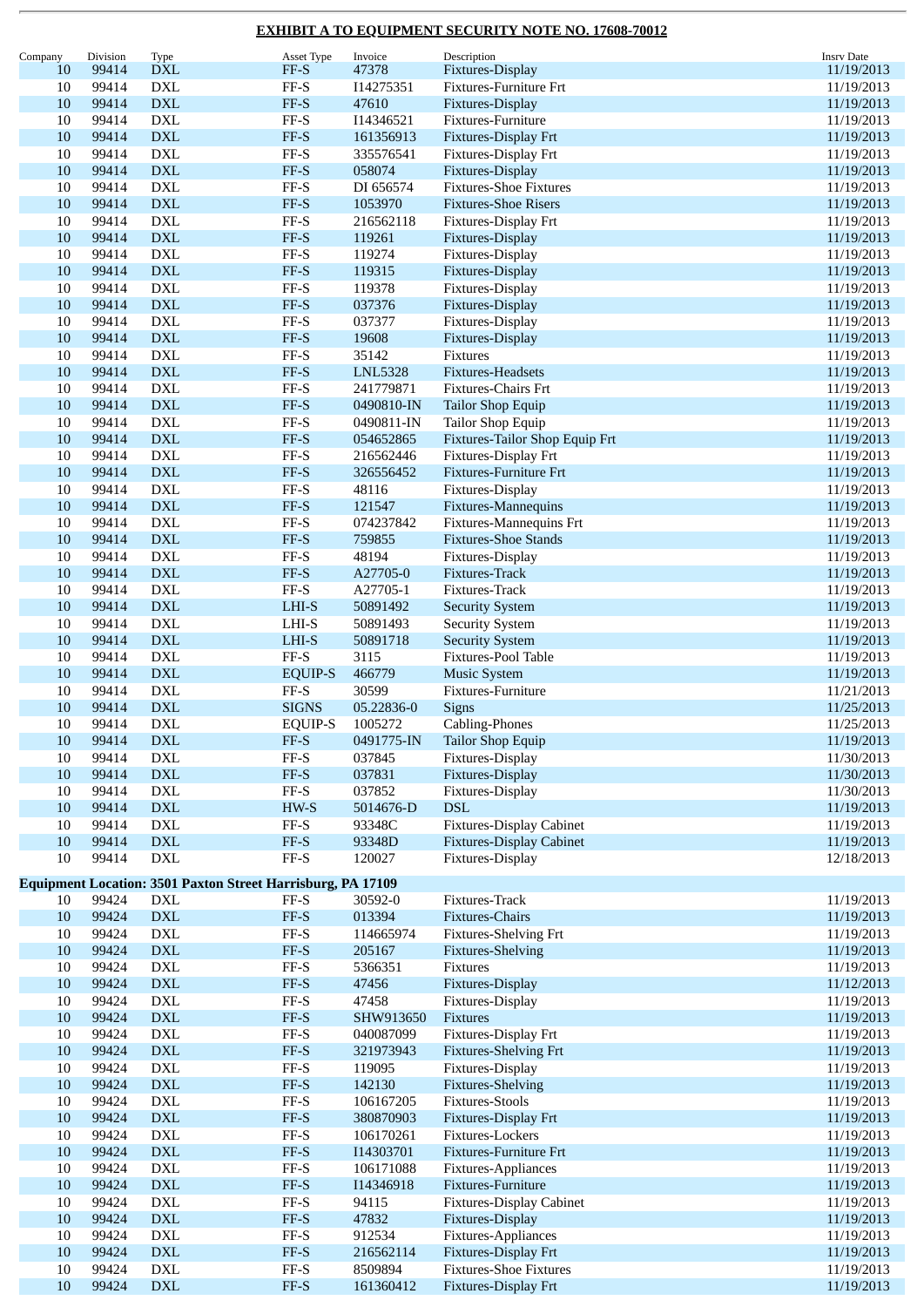| 10 | 99424 | DXL        | $FF-S$ | 216560867  | Fixtures-Display Frt           | 11/19/2013 |
|----|-------|------------|--------|------------|--------------------------------|------------|
| 10 | 99424 | <b>DXL</b> | FF-S   | 119356     | Fixtures-Display               | 11/19/2013 |
| 10 | 99424 | <b>DXL</b> | FF-S   | 037378     | Fixtures-Display               | 11/19/2013 |
| 10 | 99424 | <b>DXL</b> | FF-S   | 037379     | Fixtures-Display               | 11/19/2013 |
| 10 | 99424 | DXL        | $FF-S$ | 037380     | Fixtures-Display               | 11/19/2013 |
| 10 | 99424 | <b>DXL</b> | FF-S   | 47881      | Fixtures-Display               | 11/19/2013 |
| 10 | 99424 | <b>DXL</b> | FF-S   | 47894      | Fixtures-Display               | 11/19/2013 |
| 10 | 99424 | <b>DXL</b> | FF-S   | 101093RI   | Ladders                        | 11/19/2013 |
| 10 | 99424 | <b>DXL</b> | FF-S   | 380868094  | Fixtures-Display Frt           | 11/19/2013 |
| 10 | 99424 | <b>DXL</b> | FF-S   | 335576273  | Fixtures-Display Frt           | 11/19/2013 |
| 10 | 99424 | <b>DXL</b> | $FF-S$ | 161368322  | Fixtures-Display Frt           | 11/19/2013 |
| 10 | 99424 | <b>DXL</b> | FF-S   | DI 657156  | <b>Fixtures-Shoe Fixtures</b>  | 11/4/2013  |
| 10 | 99424 | <b>DXL</b> | $FF-S$ | 759631     | <b>Fixtures-Shoe Stands</b>    | 11/19/2013 |
| 10 | 99424 | <b>DXL</b> | FF-S   | 1054114    | <b>Fixtures-Shoe Risers</b>    | 11/19/2013 |
| 10 | 99424 | <b>DXL</b> | FF-S   | 119391     | Fixtures-Display               | 11/19/2013 |
| 10 | 99424 | <b>DXL</b> | FF-S   | 19632      | Fixtures-Display               | 11/19/2013 |
| 10 | 99424 | DXL        | $FF-S$ | 0490752-IN | Tailor Shop Equip              | 11/19/2013 |
| 10 | 99424 | <b>DXL</b> | FF-S   | 0490755-IN | Tailor Shop Equip              | 11/19/2013 |
| 10 | 99424 | <b>DXL</b> | FF-S   | 054687786  | Fixtures-Tailor Shop Equip Frt | 11/19/2013 |
| 10 | 99424 | <b>DXL</b> | FF-S   | 121628     | Fixtures-Mannequins            | 11/19/2013 |
| 10 | 99424 | <b>DXL</b> | FF-S   | LNL5355    | Fixtures-Headsets              | 11/19/2013 |
| 10 | 99424 | <b>DXL</b> | FF-S   | 241779873  | <b>Fixtures-Chairs Frt</b>     | 11/19/2013 |
| 10 | 99424 | <b>DXL</b> | $FF-S$ | 326556422  | Fixtures-Furniture Frt         | 11/19/2013 |
| 10 | 99424 | <b>DXL</b> | FF-S   | 058322     | Fixtures-Display               | 11/19/2013 |
| 10 | 99424 | <b>DXL</b> | FF-S   | 101159RI   | Ladders                        | 11/19/2013 |
| 10 | 99424 | <b>DXL</b> | FF-S   | 35380      | <b>Fixtures</b>                | 11/19/2013 |

Page 8 of 13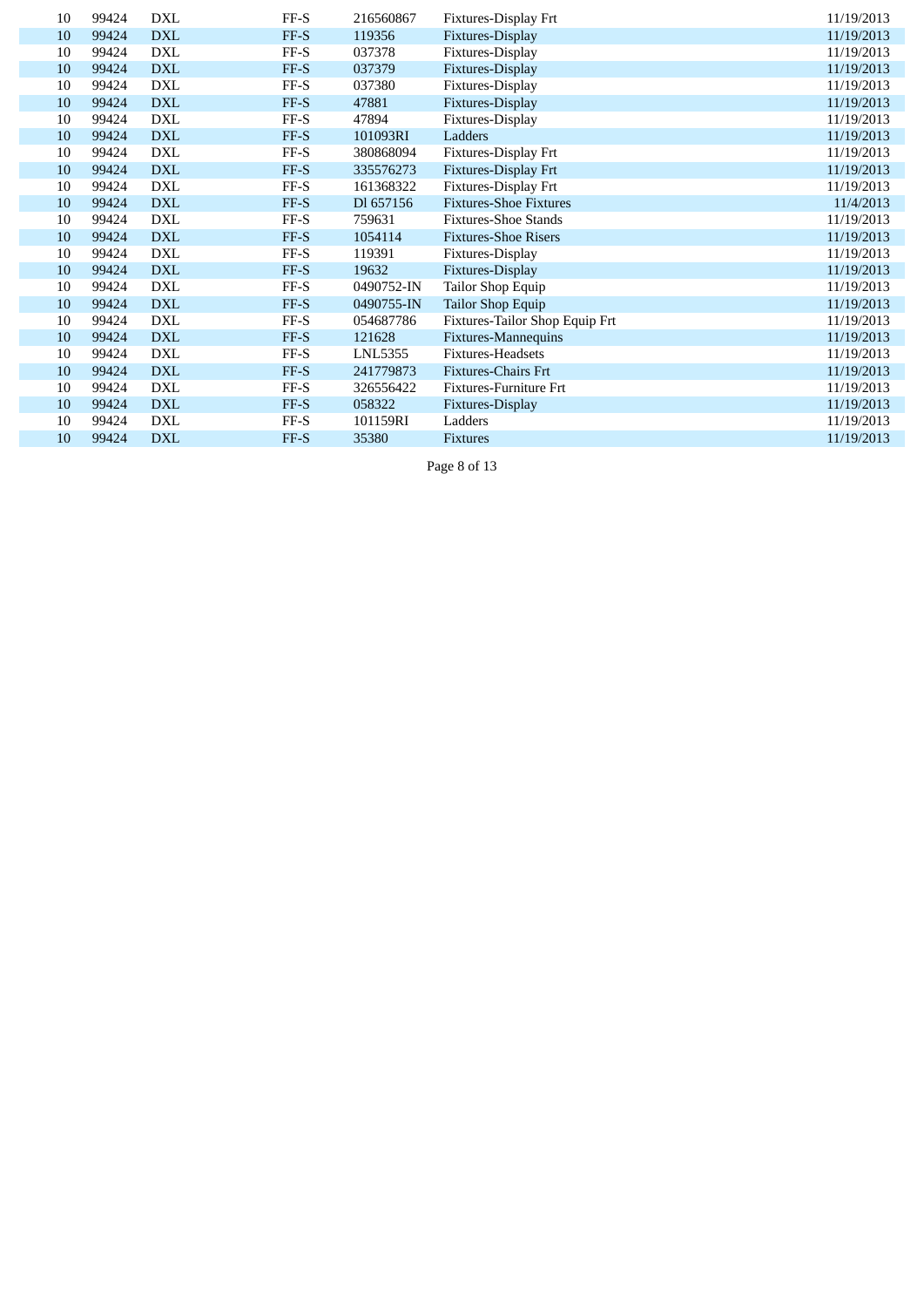| Company | Division | Type                             | Asset Type                                               | Invoice    | Description                     | <b>Insrv Date</b> |
|---------|----------|----------------------------------|----------------------------------------------------------|------------|---------------------------------|-------------------|
| 10      | 99424    | <b>DXL</b>                       | $FF-S$                                                   | 48296      | Fixtures-Display                | 11/19/2013        |
| 10      | 99424    | <b>DXL</b>                       | $\rm FF\text{-}S$                                        | 3116       | Fixtures-Pool Table             | 11/20/2013        |
|         |          |                                  |                                                          |            |                                 |                   |
| 10      | 99424    | $\mathbf{DXL}$                   | $FF-S$                                                   | 0491461-IN | <b>Tailor Shop Equip</b>        | 11/19/2013        |
| $10\,$  | 99424    | <b>DXL</b>                       | $FF-S$                                                   | 30597      | Fixtures-Furniture              | 11/21/2013        |
| 10      | 99424    | <b>DXL</b>                       | <b>EQUIP-S</b>                                           | 1004604    | <b>Cabling-Phones</b>           | 11/21/2013        |
| 10      | 99424    | <b>DXL</b>                       | $\ensuremath{\mathsf{FF-S}}$                             | 037640     | Fixtures-Display                | 11/22/2013        |
| 10      | 99424    | $\mathbf{DXL}$                   | FF-S                                                     | 037642     | Fixtures-Display                | 11/22/2013        |
| 10      | 99424    |                                  |                                                          |            |                                 |                   |
|         |          | $\mathop{\rm DXL}\nolimits$      | EQUIP-S                                                  | 466381     | Music System                    | 11/19/2013        |
| 10      | 99424    | $\mathbf{DXL}$                   | $LHI-S$                                                  | 50978979   | <b>Security System</b>          | 11/19/2013        |
| 10      | 99424    | <b>DXL</b>                       | LHI-S                                                    | 50978980   | <b>Security System</b>          | 11/19/2013        |
| 10      | 99424    | $\mathbf{DXL}$                   | <b>EQUIP-S</b>                                           | 297088658  | Cabling/Phones                  | 11/19/2013        |
| 10      | 99424    | $\mathbf{DXL}$                   | HW-S                                                     | 5014676-E  | DSL                             | 11/19/2013        |
| 10      | 99424    | $\mathbf{DXL}$                   | $FF-S$                                                   | 13058      | Fixtures-Lighting               | 12/2/2013         |
|         |          |                                  |                                                          |            |                                 |                   |
| 10      | 99424    | <b>DXL</b>                       | <b>SIGNS</b>                                             | 26755      | Signs                           | 1/17/2014         |
| 10      | 99424    | $\mathbf{DXL}$                   | <b>EQUIP-S</b>                                           | 1109081    | <b>Cabling-Phones</b>           | 1/29/2014         |
|         |          |                                  |                                                          |            |                                 |                   |
|         |          |                                  | Equipment Location: 9492 South Dixie Hwy Miami, FL 33156 |            |                                 |                   |
| 10      | 99491    | <b>DXL</b>                       | FF-S                                                     | 013175     | Fixtures-Chairs                 | 11/11/2013        |
| 10      | 99491    | DXL                              | $\rm FF\text{-}S$                                        | 30512-0    | Fixtures-Track                  | 11/11/2013        |
| 10      | 99491    | $\mathbf{DXL}$                   | $FF-S$                                                   | 59976H     | Fixtures                        | 11/11/2013        |
| 10      | 99491    | <b>DXL</b>                       | $\ensuremath{\mathsf{FF-S}}$                             | 114665962  | Fixtures-Shelving Frt           | 11/11/2013        |
|         |          |                                  |                                                          |            |                                 |                   |
| 10      | 99491    | <b>DXL</b>                       | $FF-S$                                                   | 114665963  | <b>Fixtures-Shelving Frt</b>    | 11/11/2013        |
| 10      | 99491    | <b>DXL</b>                       | $\ensuremath{\mathsf{FF-S}}$                             | 12809      | Fixtures-Lighting               | 11/11/2013        |
| 10      | 99491    | $\mathbf{DXL}$                   | $\ensuremath{\mathsf{FF-S}}$                             | 20628      | Fixtures-Shelving               | 11/11/2013        |
| 10      | 99491    | <b>DXL</b>                       | $\rm FF\text{-}S$                                        | 20629      | Fixtures-Shelving               | 11/11/2013        |
| 10      | 99491    | $\mathbf{DXL}$                   | $FF-S$                                                   | 46787      | Fixtures-Display                | 11/11/2013        |
|         |          |                                  |                                                          |            |                                 | 11/11/2013        |
| 10      | 99491    | <b>DXL</b>                       | $\ensuremath{\mathsf{FF-S}}$                             | SHW900823  | Fixtures                        |                   |
| 10      | 99491    | $\mathbf{D}\mathbf{X}\mathbf{L}$ | $FF-S$                                                   | 5364117    | Fixtures                        | 11/11/2013        |
| 10      | 99491    | <b>DXL</b>                       | $FF-S$                                                   | 161365353  | Fixtures-Display Frt            | 11/11/2013        |
| 10      | 99491    | $\mathbf{DXL}$                   | $FF-S$                                                   | 321973603  | <b>Fixtures-Shelving Frt</b>    | 11/11/2013        |
| 10      | 99491    | <b>DXL</b>                       | $\ensuremath{\mathsf{FF-S}}$                             | 040094624  | Fixtures-Display Frt            | 11/11/2013        |
|         |          |                                  |                                                          |            |                                 |                   |
| 10      | 99491    | $\mathbf{DXL}$                   | $FF-S$                                                   | 118764     | Fixtures-Display                | 11/11/2013        |
| 10      | 99491    | <b>DXL</b>                       | $FF-S$                                                   | 141260     | Fixtures-Shelving               | 11/11/2013        |
| 10      | 99491    | $\mathbf{DXL}$                   | $FF-S$                                                   | I13805627  | <b>Fixtures-Furniture Frt</b>   | 11/11/2013        |
| 10      | 99491    | <b>DXL</b>                       | $\rm FF\text{-}S$                                        | I13855584  | Fixtures-Furniture              | 11/11/2013        |
| 10      | 99491    | $\mathbf{DXL}$                   | $FF-S$                                                   | 93390      | <b>Fixtures-Display Cabinet</b> | 11/11/2013        |
| 10      | 99491    | <b>DXL</b>                       | $\ensuremath{\mathsf{FF-S}}$                             | 216562320  |                                 |                   |
|         |          |                                  |                                                          |            | Fixtures-Display Frt            | 11/11/2013        |
| 10      | 99491    | $\mathbf{DXL}$                   | $FF-S$                                                   | 697856     | Fixtures-Appliances             | 11/11/2013        |
| 10      | 99491    | <b>DXL</b>                       | $\rm FF\text{-}S$                                        | 216558931  | Fixtures-Display Frt            | 11/11/2013        |
| 10      | 99491    | $\mathbf{DXL}$                   | $FF-S$                                                   | 335578420  | Fixtures-Display Frt            | 11/11/2013        |
| 10      | 99491    | DXL                              | FF-S                                                     | 303005     | Fixtures-Hangers                | 11/11/2013        |
|         | 99491    | <b>DXL</b>                       | $\ensuremath{\mathsf{FF-S}}$                             | 119092     | Fixtures-Display                | 11/12/2013        |
| 10      |          |                                  |                                                          |            |                                 |                   |
| 10      | 99491    | $\mathop{\rm DXL}\nolimits$      | $\operatorname{FF-S}$                                    | 8506189    | <b>Fixtures-Shoe Fixtures</b>   | 11/12/2013        |
| 10      | 99491    | $\mathbf{DXL}$                   | $\ensuremath{\mathsf{FF-S}}$                             | 057823     | Fixtures-Display                | 11/11/2013        |
| $10\,$  | 99491    | <b>DXL</b>                       | $FF-S$                                                   | 380870904  | Fixtures-Display Frt            | 11/11/2013        |
| 10      | 99491    | <b>DXL</b>                       | $FF-S$                                                   | DI 654927  | <b>Fixtures-Shoe Fixtures</b>   | 11/12/2013        |
| $10\,$  | 99491    | <b>DXL</b>                       | $\rm FF\text{-}S$                                        | 119146     | Fixtures-Display                | 11/12/2013        |
|         |          |                                  |                                                          |            |                                 |                   |
| 10      | 99491    | $\mathbf{DXL}$                   | $FF-S$                                                   | 19539      | Fixtures-Display                | 11/11/2013        |
| $10\,$  | 99491    | <b>DXL</b>                       | $\operatorname{FF-S}$                                    | 101017RI   | Ladders                         | 11/11/2013        |
| 10      | 99491    | <b>DXL</b>                       | $FF-S$                                                   | 0490038-IN | Tailor Shop Equip               | 11/12/2013        |
| 10      | 99491    | <b>DXL</b>                       | $FF-S$                                                   | 34840      | Fixtures                        | 11/12/2013        |
| 10      | 99491    | <b>DXL</b>                       | $FF-S$                                                   | 054694658  | Fixtures-Tailor Shop Equip Frt  | 11/11/2013        |
| $10\,$  | 99491    | <b>DXL</b>                       | $\ensuremath{\mathsf{FF-S}}$                             | 1053811    | <b>Fixtures-Shoe Risers</b>     |                   |
|         |          |                                  |                                                          |            |                                 | 11/11/2013        |
| 10      | 99491    | $\mathop{\rm DXL}\nolimits$      | $\ensuremath{\mathsf{FF-S}}$                             | LNL5255    | Fixtures-Headsets               | 11/11/2013        |
| $10\,$  | 99491    | <b>DXL</b>                       | $\rm FF\text{-}S$                                        | 326556501  | Fixtures-Furniture Frt          | 11/11/2013        |
| 10      | 99491    | <b>DXL</b>                       | $FF-S$                                                   | 119288     | Fixtures-Display                | 11/11/2013        |
| $10\,$  | 99491    | <b>DXL</b>                       | $\rm FF\text{-}S$                                        | 037371     | Fixtures-Display                | 11/11/2013        |
| 10      | 99491    | <b>DXL</b>                       | $\ensuremath{\mathsf{FF-S}}$                             | 037372     | Fixtures-Display                | 11/11/2013        |
| $10\,$  | 99491    |                                  |                                                          |            |                                 | 11/11/2013        |
|         |          | $\mathop{\rm DXL}\nolimits$      | $\operatorname{FF-S}$                                    | 058109     | Fixtures-Display                |                   |
| 10      | 99491    | <b>DXL</b>                       | $\ensuremath{\mathsf{FF-S}}$                             | 241779867  | Fixtures-Display Frt            | 11/11/2013        |
| 10      | 99491    | <b>DXL</b>                       | $\ensuremath{\mathsf{FF-S}}$                             | 121791     | Fixtures-Mannequins             | 11/11/2013        |
| 10      | 99491    | <b>DXL</b>                       | $\ensuremath{\mathsf{FF-S}}$                             | 759640     | <b>Fixtures-Shoe Stands</b>     | 11/11/2013        |
| $10\,$  | 99491    | <b>DXL</b>                       | $\operatorname{FF-S}$                                    | 47973      | Fixtures-Display                | 11/11/2013        |
| 10      | 99491    | $\mathop{\rm DXL}\nolimits$      | $\ensuremath{\mathsf{FF-S}}$                             | 48097      | Fixtures-Display                |                   |
|         |          |                                  |                                                          |            |                                 | 11/11/2013        |
| $10\,$  | 99491    | <b>DXL</b>                       | $\ensuremath{\mathsf{FF-S}}$                             | 3109       | Fixtures-Pool Table             | 11/12/2013        |
| 10      | 99491    | <b>DXL</b>                       | $FF-S$                                                   | 037490     | Fixtures-Display                | 11/13/2013        |
| $10\,$  | 99491    | <b>DXL</b>                       | $\rm FF\text{-}S$                                        | 106253980  | <b>Fixtures-Stools</b>          | 11/11/2013        |
| 10      | 99491    | <b>DXL</b>                       | $\ensuremath{\mathsf{FF-S}}$                             | 106260324  | Fixtures-Lockers                | 11/11/2013        |
| $10\,$  | 99491    | <b>DXL</b>                       | $\ensuremath{\mathsf{FF-S}}$                             |            |                                 |                   |
|         |          |                                  |                                                          | 106261579  | Fixtures-Appliances             | 11/11/2013        |
| $10\,$  | 99491    | <b>DXL</b>                       | <b>EQUIP-S</b>                                           | 1003929    | Cabling/Phones                  | 11/11/2013        |
| 10      | 99491    | <b>DXL</b>                       | $\rm FF\text{-}S$                                        | 30531      | Fixtures-Furniture              | 11/19/2013        |
| 10      | 99491    | <b>DXL</b>                       | $FF-S$                                                   | 0491432-IN | <b>Tailor Shop Equip</b>        | 11/11/2013        |
| 10      | 99491    | <b>DXL</b>                       | <b>EQUIP-S</b>                                           | 465961     | Music System                    | 11/11/2013        |
| 10      | 99491    | $\mathop{\rm DXL}\nolimits$      | <b>SIGNS</b>                                             | 26529      | Signage                         | 11/11/2013        |
|         |          |                                  |                                                          |            |                                 |                   |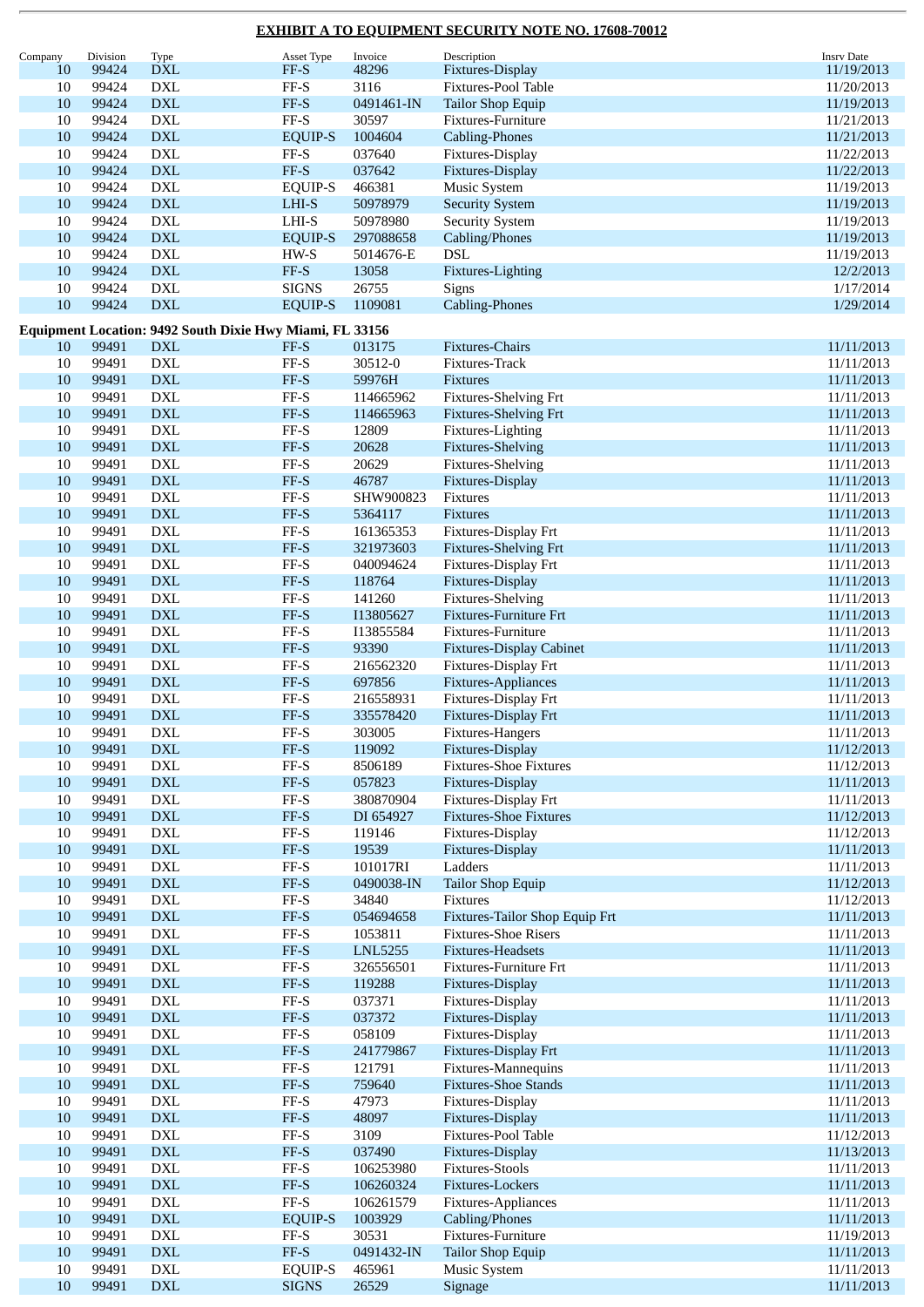| 10                                                              | 99491 | <b>DXL</b> | LHI-S          | 51013955   | <b>Security System</b>          | 11/29/2013 |  |  |  |  |
|-----------------------------------------------------------------|-------|------------|----------------|------------|---------------------------------|------------|--|--|--|--|
| 10                                                              | 99491 | <b>DXL</b> | LHI-S          | 51013956   | <b>Security System</b>          | 11/29/2013 |  |  |  |  |
| 10                                                              | 99491 | <b>DXL</b> | $FF-S$         | 0493045-IN | Tailor Shop Equip               | 12/26/2013 |  |  |  |  |
| 10                                                              | 99491 | <b>DXL</b> | <b>SIGNS</b>   | 26829      | <b>Signs</b>                    | 1/31/2014  |  |  |  |  |
| 10                                                              | 99491 | <b>DXL</b> | <b>EQUIP-S</b> | 1110586    | Cabling-Phones                  | 2/6/2014   |  |  |  |  |
|                                                                 |       |            |                |            |                                 |            |  |  |  |  |
| <b>Equipment Location: 13766 Jamboree Road Irvine, CA 92602</b> |       |            |                |            |                                 |            |  |  |  |  |
| 10                                                              | 99723 | <b>DXL</b> | FF-S           | 30656-0    | Fixtures-Track                  | 12/17/2013 |  |  |  |  |
| 10                                                              | 99723 | <b>DXL</b> | FF-S           | 013451     | <b>Fixtures-Chairs</b>          | 12/17/2013 |  |  |  |  |
| 10                                                              | 99723 | <b>DXL</b> | FF-S           | 102332013  | Fixtures-Lighting               | 12/17/2013 |  |  |  |  |
| 10                                                              | 99723 | <b>DXL</b> | FF-S           | 161358581  | Fixtures-Display Frt            | 12/17/2013 |  |  |  |  |
| 10                                                              | 99723 | <b>DXL</b> | $FF-S$         | 114665986  | Fixtures-Shelving Frt           | 12/17/2013 |  |  |  |  |
| 10                                                              | 99723 | <b>DXL</b> | FF-S           | 321974179  | <b>Fixtures-Shelving Frt</b>    | 12/17/2013 |  |  |  |  |
| 10                                                              | 99723 | <b>DXL</b> | $FF-S$         | 20649      | <b>Fixtures-Shelving</b>        | 12/17/2013 |  |  |  |  |
| 10                                                              | 99723 | <b>DXL</b> | FF-S           | 142720     | Fixtures-Shelving               | 12/17/2013 |  |  |  |  |
| 10                                                              | 99723 | <b>DXL</b> | FF-S           | 106245327  | <b>Fixtures-Stools</b>          | 12/17/2013 |  |  |  |  |
| 10                                                              | 99723 | <b>DXL</b> | FF-S           | SHW927953  | <b>Fixtures</b>                 | 12/17/2013 |  |  |  |  |
| 10                                                              | 99723 | <b>DXL</b> | $FF-S$         | 106248260  | Fixtures-Lockers                | 12/17/2013 |  |  |  |  |
| 10                                                              | 99723 | <b>DXL</b> | FF-S           | 040101166  | Fixtures-Display Frt            | 12/17/2013 |  |  |  |  |
| 10                                                              | 99723 | <b>DXL</b> | $FF-S$         | 48222      | Fixtures-Display                | 12/17/2013 |  |  |  |  |
| 10                                                              | 99723 | <b>DXL</b> | FF-S           | 5370138    | <b>Fixtures</b>                 | 12/17/2013 |  |  |  |  |
| 10                                                              | 99723 | <b>DXL</b> | $FF-S$         | 119573     | Fixtures-Display                | 12/17/2013 |  |  |  |  |
| 10                                                              | 99723 | <b>DXL</b> | FF-S           | 48262      | Fixtures-Display                | 12/17/2013 |  |  |  |  |
| 10                                                              | 99723 | <b>DXL</b> | $FF-S$         | 106261895  | Fixtures-Appliances             | 12/17/2013 |  |  |  |  |
| 10                                                              | 99723 | <b>DXL</b> | FF-S           | 94993      | <b>Fixtures-Display Cabinet</b> | 12/17/2013 |  |  |  |  |
| 10                                                              | 99723 | <b>DXL</b> | FF-S           | DI 659126  | <b>Fixtures-Shoe Fixtures</b>   | 12/17/2013 |  |  |  |  |

Page 9 of 13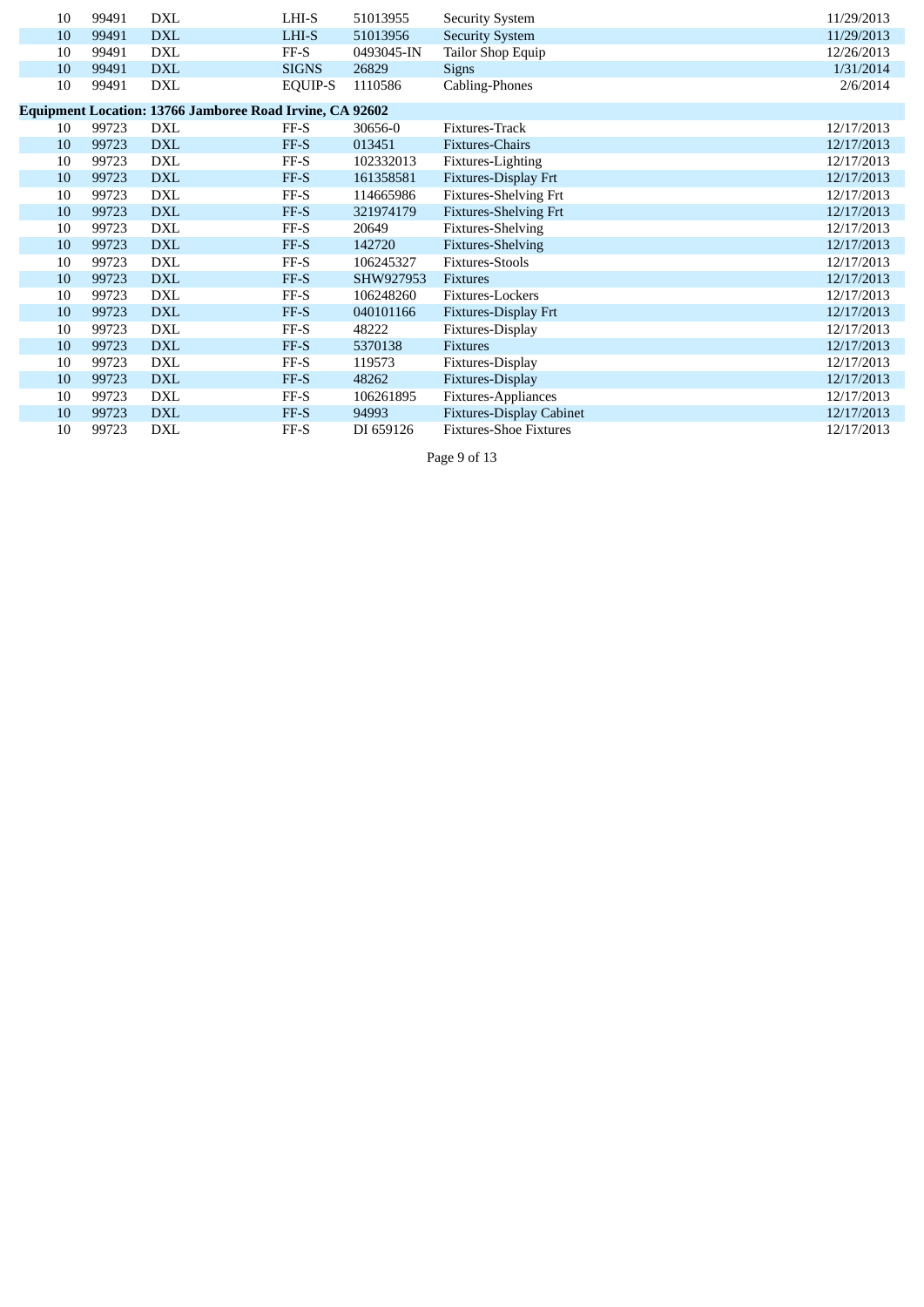| Company          | Division       | Type                          | Asset Type                                                 | Invoice             | Description                                       | <b>Insrv Date</b>        |
|------------------|----------------|-------------------------------|------------------------------------------------------------|---------------------|---------------------------------------------------|--------------------------|
| 10               | 99723          | <b>DXL</b>                    | $FF-S$                                                     | 289803              | Fixtures-Appliances                               | 12/17/2013               |
| 10               | 99723          | <b>DXL</b>                    | $FF-S$                                                     | I14861587           | Fixtures-Furniture Frt                            | 12/17/2013               |
| 10               | 99723          | ${\rm DXL}$                   | $FF-S$                                                     | 1054787             | <b>Fixtures-Shoe Risers</b>                       | 12/17/2013               |
| 10               | 99723          | <b>DXL</b>                    | $\rm FF\text{-}S$                                          | 19655               | Fixtures-Display                                  | 12/17/2013               |
| 10               | 99723          | ${\rm DXL}$                   | $FF-S$                                                     | 101192RI            | Ladders                                           | 12/17/2013               |
| 10               | 99723          | <b>DXL</b>                    | $\rm FF\text{-}S$                                          | 058496              | Fixtures-Display                                  | 12/17/2013               |
| 10               | 99723          | ${\rm DXL}$                   | $FF-S$                                                     | 119623              | Fixtures-Display                                  | 12/17/2013               |
| 10               | 99723          | ${\rm DXL}$                   | $\ensuremath{\mathsf{FF-S}}$                               | I14967223           | Fixtures-Furniture                                | 12/17/2013               |
| 10               | 99723          | ${\rm DXL}$                   | $\ensuremath{\mathsf{FF-S}}$                               | 8515344             | <b>Fixtures-Shoe Fixtures</b>                     | 12/17/2013               |
| 10               | 99723          | <b>DXL</b>                    | $\rm FF\text{-}S$                                          | 0491873-IN          | <b>Tailor Shop Equip</b>                          | 12/17/2013               |
| 10               | 99723          | $\mathbf{DXL}$                | $FF-S$                                                     | 0491874-IN          | Tailor Shop Equip                                 | 12/17/2013               |
| 10               | 99723          | <b>DXL</b>                    | FF-S                                                       | 119812              | Fixtures-Display                                  | 12/17/2013               |
| 10               | 99723          | <b>DXL</b>                    | $FF-S$                                                     | 119815              | Fixtures-Display                                  | 12/17/2013               |
| 10               | 99723          | DXL                           | $\rm FF\text{-}S$                                          | 038003              | Fixtures-Display                                  | 12/17/2013               |
| 10               | 99723          | ${\rm DXL}$                   | <b>EQUIP-S</b>                                             | 297088658           | Cabling/Phones                                    | 12/17/2013               |
| 10               | 99723          | <b>DXL</b>                    | $\ensuremath{\mathsf{FF-S}}$                               | 13061               | Fixtures-Lighting                                 | 12/17/2013               |
| 10               | 99723          | ${\rm DXL}$                   | $FF-S$                                                     | 35520               | <b>Fixtures</b>                                   | 12/17/2013               |
| 10               | 99723          | <b>DXL</b>                    | $\ensuremath{\mathsf{FF-S}}$                               | 3127                | Fixtures-Pool Table                               | 12/27/2013               |
| 10               | 99723          | ${\rm DXL}$                   | $FF-S$                                                     | 030656-1            | Fixtures-Track                                    | 12/17/2013               |
| 10               | 99723          | <b>DXL</b>                    | $\rm FF\text{-}S$                                          | 61771               | Fixtures                                          | 12/17/2013               |
| 10               | 99723          | ${\rm DXL}$                   | <b>SIGNS</b>                                               | 3388                | Signs                                             | 12/17/2013               |
| 10               | 99723          | ${\rm DXL}$                   | $\ensuremath{\mathsf{FF-S}}$                               | 038300              | Fixtures-Display                                  | 12/17/2013               |
| 10               | 99723          | ${\rm DXL}$                   | $FF-S$                                                     | 038301              | Fixtures-Display                                  | 12/17/2013               |
| 10               | 99723          | <b>DXL</b>                    | $\rm FF\text{-}S$                                          | 038303              | Fixtures-Display                                  | 12/17/2013               |
| 10               | 99723          | ${\rm DXL}$                   | LHI-S                                                      | 51082020            | <b>Security System</b>                            | 12/17/2013               |
| 10               | 99723          | <b>DXL</b>                    | $LHI-S$                                                    | 51082811            | <b>Security System</b>                            | 12/17/2013               |
| 10               | 99723          | ${\rm DXL}$                   | $FF-S$                                                     | 120033              | Fixtures-Display                                  | 12/18/2013               |
| 10               | 99723          | <b>DXL</b>                    | <b>SIGNS</b>                                               | 05.22672-02         | Signs                                             | 12/20/2013               |
| 10               | 99723          | ${\rm DXL}$                   | $FF-S$                                                     | 0493109-IN          | <b>Tailor Shop Equip</b>                          | 12/27/2013               |
| 10               | 99723          | <b>DXL</b>                    | $\rm FF\text{-}S$                                          | 3172730             | Visual                                            | 12/31/2013               |
| 10               | 99723          | $\mathbf{DXL}$                | $HW-S$                                                     | 5088191-D           | <b>DSL</b>                                        | 1/3/2014                 |
| 10               | 99723          | <b>DXL</b>                    | FF-S                                                       | 31072               | Fixtures-Furniture                                | 1/9/2014                 |
| 10               | 99723          | ${\rm DXL}$                   | <b>EQUIP-S</b>                                             | 1107696             | <b>Cabling-Phones</b>                             | 1/17/2014                |
| 10               | 99723          | ${\rm DXL}$                   | $\rm FF\text{-}S$                                          | 36610               | Fixtures-Display                                  | 1/20/2014                |
|                  |                |                               |                                                            |                     |                                                   |                          |
|                  |                |                               | Equipment Location: 5015 Tacoma Mall Blvd Tacoma, WA 98409 |                     |                                                   |                          |
| 10               | 99728<br>99728 | <b>DXL</b><br><b>DXL</b>      | FF-S                                                       | 30528-0             | Fixtures-Track                                    | 11/11/2013               |
| 10               | 99728          |                               | $FF-S$                                                     | 013226              | Fixtures-Chairs                                   | 11/11/2013               |
| 10               | 99728          | DXL<br>${\rm DXL}$            | $\operatorname{FF-S}$<br>$FF-S$                            | 20623<br>161338152  | Fixtures-Shelving<br>Fixtures-Display Frt         | 11/11/2013               |
| 10<br>10         | 99728          |                               | FF-S                                                       | 040087076           |                                                   | 11/11/2013<br>11/11/2013 |
|                  | 99728          | DXL<br>${\rm DXL}$            | $\ensuremath{\mathsf{FF-S}}$                               | 118633              | Fixtures-Display Frt<br>Fixtures-Display          | 11/11/2013               |
| 10               | 99728          | ${\rm DXL}$                   | $FF-S$                                                     | 321973579           |                                                   | 11/11/2013               |
| 10               | 99728          |                               | $\ensuremath{\mathsf{FF-S}}$                               |                     | Fixtures-Shelving Frt<br><b>Fixtures-Shelving</b> |                          |
| 10<br>$10\,$     | 99728          | ${\rm DXL}$<br>${\rm DXL}$    | $FF-S$                                                     | 141400<br>114665956 | <b>Fixtures-Shelving Frt</b>                      | 11/11/2013<br>11/11/2013 |
|                  | 99728          | ${\rm DXL}$                   | $\ensuremath{\mathsf{FF-S}}$                               | 036787              |                                                   | 11/11/2013               |
| 10<br>10         | 99728          | <b>DXL</b>                    | $\rm FF\text{-}S$                                          | 106119383           | Fixtures-Display<br><b>Fixtures-Stools</b>        |                          |
| 10               | 99728          | ${\rm DXL}$                   | $FF-S$                                                     | 106125080           |                                                   | 11/11/2013               |
|                  |                |                               |                                                            |                     | Fixtures-Lockers<br>Fixtures-Appliances           | 11/11/2013               |
| $10\,$<br>$10\,$ | 99728          | ${\rm DXL}$<br>${\rm DXL}$    | $\rm FF\text{-}S$<br>$FF-S$                                | 106126424<br>118950 | Fixtures-Display                                  | 11/11/2013               |
| $10\,$           | 99728<br>99728 |                               | $FF-S$                                                     | 3161947             | <b>Visual</b>                                     | 11/11/2013               |
| 10               | 99728          | ${\rm DXL}$<br>$\mathbf{DXL}$ | $\ensuremath{\mathsf{FF-S}}$                               | 216562319           | Fixtures-Display Frt                              | 11/11/2013<br>11/11/2013 |
| 10               | 99728          | <b>DXL</b>                    | $\rm FF\text{-}S$                                          | 19473               | Fixtures-Display                                  | 11/11/2013               |
| 10               | 99728          | ${\rm DXL}$                   | $\ensuremath{\mathsf{FF-S}}$                               | 335578414           | Fixtures-Display Frt                              | 11/11/2013               |
| $10\,$           | 99728          | ${\rm DXL}$                   | $_{\rm FF-S}$                                              | DI 654615           | <b>Fixtures-Shoe Fixtures</b>                     | 11/11/2013               |
| 10               | 99728          | ${\rm DXL}$                   | $FF-S$                                                     | 47512               | Fixtures-Display                                  | 11/12/2013               |
| 10               | 99728          | <b>DXL</b>                    | $\rm FF\text{-}S$                                          | SHW914323           | Fixtures                                          | 11/11/2013               |
| 10               | 99728          | ${\rm DXL}$                   | $FF-S$                                                     | 104937              | Fixtures-Appliances                               | 11/11/2013               |
| $10\,$           | 99728          | ${\rm DXL}$                   | $\rm FF\text{-}S$                                          | 5366824             | Fixtures                                          | 11/11/2013               |
| $10\,$           | 99728          | ${\rm DXL}$                   | $\ensuremath{\mathsf{FF-S}}$                               | 303006              | Fixtures-Hangers                                  | 11/11/2013               |
| 10               | 99728          | <b>DXL</b>                    | $\rm FF\text{-}S$                                          | 119093              | Fixtures-Display                                  | 11/11/2013               |
| 10               | 99728          | ${\rm DXL}$                   | $\ensuremath{\mathsf{FF-S}}$                               | 8506188             | <b>Fixtures-Shoe Fixtures</b>                     | 11/11/2013               |
| 10               | 99728          | <b>DXL</b>                    | $FF-S$                                                     | 057818              | Fixtures-Display                                  | 11/11/2013               |
| 10               | 99728          | ${\rm DXL}$                   | $\ensuremath{\mathsf{FF-S}}$                               | 057822              | Fixtures-Display                                  | 11/11/2013               |
| $10\,$           | 99728          | ${\rm DXL}$                   | $\rm FF\text{-}S$                                          | 216558613           | Fixtures-Display Frt                              | 11/11/2013               |
| $10\,$           | 99728          | ${\rm DXL}$                   | $FF-S$                                                     | 216558616           | Fixtures-Display Frt                              | 11/11/2013               |
| 10               | 99728          | $\mathop{\rm DXL}\nolimits$   | $FF-S$                                                     | 119147              | Fixtures-Display                                  | 11/11/2013               |
| 10               | 99728          | $\mathbf{DXL}$                | $\ensuremath{\mathsf{FF-S}}$                               | 161356960           | Fixtures-Display Frt                              | 11/11/2013               |
| $10\,$           | 99728          | ${\rm DXL}$                   | $\rm FF\text{-}S$                                          | 101018 RI           | Ladders                                           | 11/11/2013               |
| 10               | 99728          | ${\rm DXL}$                   | $\ensuremath{\mathsf{FF-S}}$                               | I14347143           | Fixtures-Furniture Frt                            | 11/11/2013               |
| 10               | 99728          | ${\rm DXL}$                   | $\ensuremath{\mathsf{FF-S}}$                               | 34839               | Fixtures                                          | 11/12/2013               |
| 10               | 99728          | $\mathbf{DXL}$                | $\ensuremath{\mathsf{FF-S}}$                               | I14400974           | Fixtures-Furniture                                | 11/11/2013               |
| 10               | 99728          | ${\rm DXL}$                   | $FF-S$                                                     | 0490151-IN          | Tailor Shop Equip                                 | 11/11/2013               |
| $10\,$           | 99728          | $\mathop{\rm DXL}\nolimits$   | $\ensuremath{\mathsf{FF-S}}$                               | 0490152-IN          | Tailor Shop Equip                                 | 11/11/2013               |
|                  |                |                               |                                                            |                     |                                                   |                          |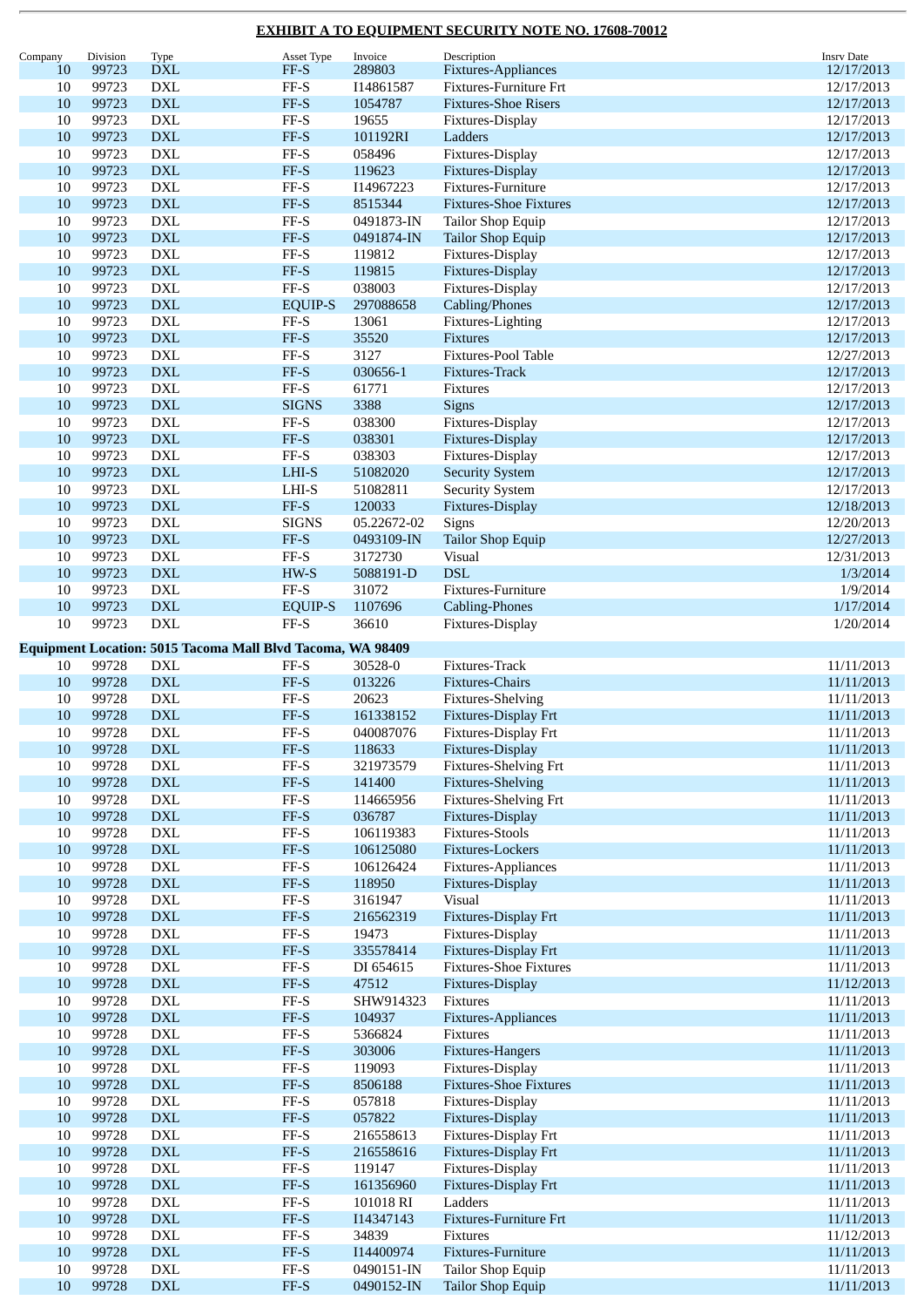| 10 | 99728 | DXL                                                      | $FF-S$         | 1053752        | <b>Fixtures-Shoe Risers</b>    | 11/11/2013 |
|----|-------|----------------------------------------------------------|----------------|----------------|--------------------------------|------------|
| 10 | 99728 | <b>DXL</b>                                               | FF-S           | 054672260      | Fixtures-Tailor Shop Equip Frt | 11/11/2013 |
| 10 | 99728 | <b>DXL</b>                                               | <b>SIGNS</b>   | 00522889-0     | Signs                          | 11/11/2013 |
| 10 | 99728 | <b>DXL</b>                                               | FF-S           | <b>LNL5254</b> | Fixtures-Headsets              | 11/11/2013 |
| 10 | 99728 | DXL                                                      | $FF-S$         | 241779865      | <b>Fixtures-Chairs Frt</b>     | 11/11/2013 |
| 10 | 99728 | <b>DXL</b>                                               | FF-S           | 326556503      | <b>Fixtures-Furniture Frt</b>  | 11/11/2013 |
| 10 | 99728 | DXL                                                      | FF-S           | 037374         | Fixtures-Display               | 11/11/2013 |
| 10 | 99728 | <b>DXL</b>                                               | FF-S           | 12884          | Fixtures-Lighting              | 11/11/2013 |
| 10 | 99728 | <b>DXL</b>                                               | $FF-S$         | 121361         | Fixtures-Mannequins            | 11/11/2013 |
| 10 | 99728 | <b>DXL</b>                                               | HW-S           | 4928766-G      | <b>DSL</b>                     | 11/11/2013 |
| 10 | 99728 | DXL                                                      | <b>EQUIP-S</b> | 1001844        | Cabling/Phones                 | 11/11/2013 |
| 10 | 99728 | <b>DXL</b>                                               | FF-S           | 3109           | <b>Fixtures-Pool Table</b>     | 11/12/2013 |
| 10 | 99728 | DXL                                                      | $FF-S$         | 121549         | Fixtures-Mannequins            | 11/14/2013 |
| 10 | 99728 | <b>DXL</b>                                               | FF-S           | 074237845      | Fixtures-Mannequins Frt        | 11/11/2013 |
| 10 | 99728 | <b>DXL</b>                                               | $FF-S$         | 8512723        | <b>Fixtures-Shoe Fixtures</b>  | 11/16/2013 |
| 10 | 99728 | <b>DXL</b>                                               | LHI-S          | 50890303       | <b>Security System</b>         | 11/11/2013 |
| 10 | 99728 | DXL                                                      | LHI-S          | 50890304       | <b>Security System</b>         | 11/11/2013 |
| 10 | 99728 | <b>DXL</b>                                               | FF-S           | 30530          | Fixtures-Furniture             | 11/19/2013 |
| 10 | 99728 | DXL                                                      | $FF-S$         | 0491434-IN     | Tailor Shop Equip              | 11/11/2013 |
| 10 | 99728 | <b>DXL</b>                                               | FF-S           | 037644         | Fixtures-Display               | 11/22/2013 |
| 10 | 99728 | DXL                                                      | $FF-S$         | 120034         | Fixtures-Display               | 12/18/2013 |
| 10 | 99728 | <b>DXL</b>                                               | <b>EQUIP-S</b> | 472572         | <b>Music System</b>            | 12/19/2013 |
|    |       | Equipment Location: 5595 South Virgina St Reno, NV 89502 |                |                |                                |            |
| 10 | 99761 | <b>DXL</b>                                               | FF-S           | 30516-0        | Fixtures-Track                 | 11/19/2013 |
| 10 | 99761 | <b>DXL</b>                                               | $FF-S$         | 013239         | Fixtures-Chairs                | 11/19/2013 |

Page 10 of 13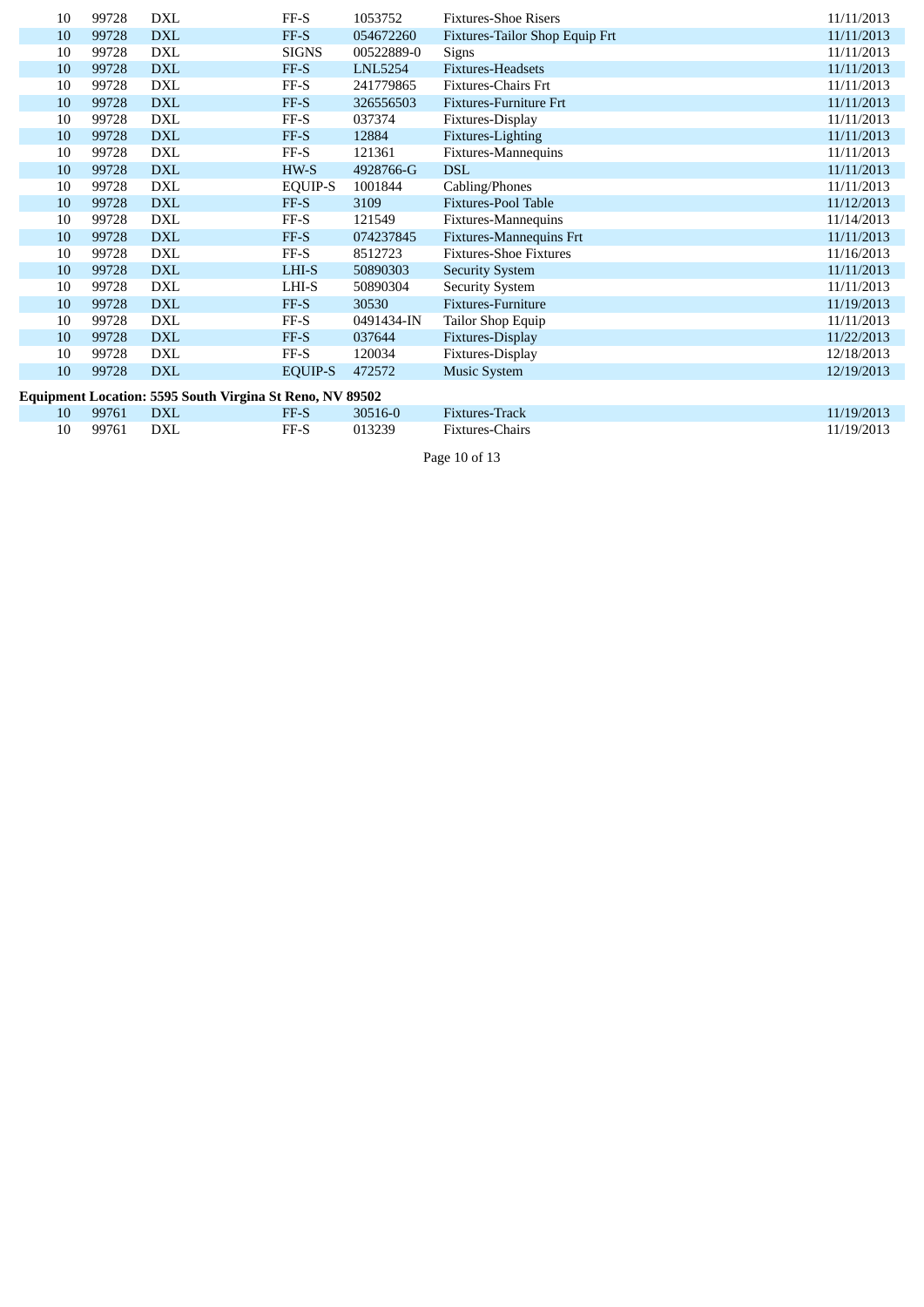| Company | Division | Type                                                        | Asset Type                   | Invoice        | Description                     | <b>Insrv Date</b> |
|---------|----------|-------------------------------------------------------------|------------------------------|----------------|---------------------------------|-------------------|
| 10      | 99761    | <b>DXL</b>                                                  | FF-S                         | 321973278      | <b>Fixtures-Shelving Frt</b>    | 11/19/2013        |
| 10      | 99761    | <b>DXL</b>                                                  | $\rm FF\text{-}S$            | DI 648322      | <b>Fixtures-Shoe Fixtures</b>   | 11/19/2013        |
|         |          |                                                             |                              |                |                                 |                   |
| 10      | 99761    | $\mathbf{DXL}$                                              | FF-S                         | 141270         | Fixtures-Shelving               | 11/19/2013        |
| 10      | 99761    | DXL                                                         | $FF-S$                       | 5361577        | Fixtures                        | 11/19/2013        |
| 10      | 99761    | $\mathbf{DXL}$                                              | $FF-S$                       | 040087165      | Fixtures-Display Frt            | 11/19/2013        |
| 10      | 99761    | <b>DXL</b>                                                  | $FF-S$                       | 335572316      | Fixtures-Display Frt            | 11/19/2013        |
|         |          |                                                             |                              |                |                                 |                   |
| 10      | 99761    | $\mathbf{DXL}$                                              | FF-S                         | 118449         | Fixtures-Display                | 11/19/2013        |
| 10      | 99761    | <b>DXL</b>                                                  | $FF-S$                       | 118450         | Fixtures-Display                | 11/19/2013        |
| 10      | 99761    | <b>DXL</b>                                                  | FF-S                         | 46266          | Fixtures-Display                | 11/19/2013        |
| 10      | 99761    | <b>DXL</b>                                                  | $FF-S$                       | 46268          | Fixtures-Display                | 11/19/2013        |
|         |          |                                                             |                              |                |                                 |                   |
| 10      | 99761    | $\mathbf{DXL}$                                              | $FF-S$                       | SHW889453      | Fixtures                        | 11/19/2013        |
| 10      | 99761    | <b>DXL</b>                                                  | $FF-S$                       | 161314542      | Fixtures-Display Frt            | 11/19/2013        |
| 10      | 99761    | $\mathbf{DXL}$                                              | FF-S                         | 12810          | Fixtures-Lighting               | 11/19/2013        |
| 10      | 99761    | DXL                                                         | $FF-S$                       | 036778         | Fixtures-Display                | 11/19/2013        |
|         |          |                                                             |                              |                |                                 |                   |
| 10      | 99761    | $\mathbf{DXL}$                                              | FF-S                         | 036779         | Fixtures-Display                | 11/19/2013        |
| 10      | 99761    | <b>DXL</b>                                                  | $FF-S$                       | 93615          | <b>Fixtures-Display Cabinet</b> | 11/19/2013        |
| 10      | 99761    | $\mathbf{DXL}$                                              | FF-S                         | 93615          | <b>Fixtures-Display Cabinet</b> | 11/19/2013        |
| 10      | 99761    | <b>DXL</b>                                                  | FF-S                         | 114665979      | Fixtures-Shelving Frt           | 11/19/2013        |
| 10      | 99761    | <b>DXL</b>                                                  | FF-S                         | 20645          | <b>Fixtures-Shelving</b>        | 11/19/2013        |
|         |          |                                                             |                              |                |                                 |                   |
| 10      | 99761    | <b>DXL</b>                                                  | $FF-S$                       | 47425          | Fixtures-Display                | 11/19/2013        |
| 10      | 99761    | $\mathbf{DXL}$                                              | FF-S                         | 161368800      | Fixtures-Display Frt            | 11/19/2013        |
| 10      | 99761    | <b>DXL</b>                                                  | $FF-S$                       | 303007         | Fixtures-Hangers                | 11/19/2013        |
| 10      | 99761    | $\mathbf{DXL}$                                              | FF-S                         | 5367062        | Fixtures                        | 11/19/2013        |
|         |          |                                                             |                              |                |                                 |                   |
| 10      | 99761    | DXL                                                         | $FF-S$                       | 106170679      | Fixtures-Lockers                | 11/19/2013        |
| 10      | 99761    | $\mathbf{DXL}$                                              | FF-S                         | 216562108      | Fixtures-Display Frt            | 11/19/2013        |
| 10      | 99761    | <b>DXL</b>                                                  | $FF-S$                       | 106171428      | Fixtures-Appliances             | 11/19/2013        |
| 10      | 99761    | $\mathbf{DXL}$                                              | FF-S                         | 19544          | Fixtures-Display                | 11/19/2013        |
|         |          |                                                             |                              |                |                                 |                   |
| 10      | 99761    | <b>DXL</b>                                                  | FF-S                         | 119215         | Fixtures-Display                | 11/19/2013        |
| 10      | 99761    | $\mathbf{DXL}$                                              | FF-S                         | 499558         | Fixtures-Appliances             | 11/19/2013        |
| 10      | 99761    | <b>DXL</b>                                                  | $FF-S$                       | 335576521      | Fixtures-Display Frt            | 11/19/2013        |
| 10      | 99761    | $\mathbf{DXL}$                                              | FF-S                         | 1053753        | <b>Fixtures-Shoe Risers</b>     | 11/19/2013        |
|         |          |                                                             |                              |                |                                 |                   |
| 10      | 99761    | <b>DXL</b>                                                  | $FF-S$                       | 47745          | Fixtures-Display                | 11/19/2013        |
| 10      | 99761    | $\mathbf{DXL}$                                              | FF-S                         | 161246537      | Fixtures-Display Frt            | 11/19/2013        |
| 10      | 99761    | <b>DXL</b>                                                  | $FF-S$                       | 216562277      | Fixtures-Display Frt            | 11/19/2013        |
| 10      | 99761    | <b>DXL</b>                                                  | $FF-S$                       | 101059RI       | Ladders                         | 11/19/2013        |
|         |          |                                                             |                              |                |                                 |                   |
| 10      | 99761    | <b>DXL</b>                                                  | $FF-S$                       | I14462296      | Fixtures-Furniture Frt          | 11/19/2013        |
| 10      | 99761    | $\mathbf{DXL}$                                              | $FF-S$                       | 058064         | Fixtures-Display                | 11/19/2013        |
| 10      | 99761    | <b>DXL</b>                                                  | FF-S                         | 241779862      | <b>Fixtures-Chairs Frt</b>      | 11/19/2013        |
| 10      | 99761    | <b>DXL</b>                                                  | $FF-S$                       | 326556502      | <b>Fixtures-Furniture Frt</b>   | 11/19/2013        |
|         |          |                                                             |                              |                |                                 |                   |
| 10      | 99761    | <b>DXL</b>                                                  | FF-S                         | 119259         | Fixtures-Display                | 11/19/2013        |
| 10      | 99761    | <b>DXL</b>                                                  | FF-S                         | 120971         | Fixtures-Mannequins             | 11/19/2013        |
| 10      | 99761    | <b>DXL</b>                                                  | $\rm FF\text{-}S$            | I14537032      | Fixtures-Furniture              | 11/19/2013        |
| 10      | 99761    | ${\rm DXL}$                                                 | FF-S                         | 074237836      | <b>Fixtures-Mannequins Frt</b>  | 11/19/2013        |
|         |          |                                                             |                              |                |                                 |                   |
| 10      | 99761    | ${\rm DXL}$                                                 | $FF-S$                       | 759630         | <b>Fixtures-Shoe Stands</b>     | 11/19/2013        |
| 10      | 99761    | $\mathbf{DXL}$                                              | $FF-S$                       | <b>LNL5305</b> | Fixtures-Headsets               | 11/19/2013        |
| 10      | 99761    | $\mathop{\rm DXL}\nolimits$                                 | $HW-S$                       | 4928766-H      | <b>DSL</b>                      | 11/19/2013        |
| 10      | 99761    | ${\rm DXL}$                                                 | $\ensuremath{\mathsf{FF-S}}$ | 0490641-IN     | <b>Tailor Shop Equip</b>        | 11/19/2013        |
|         |          |                                                             |                              |                |                                 |                   |
| $10\,$  | 99761    | ${\rm DXL}$                                                 | $\rm FF\text{-}S$            | 0490642-IN     | Tailor Shop Equip               | 11/19/2013        |
| 10      | 99761    | ${\rm DXL}$                                                 | FF-S                         | 054588855      | Fixtures-Tailor Shop Equip Frt  | 11/19/2013        |
| 10      | 99761    | <b>DXL</b>                                                  | FF-S                         | 48198          | Fixtures-Display                | 11/19/2013        |
| 10      | 99761    | $\mathbf{DXL}$                                              | $FF-S$                       | 20656          | <b>Fixtures-Shelving</b>        | 11/19/2013        |
| 10      | 99761    | ${\rm DXL}$                                                 | FF-S                         | 48311          | Fixtures-Display                | 11/19/2013        |
|         |          |                                                             |                              |                |                                 |                   |
| $10\,$  | 99761    | ${\rm DXL}$                                                 | FF-S                         | 30533          | Fixtures-Furniture              | 11/19/2013        |
| 10      | 99761    | ${\rm DXL}$                                                 | FF-S                         | 0491465-IN     | Tailor Shop Equip               | 11/19/2013        |
| 10      | 99761    | $\mathbf{DXL}$                                              | FF-S                         | 037634         | Fixtures-Display                | 11/21/2013        |
| 10      | 99761    | $\mathop{\rm DXL}\nolimits$                                 | $\rm FF\text{-}S$            | 037635         | Fixtures-Display                | 11/21/2013        |
|         |          |                                                             |                              |                |                                 |                   |
| 10      | 99761    | ${\rm DXL}$                                                 | FF-S                         | 037637         | <b>Fixtures-Display</b>         | 11/21/2013        |
| $10\,$  | 99761    | ${\rm DXL}$                                                 | FF-S                         | 48514          | Fixtures-Display                | 11/22/2013        |
| 10      | 99761    | <b>DXL</b>                                                  | <b>EQUIP-S</b>               | 463542         | <b>Music System</b>             | 11/19/2013        |
| 10      | 99761    | ${\rm DXL}$                                                 | LHI-S                        | 50978954       | <b>Security System</b>          | 11/19/2013        |
|         |          |                                                             |                              |                |                                 |                   |
| 10      | 99761    | $\mathbf{DXL}$                                              | $LHI-S$                      | 50978955       | <b>Security System</b>          | 11/19/2013        |
| $10\,$  | 99761    | ${\rm DXL}$                                                 | <b>SIGNS</b>                 | 005.22856      | Signs                           | 11/30/2013        |
| $10\,$  | 99761    | ${\rm DXL}$                                                 | $FF-S$                       | 120036         | Fixtures-Display                | 12/18/2013        |
| 10      | 99761    | DXL                                                         | <b>EQUIP-S</b>               | 466833         | Music System                    | 12/19/2013        |
|         |          |                                                             |                              |                |                                 |                   |
| 10      | 99761    | $\mathbf{DXL}$                                              | <b>EQUIP-S</b>               | 1109849        | <b>Cabling-Phones</b>           | 2/4/2014          |
|         |          | Equipment Location: 2830 W Chandler Blvd Chandler, AZ 85224 |                              |                |                                 |                   |
|         |          |                                                             |                              |                |                                 |                   |
| 10      | 99778    | $\mathbf{D}\mathbf{X}\mathbf{L}$                            | $\ensuremath{\mathsf{FF-S}}$ | 013246         | Fixtures-Chairs                 | 11/19/2013        |
| $10\,$  | 99778    | ${\rm DXL}$                                                 | $\rm FF\text{-}S$            | 19256          | Fixtures-Display                | 11/19/2013        |
| 10      | 99778    | <b>DXL</b>                                                  | FF-S                         | 30543-0        | Fixtures-Track                  | 11/19/2013        |
|         |          |                                                             |                              |                |                                 |                   |
| 10      | 99778    | ${\rm DXL}$                                                 | FF-S                         | 5365557        | Fixtures                        | 11/19/2013        |
| 10      | 99778    | <b>DXL</b>                                                  | FF-S                         | SHW907468      | Fixtures                        | 11/19/2013        |
| 10      | 99778    | ${\rm DXL}$                                                 | FF-S                         | 321973792      | Fixtures-Shelving Frt           | 11/19/2013        |
| 10      | 99778    | ${\rm DXL}$                                                 | FF-S                         | 20638          | <b>Fixtures-Shelving</b>        | 11/19/2013        |
|         |          |                                                             |                              |                |                                 |                   |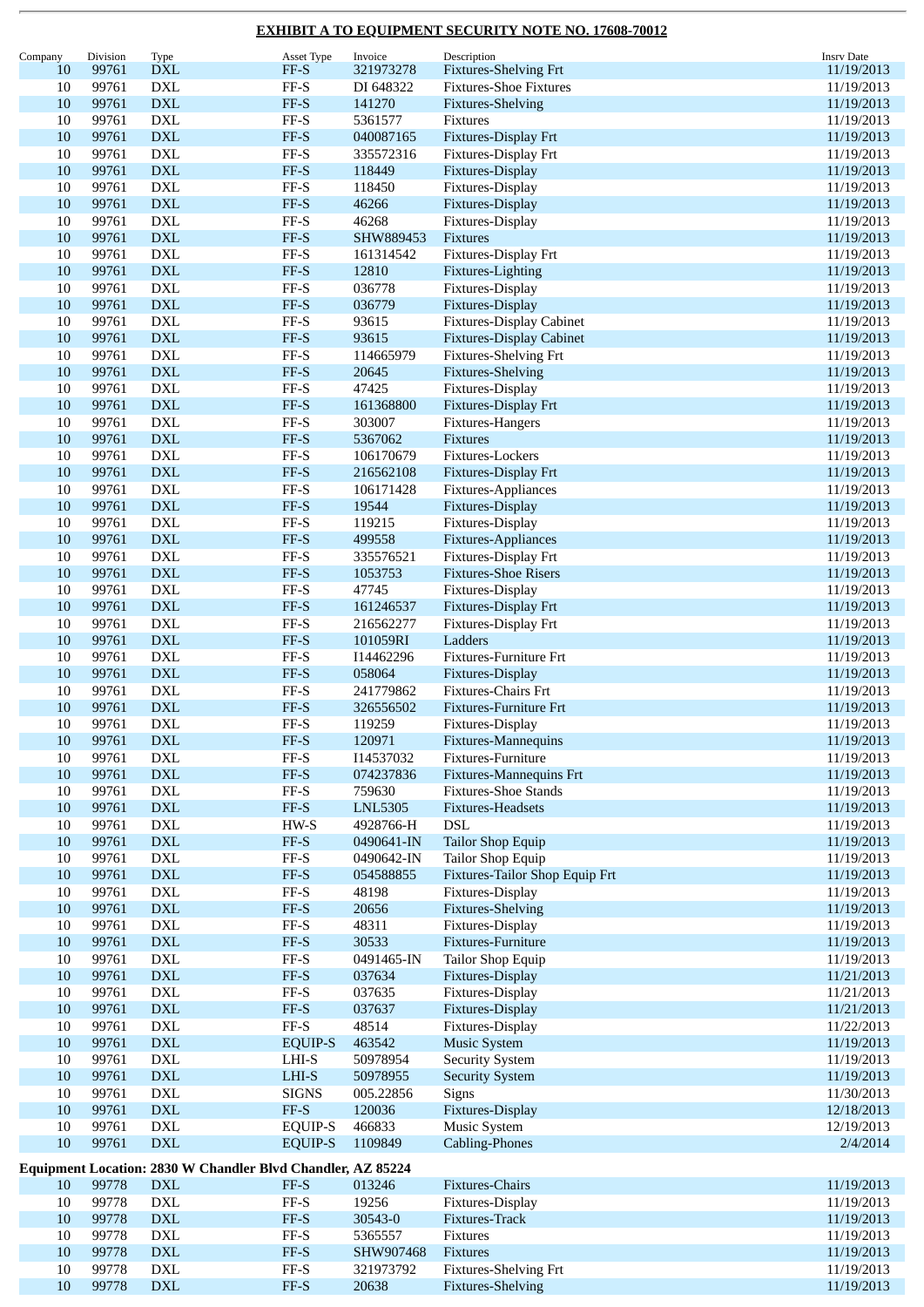| 10 | 99778 | <b>DXL</b> | FF-S | 47199      | Fixtures-Display               | 11/19/2013 |
|----|-------|------------|------|------------|--------------------------------|------------|
| 10 | 99778 | <b>DXL</b> | FF-S | 040094577  | Fixtures-Display Frt           | 11/19/2013 |
| 10 | 99778 | <b>DXL</b> | FF-S | 114665969  | Fixtures-Shelving Frt          | 11/19/2013 |
| 10 | 99778 | <b>DXL</b> | FF-S | 118931     | Fixtures-Display               | 11/19/2013 |
| 10 | 99778 | <b>DXL</b> | FF-S | 141860     | <b>Fixtures-Shelving</b>       | 11/19/2013 |
| 10 | 99778 | <b>DXL</b> | FF-S | 114076070  | <b>Fixtures-Furniture Frt</b>  | 11/19/2013 |
| 10 | 99778 | DXL        | FF-S | 161365303  | Fixtures-Display Frt           | 11/19/2013 |
| 10 | 99778 | <b>DXL</b> | FF-S | 106134223  | <b>Fixtures-Stools</b>         | 11/19/2013 |
| 10 | 99778 | <b>DXL</b> | FF-S | 106134223  | <b>Fixtures-Stools</b>         | 11/19/2013 |
| 10 | 99778 | <b>DXL</b> | FF-S | 106136590  | Fixtures-Appliances            | 11/19/2013 |
| 10 | 99778 | <b>DXL</b> | FF-S | 695549     | Fixtures-Appliances            | 11/19/2013 |
| 10 | 99778 | <b>DXL</b> | FF-S | I14223764  | Fixtures-Furniture             | 11/19/2013 |
| 10 | 99778 | <b>DXL</b> | FF-S | 216562323  | Fixtures-Display Frt           | 11/19/2013 |
| 10 | 99778 | <b>DXL</b> | FF-S | 47518      | Fixtures-Display               | 11/19/2013 |
| 10 | 99778 | <b>DXL</b> | FF-S | 335578419  | Fixtures-Display Frt           | 11/19/2013 |
| 10 | 99778 | <b>DXL</b> | FF-S | 119094     | Fixtures-Display               | 11/19/2013 |
| 10 | 99778 | <b>DXL</b> | FF-S | DI 654928  | <b>Fixtures-Shoe Fixtures</b>  | 11/19/2013 |
| 10 | 99778 | <b>DXL</b> | FF-S | 216573537  | Fixtures-Display Frt           | 11/19/2013 |
| 10 | 99778 | <b>DXL</b> | FF-S | 057854     | Fixtures-Display               | 11/19/2013 |
| 10 | 99778 | <b>DXL</b> | FF-S | 161356959  | Fixtures-Display Frt           | 11/19/2013 |
| 10 | 99778 | <b>DXL</b> | FF-S | 101019 RI  | Ladders                        | 11/19/2013 |
| 10 | 99778 | <b>DXL</b> | FF-S | 34837      | <b>Fixtures</b>                | 11/19/2013 |
| 10 | 99778 | DXL        | FF-S | 1053810    | <b>Fixtures-Shoe Risers</b>    | 11/19/2013 |
| 10 | 99778 | <b>DXL</b> | FF-S | 0490261-IN | Tailor Shop Equip              | 11/19/2013 |
| 10 | 99778 | <b>DXL</b> | FF-S | 0490262-IN | Tailor Shop Equip              | 11/19/2013 |
| 10 | 99778 | <b>DXL</b> | FF-S | 054695674  | Fixtures-Tailor Shop Equip Frt | 11/19/2013 |

Page 11 of 13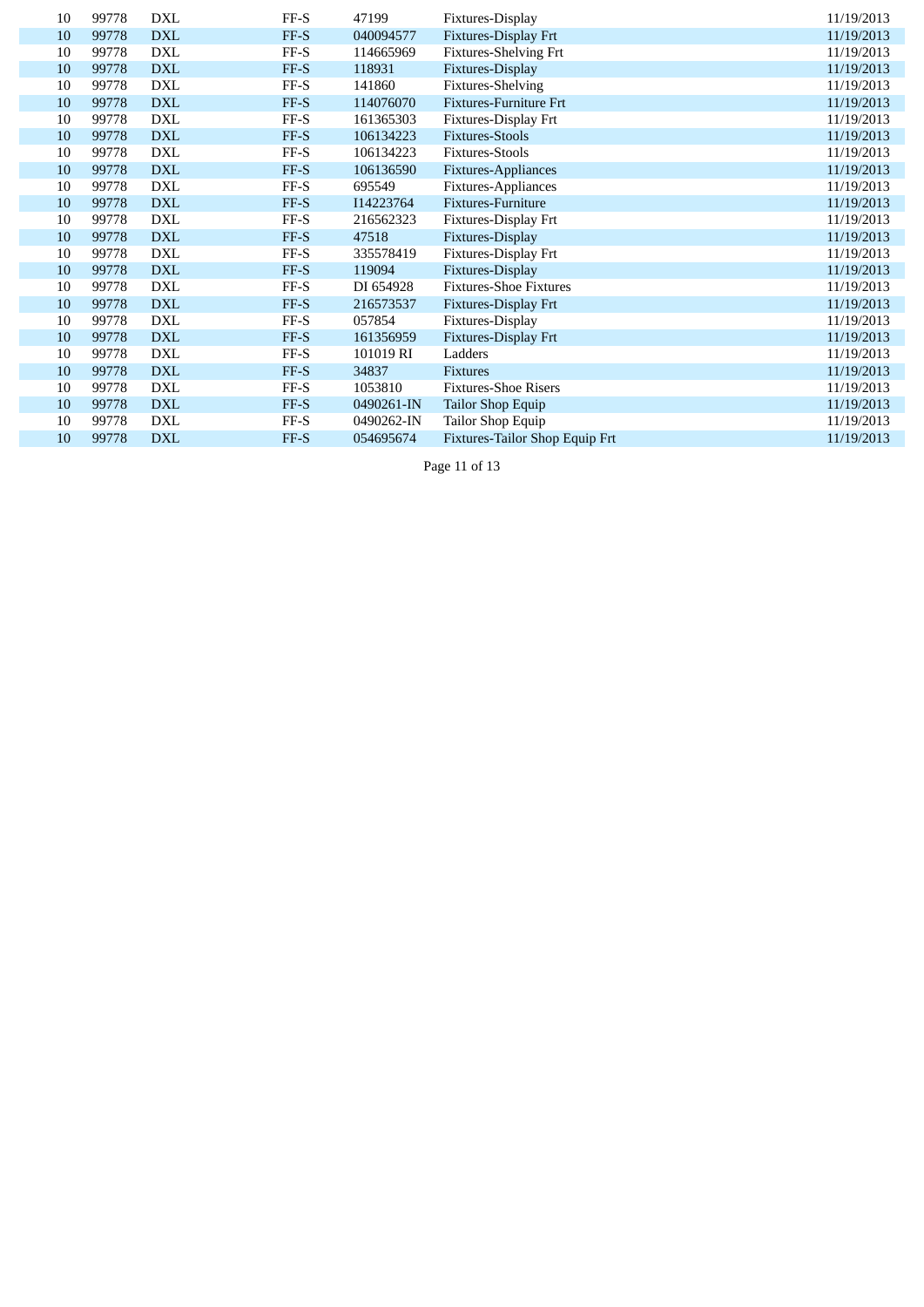| Company | Division | Type                                                         | Asset Type                   | Invoice    | Description                     | <b>Insrv Date</b> |
|---------|----------|--------------------------------------------------------------|------------------------------|------------|---------------------------------|-------------------|
| 10      | 99778    | <b>DXL</b>                                                   | $FF-S$                       | 119260     | Fixtures-Display                | 11/19/2013        |
| 10      | 99778    | <b>DXL</b>                                                   | $\ensuremath{\mathsf{FF-S}}$ | 037354     | Fixtures-Display                | 11/19/2013        |
|         |          |                                                              |                              |            |                                 |                   |
| 10      | 99778    | <b>DXL</b>                                                   | $FF-S$                       | 037355     | Fixtures-Display                | 11/19/2013        |
| 10      | 99778    | <b>DXL</b>                                                   | $FF-S$                       | 037356     | Fixtures-Display                | 11/19/2013        |
| 10      | 99778    | <b>DXL</b>                                                   | $FF-S$                       | 3101       | <b>Fixtures-Pool Table</b>      | 11/19/2013        |
| 10      | 99778    | <b>DXL</b>                                                   | $\ensuremath{\mathsf{FF-S}}$ | 759641     | <b>Fixtures-Shoe Stands</b>     | 11/19/2013        |
| 10      | 99778    | <b>DXL</b>                                                   | $FF-S$                       | LNL5329    | <b>Fixtures-Headsets</b>        | 11/19/2013        |
| 10      | 99778    | <b>DXL</b>                                                   | $\operatorname{FF-S}$        | 241779869  | Fixtures-Chairs Frt             |                   |
|         |          |                                                              |                              |            |                                 | 11/19/2013        |
| 10      | 99778    | <b>DXL</b>                                                   | $FF-S$                       | 0490756-IN | <b>Tailor Shop Equip</b>        | 11/19/2013        |
| $10\,$  | 99778    | <b>DXL</b>                                                   | $\ensuremath{\mathsf{FF-S}}$ | 121544     | Fixtures-Mannequins             | 11/19/2013        |
| 10      | 99778    | <b>DXL</b>                                                   | $FF-S$                       | 8308780    | Fixtures-Furniture              | 11/19/2013        |
| 10      | 99778    | <b>DXL</b>                                                   | $\ensuremath{\mathsf{FF-S}}$ | 48133      | Fixtures-Display                | 11/19/2013        |
| 10      | 99778    | ${\rm DXL}$                                                  | $FF-S$                       | 48203      | Fixtures-Display                | 11/19/2013        |
|         |          |                                                              |                              |            |                                 |                   |
| 10      | 99778    | <b>DXL</b>                                                   | $\ensuremath{\mathsf{FF-S}}$ | 48342      | Fixtures-Display                | 11/19/2013        |
| 10      | 99778    | <b>DXL</b>                                                   | $LHI-S$                      | 50891460   | <b>Security System</b>          | 11/19/2013        |
| 10      | 99778    | <b>DXL</b>                                                   | LHI-S                        | 50891461   | <b>Security System</b>          | 11/19/2013        |
| 10      | 99778    | <b>DXL</b>                                                   | FF-S                         | 119628     | Fixtures-Display                | 11/21/2013        |
| 10      | 99778    | <b>DXL</b>                                                   | <b>EQUIP-S</b>               | 1004603    | Cabling-Phones                  | 11/21/2013        |
|         |          |                                                              |                              |            |                                 |                   |
| 10      | 99778    | ${\rm DXL}$                                                  | FF-S                         | 037647     | Fixtures-Display                | 11/22/2013        |
| 10      | 99778    | <b>DXL</b>                                                   | <b>EQUIP-S</b>               | 1005559    | Cabling-Phones                  | 11/26/2013        |
| 10      | 99778    | <b>DXL</b>                                                   | $HW-S$                       | 5014676-F  | $\operatorname{DSL}$            | 11/19/2013        |
| 10      | 99778    | <b>DXL</b>                                                   | $\rm FF\text{-}S$            | 13054      | Fixtures-Lighting               | 12/2/2013         |
| 10      | 99778    | <b>DXL</b>                                                   | $FF-S$                       | 120037     | Fixtures-Display                | 12/18/2013        |
| $10\,$  | 99778    | <b>DXL</b>                                                   | <b>SIGNS</b>                 |            |                                 |                   |
|         |          |                                                              |                              | 05.22413-0 | Signs                           | 12/20/2013        |
| 10      | 99778    | <b>DXL</b>                                                   | <b>EQUIP-S</b>               | 1108127    | <b>Cabling-Phones</b>           | 1/22/2014         |
| 10      | 99778    | <b>DXL</b>                                                   | <b>EQUIP-S</b>               | 464499     | <b>Music System</b>             | 1/29/2014         |
|         |          |                                                              |                              |            |                                 |                   |
|         |          | <b>Equipment Location: 4014 B Medina Rd Copley, OH 44333</b> |                              |            |                                 |                   |
| 10      | 99805    | DXL                                                          | FF-S                         | 30571-0    | Fixtures-Track                  | 11/19/2013        |
| 10      | 99805    | <b>DXL</b>                                                   | $FF-S$                       | 013308     | Fixtures-Chairs                 | 11/19/2013        |
| 10      | 99805    | <b>DXL</b>                                                   | $\ensuremath{\mathsf{FF-S}}$ | 321973839  | Fixtures-Shelving Frt           | 11/19/2013        |
| 10      | 99805    | <b>DXL</b>                                                   | $FF-S$                       | 114665976  | <b>Fixtures-Shelving Frt</b>    | 11/19/2013        |
| 10      | 99805    | <b>DXL</b>                                                   | $\ensuremath{\mathsf{FF-S}}$ | 20640      | Fixtures-Shelving               | 11/19/2013        |
|         |          |                                                              |                              |            |                                 |                   |
| 10      | 99805    | <b>DXL</b>                                                   | $FF-S$                       | 141850     | <b>Fixtures-Shelving</b>        | 11/19/2013        |
| $10\,$  | 99805    | <b>DXL</b>                                                   | $FF-S$                       | 040094596  | Fixtures-Display Frt            | 11/19/2013        |
| 10      | 99805    | <b>DXL</b>                                                   | $FF-S$                       | 119016     | Fixtures-Display                | 11/19/2013        |
| 10      | 99805    | <b>DXL</b>                                                   | $\ensuremath{\mathsf{FF-S}}$ | 47424      | Fixtures-Display                | 11/19/2013        |
| 10      | 99805    | <b>DXL</b>                                                   | $FF-S$                       | 5366825    | Fixtures                        | 11/19/2013        |
| 10      | 99805    |                                                              |                              | 380868356  |                                 |                   |
|         |          | <b>DXL</b>                                                   | $FF-S$                       |            | Fixtures-Display Frt            | 11/19/2013        |
| 10      | 99805    | <b>DXL</b>                                                   | $FF-S$                       | SHW914992  | Fixtures                        | 11/19/2013        |
| 10      | 99805    | DXL                                                          | FF-S                         | 10232013   | Fixtures-Lighting               | 11/19/2013        |
| $10\,$  | 99805    | <b>DXL</b>                                                   | $FF-S$                       | 94116      | <b>Fixtures-Display Cabinet</b> | 11/19/2013        |
| 10      | 99805    | ${\rm DXL}$                                                  | $\ensuremath{\mathsf{FF-S}}$ | 216562117  | Fixtures-Display Frt            | 11/19/2013        |
| 10      | 99805    | ${\rm DXL}$                                                  | $\ensuremath{\mathsf{FF-S}}$ | 0490409-IN | <b>Tailor Shop Equip</b>        | 11/19/2013        |
|         |          |                                                              |                              |            |                                 |                   |
| $10\,$  | 99805    | $\mathop{\rm DXL}\nolimits$                                  | $FF-S$                       | 0490410-IN | Tailor Shop Equip               | 11/19/2013        |
| 10      | 99805    | <b>DXL</b>                                                   | $FF-S$                       | 265808     | Fixtures-Appliances             | 11/19/2013        |
| $10\,$  | 99805    | $\mathop{\rm DXL}\nolimits$                                  | $\ensuremath{\mathsf{FF-S}}$ | 216560868  | Fixtures-Display Frt            | 11/19/2013        |
| 10      | 99805    | <b>DXL</b>                                                   | $FF-S$                       | 119354     | Fixtures-Display                | 11/19/2013        |
| $10\,$  | 99805    | <b>DXL</b>                                                   | $\ensuremath{\mathsf{FF-S}}$ | 037361     | Fixtures-Display                | 11/19/2013        |
| $10\,$  | 99805    | <b>DXL</b>                                                   | $FF-S$                       | 037362     | Fixtures-Display                | 11/19/2013        |
|         |          |                                                              |                              |            |                                 |                   |
| 10      | 99805    | $\mathop{\rm DXL}\nolimits$                                  | $\operatorname{FF-S}$        | 101092RI   | Ladders                         | 11/19/2013        |
| 10      | 99805    | $\mathbf{DXL}$                                               | $\ensuremath{\mathsf{FF-S}}$ | 054677215  | Fixtures-Tailor Shop Equip Frt  | 11/19/2013        |
| 10      | 99805    | <b>DXL</b>                                                   | $\ensuremath{\mathsf{FF-S}}$ | 058107     | Fixtures-Display                | 11/19/2013        |
| 10      | 99805    | ${\rm DXL}$                                                  | $\ensuremath{\mathsf{FF-S}}$ | 47906      | Fixtures-Display                | 11/19/2013        |
| $10\,$  | 99805    | $\mathop{\rm DXL}\nolimits$                                  | $\rm FF\text{-}S$            | 47907      | Fixtures-Display                | 11/19/2013        |
| 10      | 99805    | $\mathbf{DXL}$                                               | $\ensuremath{\mathsf{FF-S}}$ | 161368321  | Fixtures-Display Frt            | 11/19/2013        |
| $10\,$  | 99805    | <b>DXL</b>                                                   | $FF-S$                       | DI 657153  | <b>Fixtures-Shoe Fixtures</b>   | 11/19/2013        |
|         |          |                                                              |                              |            |                                 |                   |
| 10      | 99805    | <b>DXL</b>                                                   | $FF-S$                       | 759637     | <b>Fixtures-Shoe Stands</b>     | 11/19/2013        |
| $10\,$  | 99805    | <b>DXL</b>                                                   | $\ensuremath{\mathsf{FF-S}}$ | 380902005  | Fixtures-Display Frt            | 11/19/2013        |
| $10\,$  | 99805    | ${\rm DXL}$                                                  | $\ensuremath{\mathsf{FF-S}}$ | 1054113    | <b>Fixtures-Shoe Risers</b>     | 11/19/2013        |
| $10\,$  | 99805    | <b>DXL</b>                                                   | $\ensuremath{\mathsf{FF-S}}$ | 119389     | Fixtures-Display                | 11/19/2013        |
| $10\,$  | 99805    | $\mathbf{DXL}$                                               | $\ensuremath{\mathsf{FF-S}}$ | 19631      | Fixtures-Display                | 11/19/2013        |
| 10      | 99805    | <b>DXL</b>                                                   | $FF-S$                       | 3105       | Fixtures-Pool Table             | 11/19/2013        |
|         |          |                                                              |                              |            |                                 |                   |
| 10      | 99805    | ${\rm DXL}$                                                  | $\ensuremath{\mathsf{FF-S}}$ | LNL5331    | Fixtures-Headsets               | 11/19/2013        |
| $10\,$  | 99805    | ${\rm DXL}$                                                  | $\ensuremath{\mathsf{FF-S}}$ | 074237839  | Fixtures-Mannequins Frt         | 11/19/2013        |
| 10      | 99805    | <b>DXL</b>                                                   | $FF-S$                       | 326556451  | Fixtures-Furniture Frt          | 11/19/2013        |
| $10\,$  | 99805    | <b>DXL</b>                                                   | $\ensuremath{\mathsf{FF-S}}$ | 20653      | Fixtures-Shelving               | 11/19/2013        |
| 10      | 99805    | <b>DXL</b>                                                   | $FF-S$                       | I14729972  | Fixtures-Furniture Frt          | 11/19/2013        |
| $10\,$  | 99805    | <b>DXL</b>                                                   | $\operatorname{FF-S}$        | 114665988  | Fixtures-Shelving Frt           | 11/19/2013        |
|         |          |                                                              |                              |            |                                 |                   |
| $10\,$  | 99805    | ${\rm DXL}$                                                  | $\ensuremath{\mathsf{FF-S}}$ | 241779875  | Fixtures-Chairs Frt             | 11/19/2013        |
| $10\,$  | 99805    | <b>DXL</b>                                                   | $\ensuremath{\mathsf{FF-S}}$ | 101158RI   | Ladders                         | 11/19/2013        |
| 10      | 99805    | $\mathbf{DXL}$                                               | $FF-S$                       | 114772359  | Fixtures-Furniture              | 11/19/2013        |
| 10      | 99805    | <b>DXL</b>                                                   | $FF-S$                       | 35379      | <b>Fixtures</b>                 | 11/19/2013        |
| 10      | 99805    | <b>DXL</b>                                                   | $FF-S$                       | 48343      | Fixtures-Display                | 11/19/2013        |
|         |          |                                                              |                              |            |                                 |                   |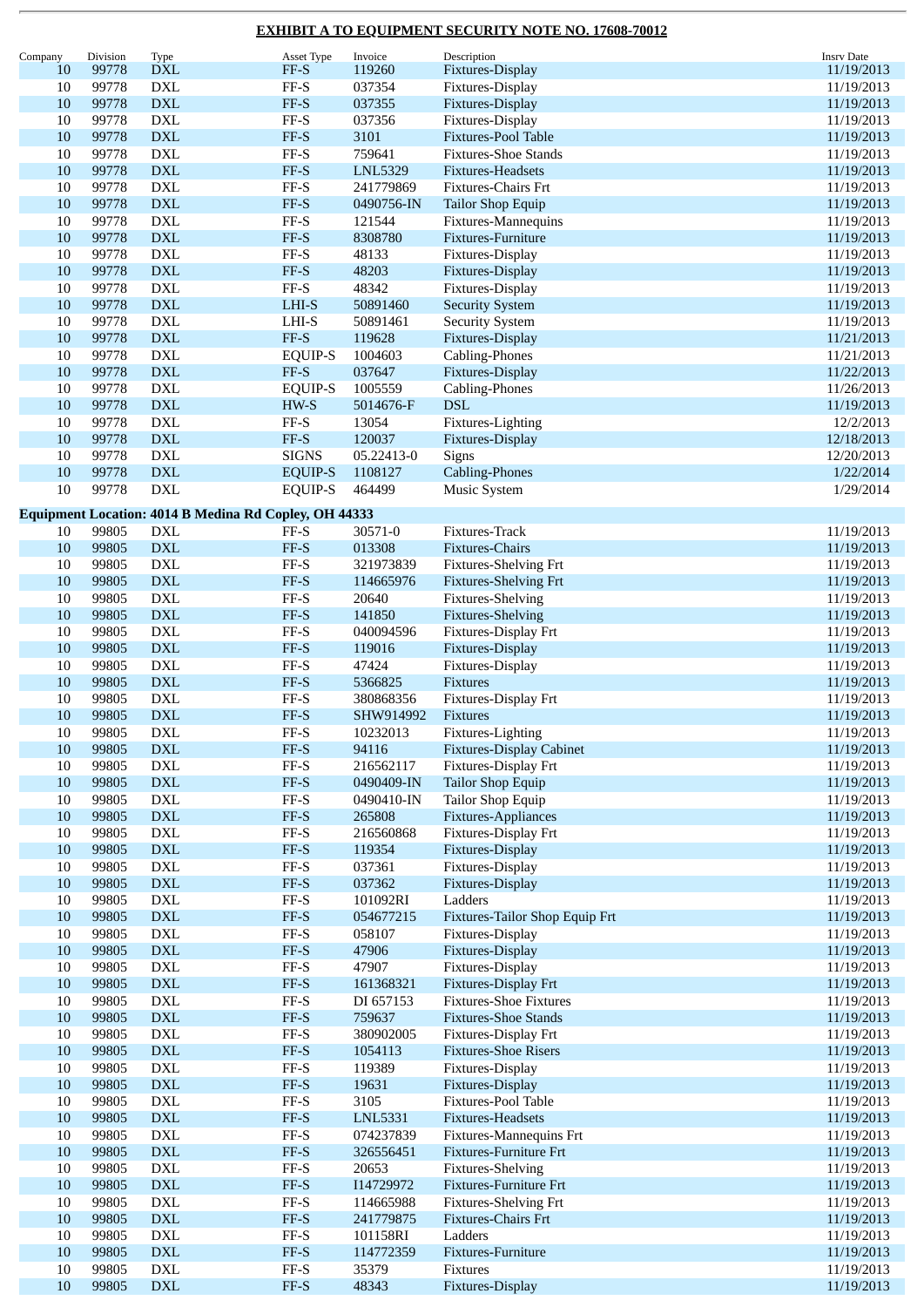|                                    | 10 | 99805 | DXL                       | LHI-S          | 50891504   | <b>Security System</b>   | 11/19/2013 |  |  |
|------------------------------------|----|-------|---------------------------|----------------|------------|--------------------------|------------|--|--|
|                                    | 10 | 99805 | <b>DXL</b>                | LHI-S          | 50891505   | <b>Security System</b>   | 11/19/2013 |  |  |
|                                    | 10 | 99805 | DXL                       | FF-S           | 121287     | Fixtures-Mannequins      | 11/19/2013 |  |  |
|                                    | 10 | 99805 | <b>DXL</b>                | FF-S           | 0491462-IN | Tailor Shop Equip        | 11/19/2013 |  |  |
|                                    | 10 | 99805 | DXL                       | EQUIP-S        | 468879     | Music System             | 11/19/2013 |  |  |
|                                    | 10 | 99805 | <b>DXL</b>                | FF-S           | 30598      | Fixtures-Furniture       | 11/21/2013 |  |  |
|                                    | 10 | 99805 | DXL                       | $FF-S$         | 121807     | Fixtures-Mannequins      | 11/25/2013 |  |  |
|                                    | 10 | 99805 | <b>DXL</b>                | <b>SIGNS</b>   | 05.23045-0 | <b>Signs</b>             | 11/25/2013 |  |  |
|                                    | 10 | 99805 | DXL                       | <b>EQUIP-S</b> | 1005268    | Cabling-Phones           | 11/25/2013 |  |  |
|                                    | 10 | 99805 | <b>DXL</b>                | FF-S           | 037846     | Fixtures-Display         | 11/30/2013 |  |  |
|                                    | 10 | 99805 | <b>DXL</b>                | $FF-S$         | 037851     | Fixtures-Display         | 11/30/2013 |  |  |
|                                    | 10 | 99805 | <b>DXL</b>                | FF-S           | 13057      | Fixtures-Lighting        | 12/2/2013  |  |  |
|                                    | 10 | 99805 | <b>DXL</b>                | <b>EQUIP-S</b> | 1006586    | Cabling-Phones           | 12/9/2013  |  |  |
|                                    | 10 | 99805 | <b>DXL</b>                | FF-S           | 20665      | <b>Fixtures-Shelving</b> | 12/16/2013 |  |  |
|                                    | 10 | 99805 | DXL                       | $FF-S$         | 0493097-IN | Tailor Shop Equip        | 12/27/2013 |  |  |
|                                    | 10 | 99805 | <b>DXL</b>                | FF-S           | 120348     | Fixtures-Display         | 1/24/2014  |  |  |
|                                    | 10 | 99805 | <b>DXL</b>                | $FF-S$         | 365981     | Fixtures-Minifridge      | 2/20/2014  |  |  |
|                                    | 10 | 99805 | <b>DXL</b>                | FF-S           | 106545486  | <b>Fixtures-Stools</b>   | 2/20/2014  |  |  |
| <b>Equipment Location: Various</b> |    |       |                           |                |            |                          |            |  |  |
|                                    | 10 | 99997 | <b>Store Distribution</b> | FF-S           | 296826     | Fixtures-Hangers         | 1/4/2014   |  |  |
|                                    | 10 | 99997 | <b>Store Distribution</b> | $FF-S$         | 992241     | Fixtures-Hangers         | 1/4/2014   |  |  |
|                                    | 10 | 99997 | <b>Store Distribution</b> | FF-S           | 299268     | <b>Fixtures-Hangers</b>  | 1/4/2014   |  |  |
|                                    | 10 | 99997 | <b>Store Distribution</b> | FF-S           | 299997     | Fixtures-Hangers         | 1/4/2014   |  |  |
|                                    | 10 | 99997 | <b>Store Distribution</b> | FF-S           | 300291     | Fixtures-Hangers         | 1/4/2014   |  |  |
|                                    | 10 | 99997 | <b>Store Distribution</b> | FF-S           | 300292     | <b>Fixtures-Hangers</b>  | 1/4/2014   |  |  |

Page 12 of 13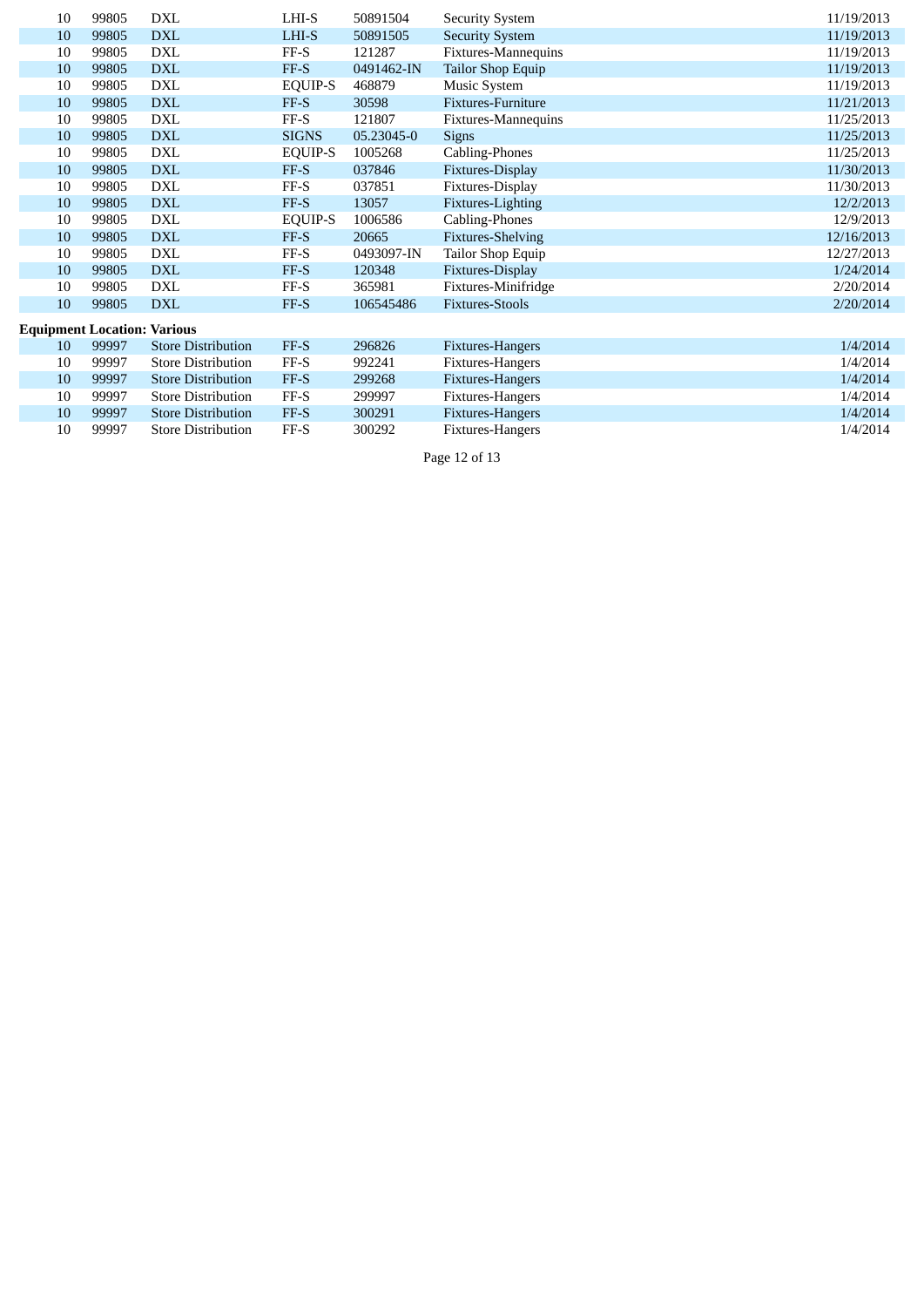|  | Company | Division | Type                      | Asset Type | Invoice | Description      | <b>Insrv Date</b> |
|--|---------|----------|---------------------------|------------|---------|------------------|-------------------|
|  | 10      | 99997    | <b>Store Distribution</b> | FF-S       | 300354  | Fixtures-Hangers | 1/4/2014          |
|  | 10      | 99997    | <b>Store Distribution</b> | $FF-S$     | 1003877 | Fixtures-Hangers | 1/4/2014          |
|  | 10      | 99997    | <b>Store Distribution</b> | FF-S       | 1003887 | Fixtures-Hangers | 1/4/2014          |
|  | 10      | 99997    | <b>Store Distribution</b> | $FF-S$     | 301091  | Fixtures-Hangers | 1/4/2014          |
|  | 10      | 99997    | <b>Store Distribution</b> | FF-S       | 301465  | Fixtures-Hangers | 1/4/2014          |
|  | 10      | 99997    | <b>Store Distribution</b> | $FF-S$     | 301863  | Fixtures-Hangers | 1/4/2014          |
|  | 10      | 99997    | <b>Store Distribution</b> | FF-S       | 1011845 | Fixtures-Hangers | 1/4/2014          |
|  | 10      | 99997    | <b>Store Distribution</b> | $FF-S$     | 302090  | Fixtures-Hangers | 1/4/2014          |
|  | 10      | 99997    | <b>Store Distribution</b> | FF-S       | 3027823 | Fixtures-Hangers | 2/1/2014          |
|  |         |          |                           |            |         |                  |                   |

As more fully described in the electronic disk provided to Lender by Borrower.

# **Destination XL Group, Inc.**

**By:** /s/ David A. Levin

**Title:** David A. Levin

President and CEO

Page 13 of 13